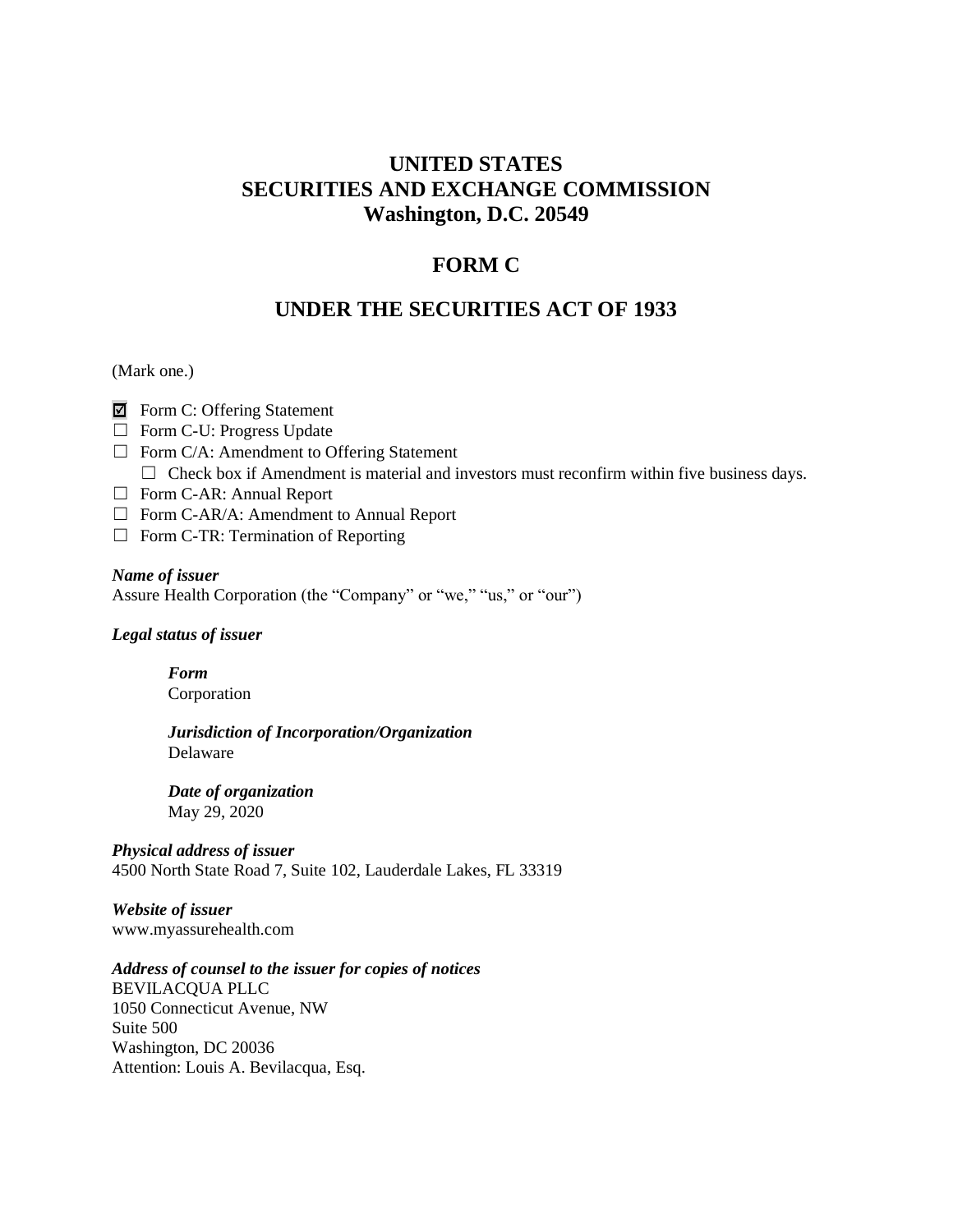#### *Name of intermediary through which the Offering will be conducted*

Equifund Crowd Funding Portal Inc. ("Equifund" or, the "Intermediary")

*CIK number of intermediary* 0001705665

*SEC file number of intermediary* 007-00115

*CRD number, if applicable, of intermediary* 288900

*Amount of compensation to be paid to the intermediary, whether as a dollar amount or a percentage of the Offering amount, or a good faith estimate if the exact amount is not available at the time of the filing, for conducting the Offering, including the amount of referral and any other fees associated with the Offering*

The Intermediary will receive a cash commission equal to seven percent (7%) of the amount raised in the offering.

#### *Any other direct or indirect interest in the issuer held by the intermediary, or any arrangement for the intermediary to acquire such an interest*

The Intermediary will receive a number of shares of common stock of the issuer that is equal to seven percent (7%) of the total number of shares of common stock sold by the issuer in in the offering.

*Type of security offered* Common Stock

*Target number of Securities to be offered* 25,000

*Price (or method for determining price)* \$1.00 per share

*Target offering amount* \$25,000

*Oversubscriptions accepted:*  $\blacksquare$ Yes  $\square$  No

#### *Oversubscriptions will be allocated:*

- $\Box$  Pro-rata basis
- $\Box$  First-come, first-served basis
- $\Box$  Other; At the Company's discretion

*Maximum offering amount (if different from target offering amount)* \$1,070,000

*Deadline to reach the target offering amount* February 15, 2022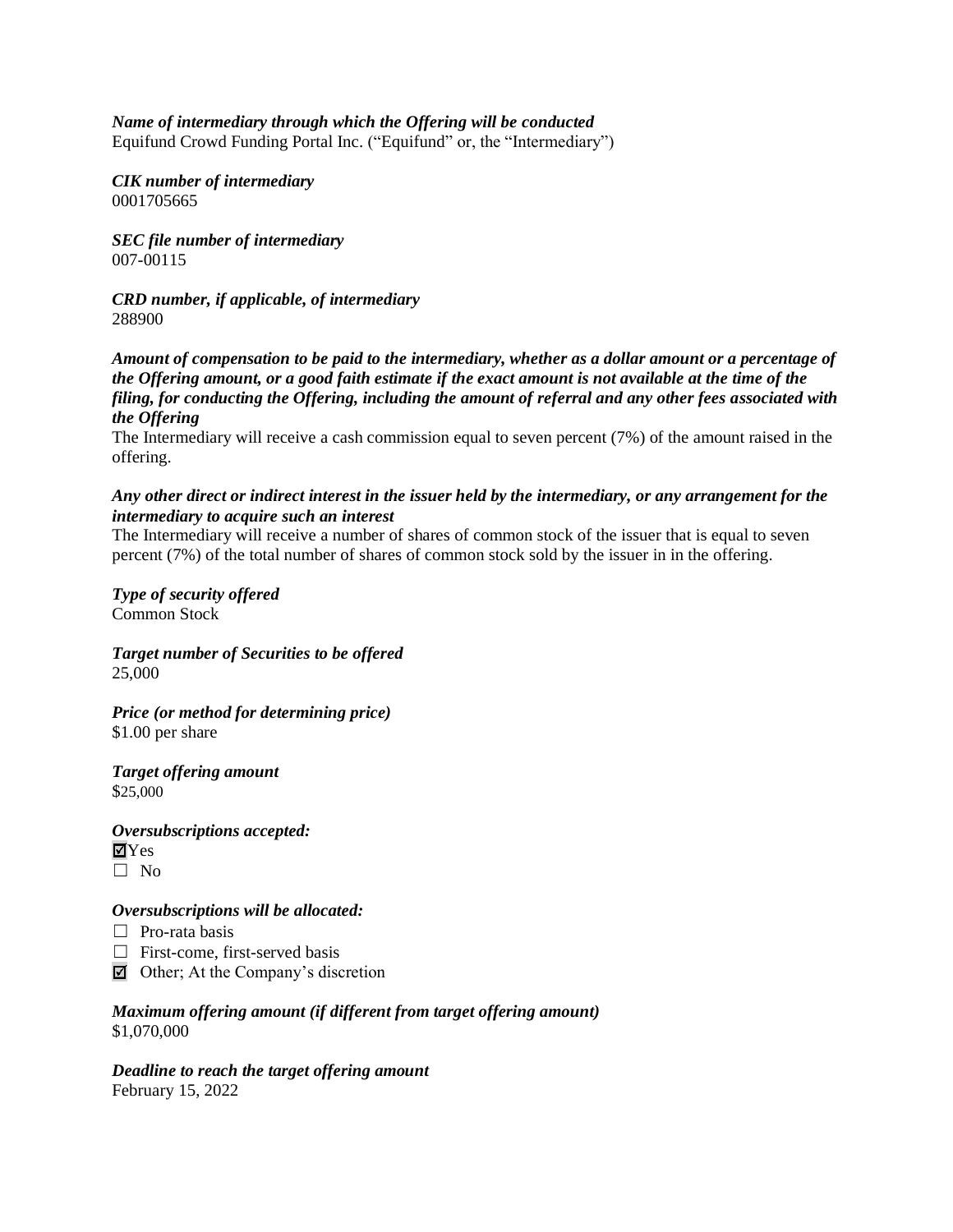**NOTE: If the sum of the investment commitments does not equal or exceed the target offering amount at the offering deadline, no Securities will be sold in the offering, investment commitments will be cancelled and committed funds will be returned. Affiliates of our company, including officers, directors and existing stockholders of our company, may invest in this offering and their funds will be counted toward us achieving the target amount.**

#### *Current number of employees* 10

Summary financial information is provided below for the period beginning on May 29, 2020 (since inception) through December 31, 2020

|                                    | Since Inception (May 29, 2020)<br>through December 31, 2020 |
|------------------------------------|-------------------------------------------------------------|
| <b>Total Assets</b>                | \$85,269                                                    |
| <b>Cash &amp; Cash Equivalents</b> | \$76,028                                                    |
| <b>Accounts Receivable</b>         | \$3,708                                                     |
| <b>Short-term Debt</b>             | \$160,263                                                   |
| <b>Long-term Debt</b>              | \$0                                                         |
| <b>Revenues/Sales</b>              | \$9,732                                                     |
| <b>Cost of Goods Sold</b>          | \$0                                                         |
| <b>Taxes Paid</b>                  | \$0                                                         |
| <b>Net Income</b>                  | $-$ \$96,856                                                |

#### *The jurisdictions in which the issuer intends to offer the Securities:*

Alabama, Alaska, Arizona, Arkansas, California, Colorado, Connecticut, Delaware, District Of Columbia, Florida, Georgia, Guam, Hawaii, Idaho, Illinois, Indiana, Iowa, Kansas, Kentucky, Louisiana, Maine, Maryland, Massachusetts, Michigan, Minnesota, Mississippi, Missouri, Montana, Nebraska, Nevada, New Hampshire, New Jersey, New Mexico, New York, North Carolina, North Dakota, Ohio, Oklahoma, Oregon, Pennsylvania, Puerto Rico, Rhode Island, South Carolina, South Dakota, Tennessee, Texas, Utah, Vermont, Virgin Islands, U.S., Virginia, Washington, West Virginia, Wisconsin, Wyoming, American Samoa, and Northern Mariana Islands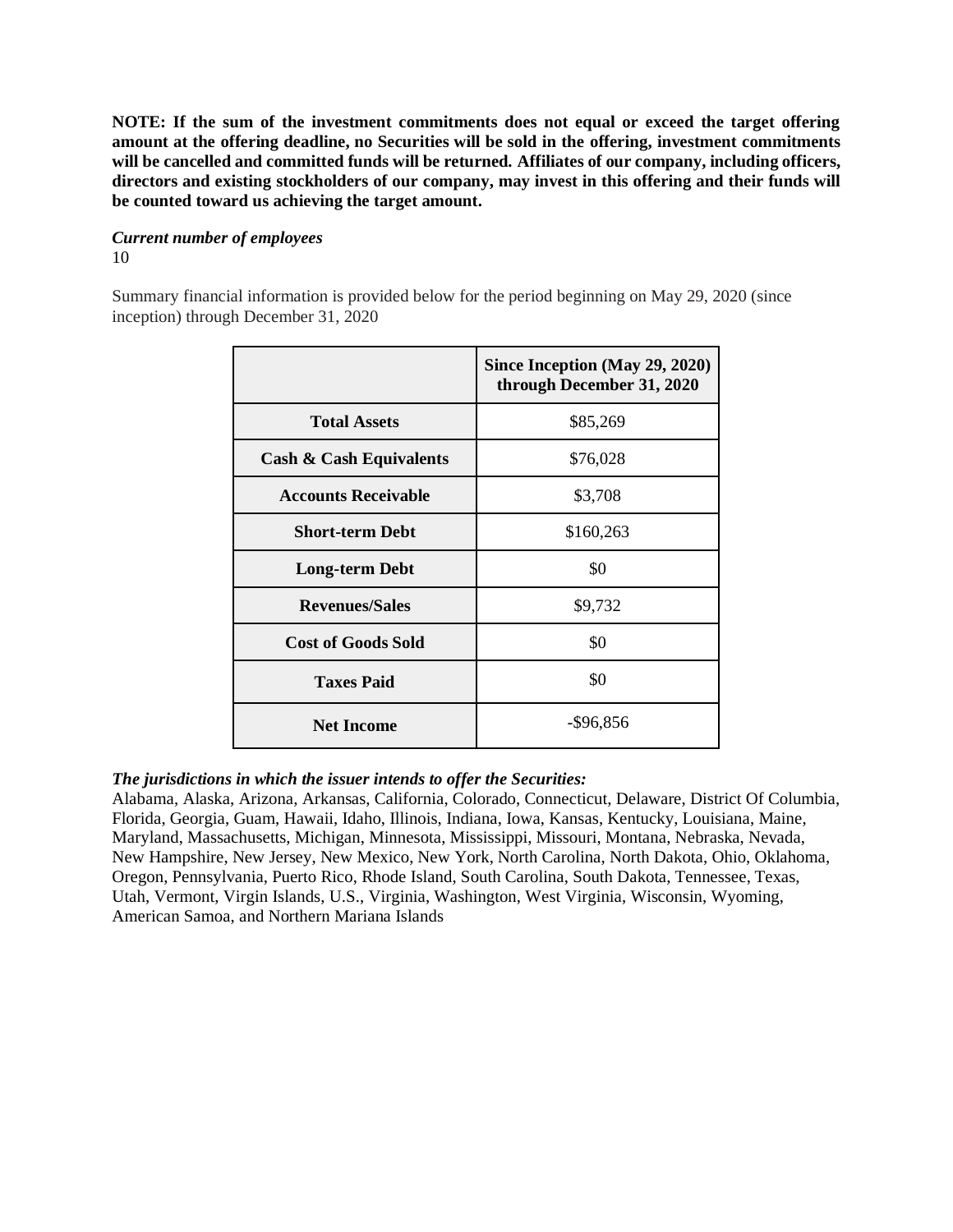## **INTENDED FOR REVIEW BY POTENTIAL INVESTORS ON EQUIFUND CROWD FUNDING PORTAL ONLY. DO NOT COPY OR DISTRIBUTE.**

**OFFERING STATEMENT**

# **Assure Health Corporation**

# ASSURE HEALTH

**Offering of a Minimum of 25,000 Shares of Common Stock (\$25,000) up to a Maximum of 1,070,000 Shares of Common Stock (\$1,070,000)**

**Address for Notices and Inquiries:** 

**Assure Health Corporation**

**Jeffrey Nadel CEO and Director**

4500 North State Road 7, Ste 102 Lauderdale Lakes, FL 33319 954.686.5766 IR@myassurehealth.com

#### **With a Copy of Notices to:**

**Bevilacqua PLLC**

**Louis A. Bevilacqua, Esq.**

1050 Connecticut Ave., NW, Suite 500 Washington, DC 20036 202.869.0888 [lou@bevilacquapllc.com](mailto:lou@bevilacquapllc.com)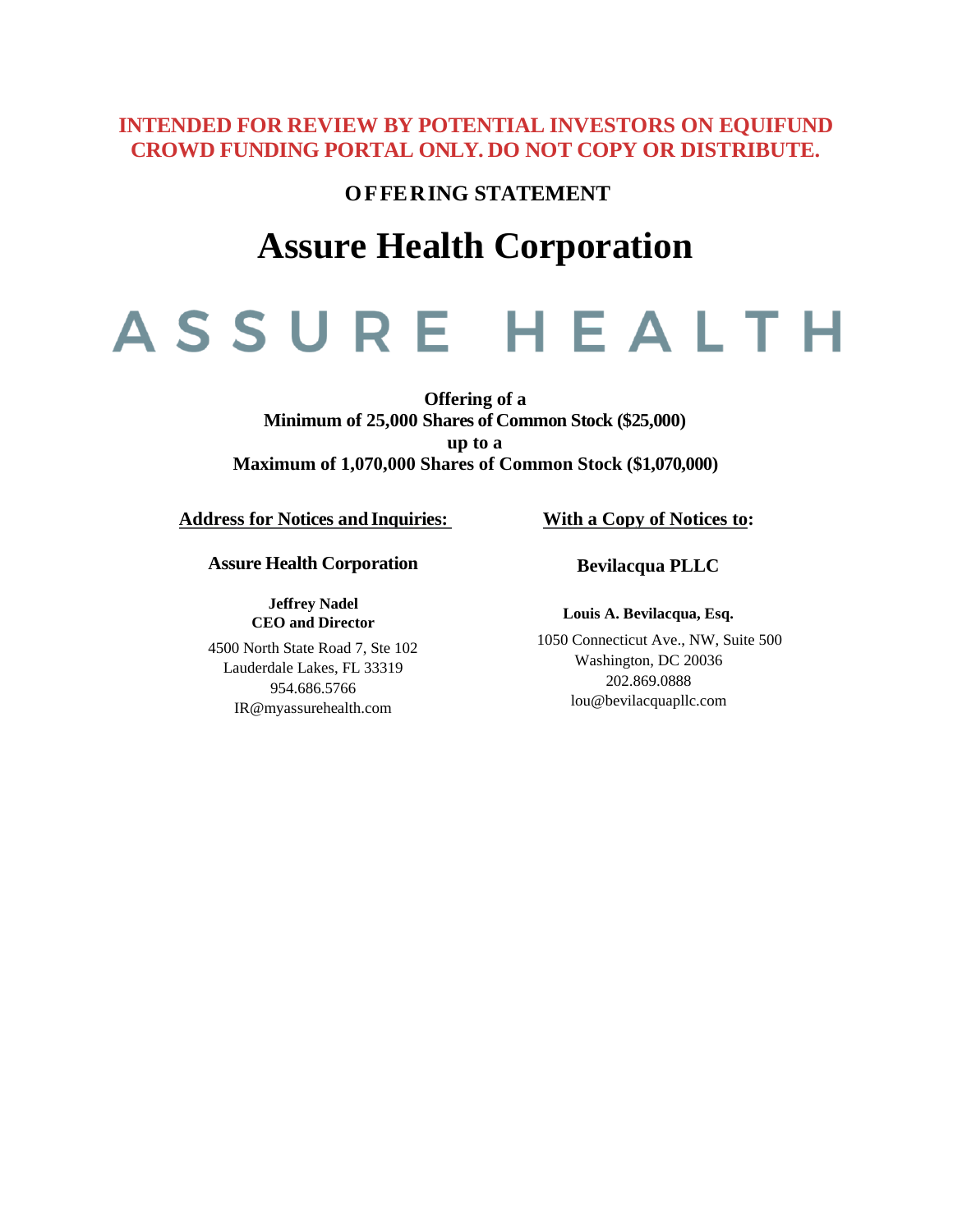## **OFFE RING STATE M E NT Assure Health Corporation**

#### **Offering of a Minimum of 25,000 Shares of Common Stock (\$25,000) up to a Maximum of 1,070,000 Shares of Common Stock (\$1,070,000)**

|                                                      | <b>Offering Price</b> | <b>Crowdfunding Platform</b><br>Commissions $(1)$ | <b>Proceeds to</b><br>Company <sup>(2)</sup> |
|------------------------------------------------------|-----------------------|---------------------------------------------------|----------------------------------------------|
| <b>Per Share of Common Stock</b>                     | \$1.00                | \$0.07                                            | \$0.93                                       |
| <b>Minimum Shares of Common Stock</b><br><b>Sold</b> | \$25,000              | \$1,750                                           | \$23,250                                     |
| <b>Maximum Shares of Common Stock</b><br><b>Sold</b> | \$1,070,000           | \$74,900                                          | \$995,100                                    |

We are offering shares of our common stock at a price per share of \$1.00. We are offering a minimum of 25,000 shares for \$25,000 and up to a maximum of 1,070,000 shares for \$1,070,000. The minimum investment that you may make is \$500. We are offering the shares of our common stock to prospective investors through the crowdfunding platform available at [https://equifund.com](https://equifund.com/) and each subdomain thereof, which we refer to as the Platform. The Intermediary, who operates the Platform, is registered with the Securities and Exchange Commission, which we refer to as the SEC, as a funding portal and is a funding portal member of the Financial Industry Regulatory Authority, which we refer to as FINRA. We are required to pay a commission to the Intermediary equal to 7% of gross monies raised in the offering and to issue to the Intermediary a number of shares of our common stock equal to 7% of the total shares of common stock sold in the offering.

- (1) In addition to the commission payable to the Intermediary, we will incur offering costs. The offering costs primarily consist of legal and accounting expenses payable to our counsel and accounting firm. We expect thatthe offering costs willtotal approximately \$15,000 notincluding marketing costs. We are also required to issue to the Intermediary as additional consideration a number of shares of our common stock equal to 7% of the shares sold in the offering.
- (2) No assurance can be given that all or any portion of the securities offered hereby will be sold. Your funds will be held in an escrow account established by the Intermediary with Prime Trust, which we refer to as the escrow agent, in compliance with applicable securities laws, until the minimum offering amount is reached. The subscription amount for the shares may be paid to the escrow account by wire transfer or other electronic funds transfer in accordance with the instructions provided on the Platform and will be held in escrow until satisfaction of all the conditions to the closing. The closing of this offering is subject to, among other things, subscriptions for the \$25,000 minimum amount being received in the escrow account from qualified investors, which qualified investors may include executive officers and directors of our company and their affiliates. This offering may be closed at any time after the minimum number of shares of common stock is sold, in one or more closings, and on or before February 15, 2022. If we do not raise the minimum amount offered by February 15, 2022, then we will return all funds received in the escrow account to investors without interest.

The date of this offering statement is February 15, 2021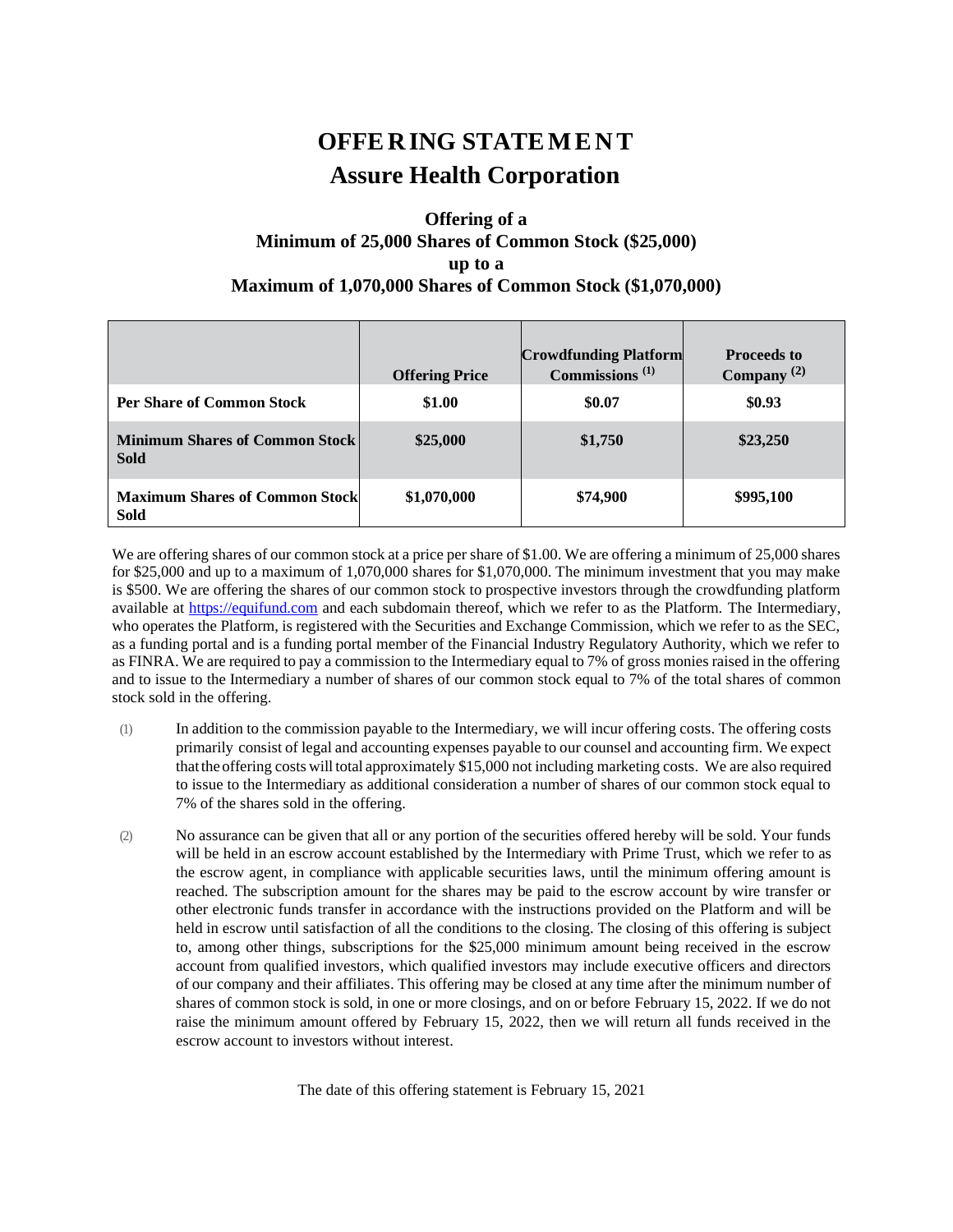#### **TABLE OF CONTENTS**

#### **LIST OF EXHIBITS**

| Exhibit A | <b>Financial Statements</b>   |
|-----------|-------------------------------|
| Exhibit B | <b>Offering Page</b>          |
| Exhibit C | <b>Subscription Agreement</b> |
| Exhibit D | Pitch Deck                    |
| Exhibit E | Video Transcript              |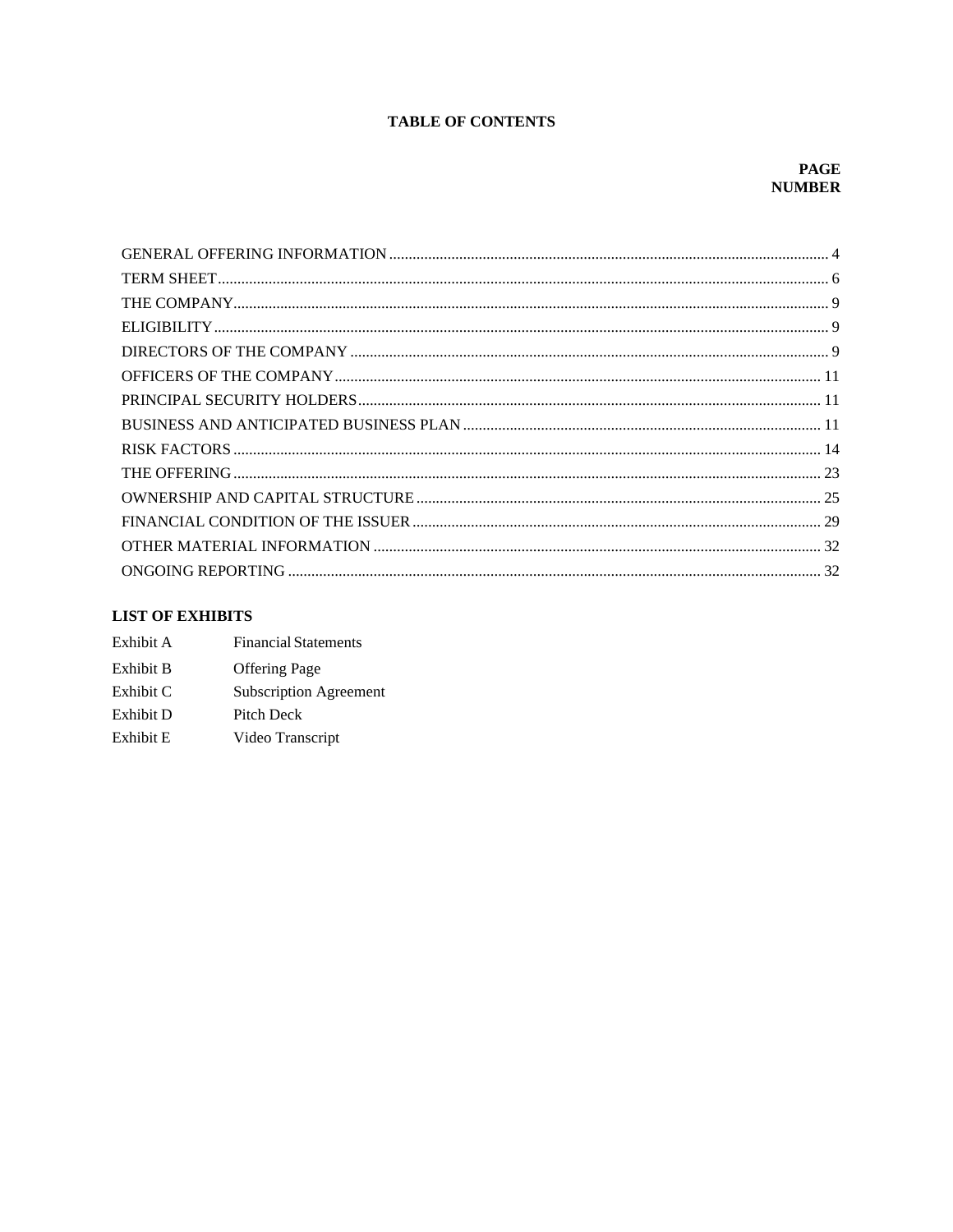#### **GENERAL OFFERING INFORMATION**

<span id="page-6-0"></span>This offering statement is furnished solely to prospective investors through the crowdfunding platform available at [https://equifund.com](https://equifund.com/) and each subdomain thereof. Equifund Crowd Funding Portal Inc., which, collectively with its subsidiaries and affiliates, we refer to as Equifund or the Intermediary, operates the Platform and is registered with the SEC and is a member of FINRA.

Our corporate name is Assure Health Corporation. We were originally formed in Wyoming as a limited liability company on May 29, 2020 and subsequently converted to a Delaware corporation, effective January 1, 2021. We are a digital health and telehealth company focused on a suite of virtual and remote care enablement services, including remote patient monitoring ("RPM") technologies, which enable clinicians to monitor patients' vital signs and other physiologic parameters remotely. We are offering shares of our common stock at a price per share of \$1.00 with a minimum investment of \$500 required. We are offering a minimum of \$25,000 of our common stock and a maximum of \$1,070,000 of our common stock.

We are offering shares of our common stock in reliance on the exemption from registration requirements of the Securities Act of 1933, as amended, which we refer to as the Securities Act, pursuant to Section 4(a)(6) thereof and the regulations promulgated with respect to such section.

**A crowdfunding investment involves risk. You should not invest any funds in this offering unless you can afford to lose your entire investment.**

**In making an investment decision, investors must rely on their own examination of the issuer and the terms of the offering, including the merits and risks involved. These securities have not been recommended or approved by any federal or state securities commission or regulatory authority. Furthermore, these** authorities have not passed upon the accuracy or adequacy of this document.

**The U.S. Securities and Exchange Commission does not pass upon the merits of any securities offered or the terms of the offering, nor does it pass upon the accuracy or completeness of any offering document or literature.**

**These securities are offered under an exemption from registration; however, the U.S. Securities and Exchange Commission has not made an independent determination that these securities are exempt from registration.**

**The Company will file a report with the SEC annually and post the report on its website, no later than 120 days after the end of each fiscal year covered by the report. We may terminate our reporting obligations in the future in accordance with Rule 202(b) of Regulation CF (§227.202(b)) by (1) being required to file reports under Section 13(a) or Section 15(d) of the Securities Exchange Act of 1934, as amended, (2) filing at least one annual report pursuant to Regulation CF and having fewer than 300 holders of record, (3) filing annual reports for three years pursuant to Regulation CF and having assets equal to or less than \$10,000,000, (4) the repurchase of all the Securities sold in this offering by the Company or another party, or (5) the liquidation or dissolution of the Company.**

The shares being offered may not be transferred by any investor during the one year period beginning when the shares are issued, unless the shares are transferred: (i) to our company; (ii) to an "accredited investor" as defined in Rule 501(a) of Regulation D; (iii) as part of an offering registered with the SEC; or (iv) to a member of the family of the investor or the equivalent, to a trust controlled by the investor, to a trust created for the benefit of a member of the family of the investor or the equivalent, or in connection with the death or divorce of the investor or other similar circumstance. In addition, there is no ready market for the sale of the shares, and it may be difficult or impossible for an investor to sell or otherwise dispose of the shares.

No person other than our company has been authorized to provide prospective investors with any information concerning our company or the offering or to make any representation not contained in this offering statement. To investin the shares being offered, each prospective investor will be required to (i) register for an investor account with the Platform, (ii) make representations regarding the investor's investment eligibility and complete a questionnaire to demonstrate his or her understanding of the risks involved in investing in the shares and (iii) execute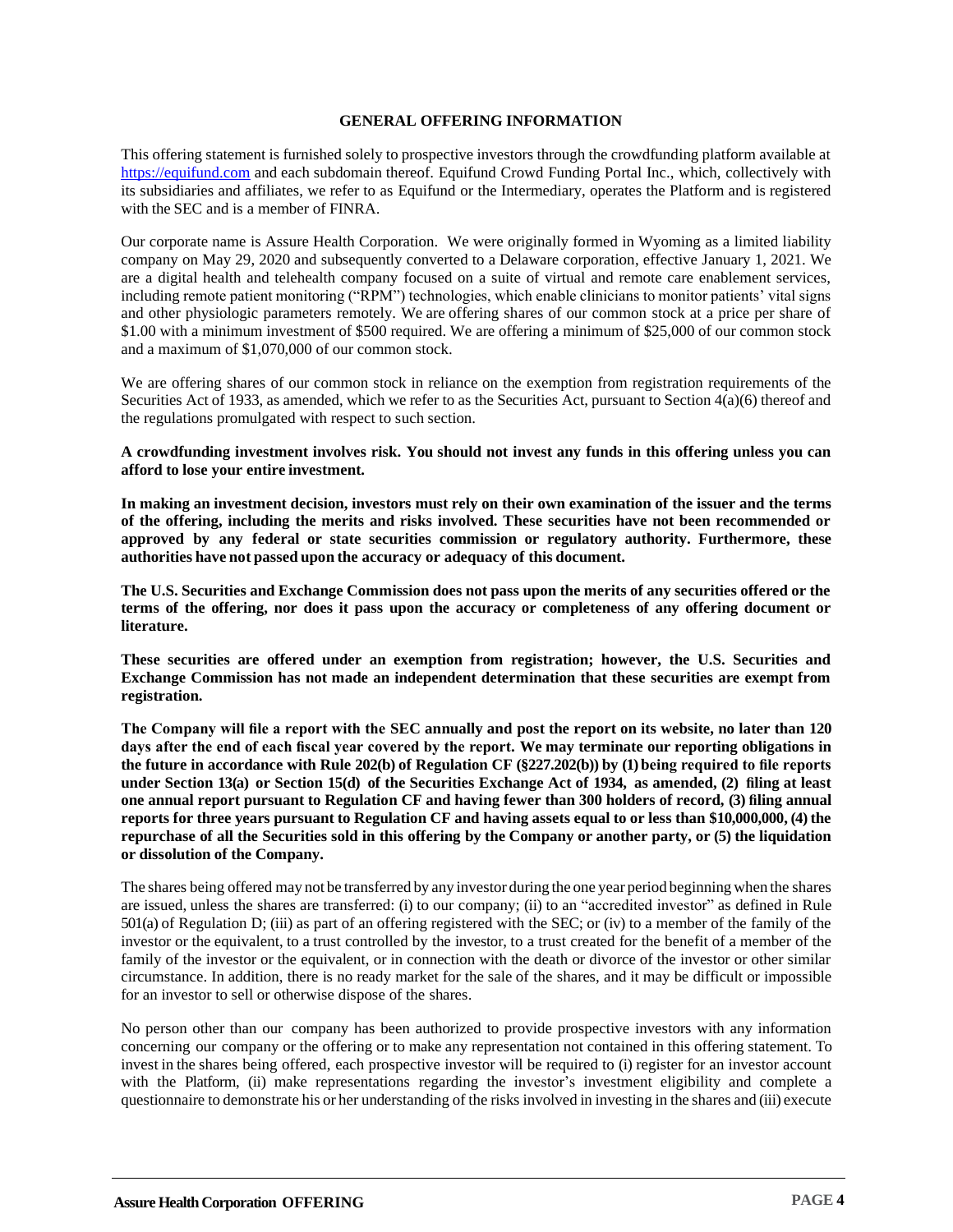the subscription documents. We reserve the right to modify any of the terms of the offering and the subscription documents at any time before the offering closes.

Certain information contained in this offering statement constitutes "forward looking statements" that can be identified by the use of forward looking terminology such as "may," "will," "should," "expect," "anticipate," "estimate," "intend," "continue," or "believe" or the negatives or variations thereof. Furthermore, any forecasts or other estimates in this offering statement, including estimates of returns or performance, are "forward looking statements" and are based upon certain assumptions that may change. Due to various risks and uncertainties including the risk factors described in this offering statement, actual events or results or the actual performance of the securities may differ materially from those contemplated in such forward looking statements. Moreover, actual events are difficult to project and often depend upon factors that are beyond the control of our company or the Intermediary. Neither the delivery of this offering statement at any time nor any sale of securities under this offering statement shall under any circumstances create an implication that the information contained herein is correct as of any time after the earlier of the relevant date specified herein or the date of this offering statement.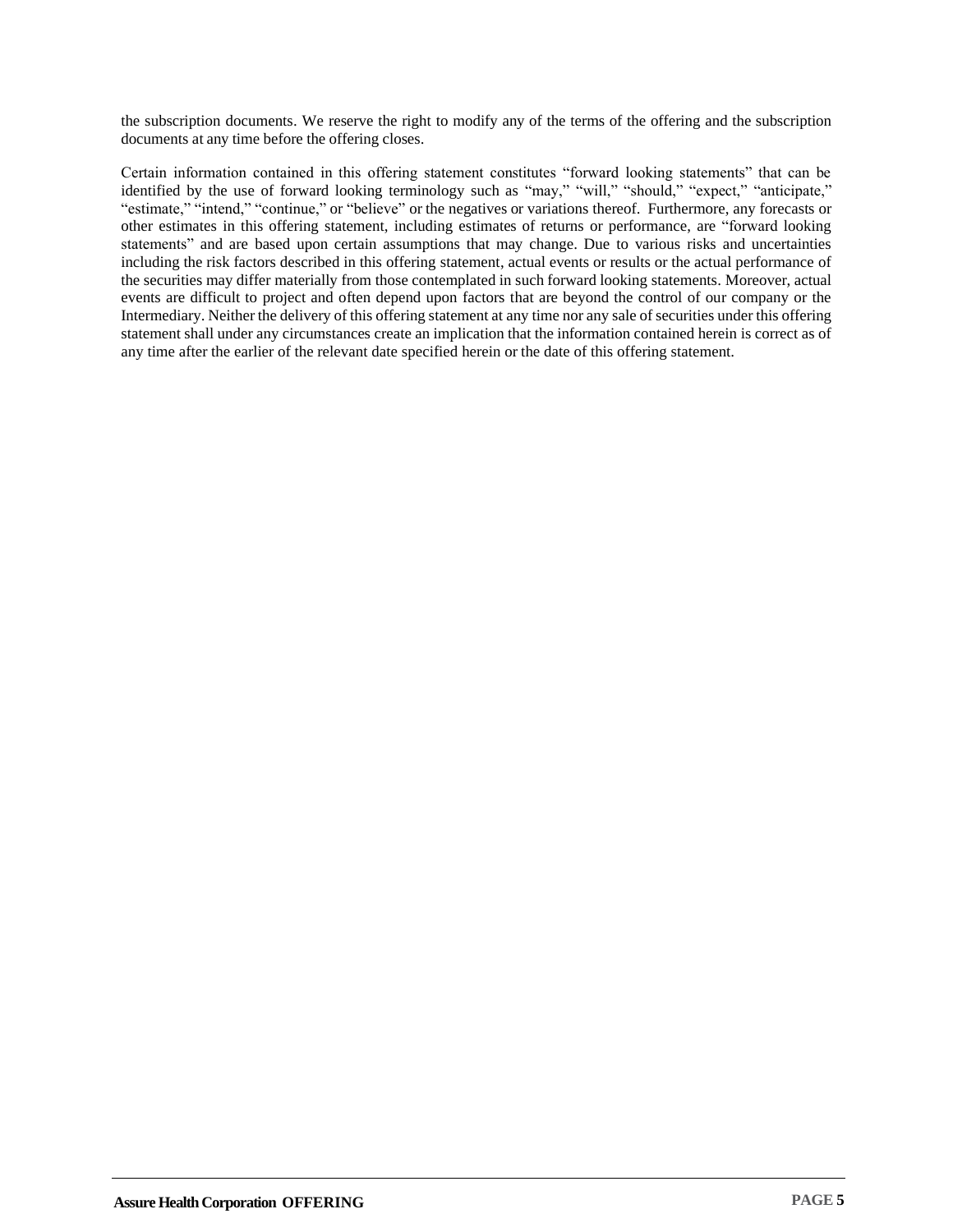#### **TERM SHEET**

<span id="page-8-0"></span>

| Company                                                                                                         | Assure Health Corporation is a Delaware corporation that was originally formed on<br>May 29, 2020 as a limited liability company in Wyoming, which was subsequently<br>converted into a Delaware corporation, effective January 1, 2021. We do business as<br>Assure Health and were formerly domiciled in Wyoming under the name of Azure<br>Holdings, LLC. We are building and operating a digital health and telehealth platform<br>that enables patients to receive remote healthcare services, specifically suited to their<br>particular medical needs. Assure Health has combined telemedicine with remote<br>patient monitoring to extensively expand access to remote patient monitoring and a<br>suite of technology-enabled, virtual care services that aim to keep patients safe and<br>healthy at home.                                                                                                                                |
|-----------------------------------------------------------------------------------------------------------------|-----------------------------------------------------------------------------------------------------------------------------------------------------------------------------------------------------------------------------------------------------------------------------------------------------------------------------------------------------------------------------------------------------------------------------------------------------------------------------------------------------------------------------------------------------------------------------------------------------------------------------------------------------------------------------------------------------------------------------------------------------------------------------------------------------------------------------------------------------------------------------------------------------------------------------------------------------|
| <b>Use of Proceeds</b>                                                                                          | We are seeking financing through the sale of the shares of our common stock (as<br>described below under Securities Offered) in order to provide funding for general<br>marketing and advertising, leasing costs, the repayment of outstanding indebtedness<br>and general working capital.<br>See "Question 10" below for further information.                                                                                                                                                                                                                                                                                                                                                                                                                                                                                                                                                                                                     |
| <b>Securities Offered</b>                                                                                       | Shares of common stock of our company for \$1.00 per share in a minimum amount<br>per investor of \$500.                                                                                                                                                                                                                                                                                                                                                                                                                                                                                                                                                                                                                                                                                                                                                                                                                                            |
| <b>Targeted Offering</b><br>Amount;<br>Oversubscriptions<br><b>Accepted</b> ; Maximum<br><b>Offering Amount</b> | The targeted offering amount is 25,000 shares of common stock or \$25,000. We will<br>accept subscriptions in excess of the targeted amount in our discretion. The maximum<br>offering amount is 1,070,000 shares of our common stock or \$1,070,000.                                                                                                                                                                                                                                                                                                                                                                                                                                                                                                                                                                                                                                                                                               |
| <b>Low Target Amount;</b><br>No other funds may<br>be Raised                                                    | The initial purchasers of our common stock in this offering risk that we will not raise<br>sufficient funds to sustain the growth of our company.<br>The minimum amount of securities that must be sold for our company to accept<br>subscriptions is \$25,000 of securities. Once we raise the \$25,000 minimum in this<br>offering, we intend to accept subscriptions as they are received. Thus, investors who<br>purchase securities prior to the offering being subscribed in full will bear the risk of<br>whether there will be additional investors to complete the offering or that our company<br>would be able to raise funds in another manner. Even if we raise the maximum amount,<br>we will need to raise additional capital in the future.<br>Our officers, other employees and directors may invest in this offering and any funds<br>that they invest would be counted toward our achievement of the minimum offering<br>amount. |
| <b>Capital Stock</b>                                                                                            |                                                                                                                                                                                                                                                                                                                                                                                                                                                                                                                                                                                                                                                                                                                                                                                                                                                                                                                                                     |
| Authorized<br>Capitalization                                                                                    | As of the date of this offering statement, our authorized capital stock consists of<br>15,000,000 shares of common stock, \$0.00001 par value per share. As of the date of<br>this offering statement, a total of 10,687,000 shares of common stock are outstanding,<br>and no shares of preferred stock are outstanding.                                                                                                                                                                                                                                                                                                                                                                                                                                                                                                                                                                                                                           |
| <b>Dividends</b>                                                                                                | Dividends will be declared if and when determined by the Board of Directors of our<br>company in its sole discretion. We do not expect to declare any dividends for the<br>foreseeable future.                                                                                                                                                                                                                                                                                                                                                                                                                                                                                                                                                                                                                                                                                                                                                      |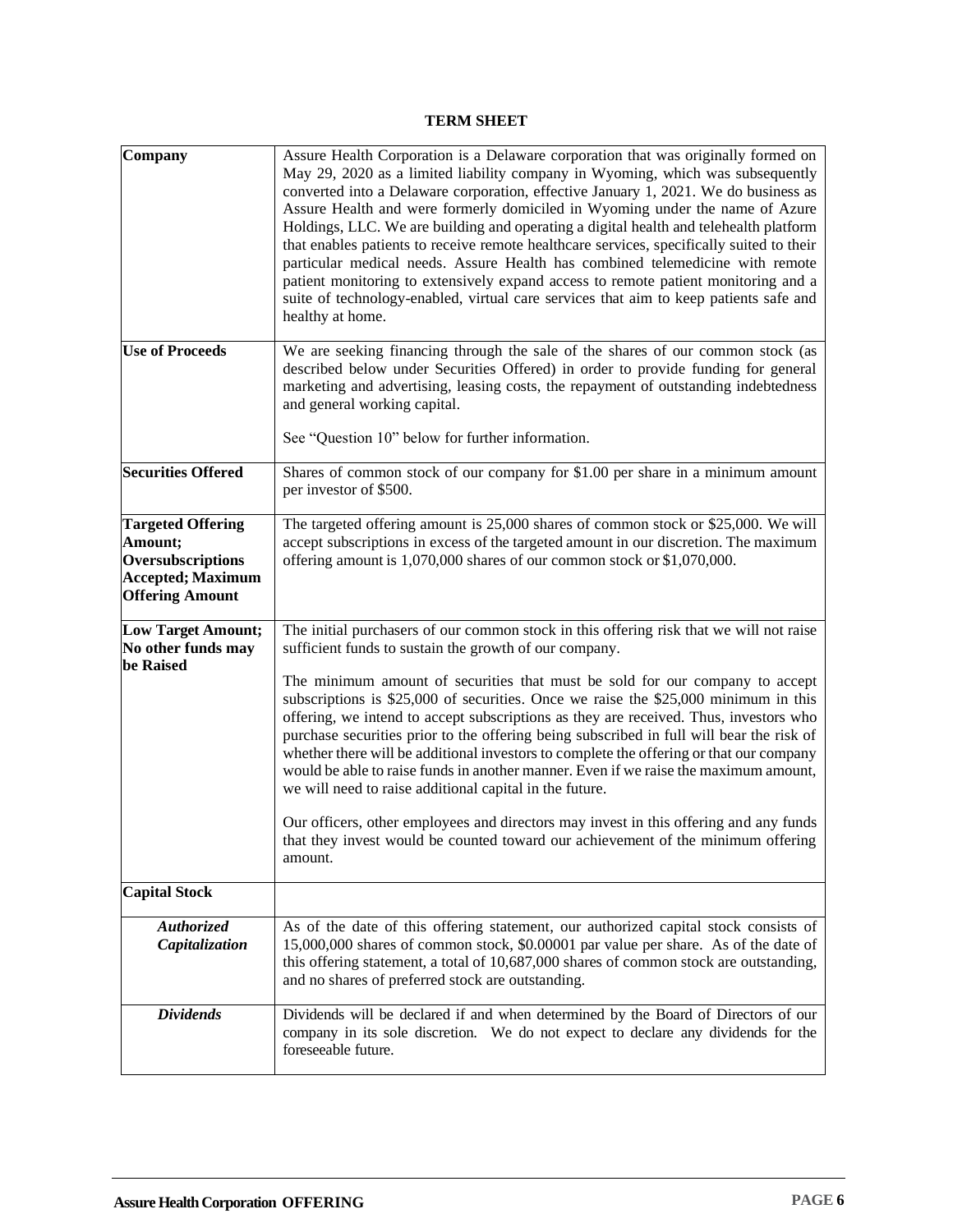| Voting and                                                                        | Holders of common stock are entitled to one vote per share of common stock.                                                                                                                                                                                                                                                                                                                                                                                                                                                                                                                                                                  |
|-----------------------------------------------------------------------------------|----------------------------------------------------------------------------------------------------------------------------------------------------------------------------------------------------------------------------------------------------------------------------------------------------------------------------------------------------------------------------------------------------------------------------------------------------------------------------------------------------------------------------------------------------------------------------------------------------------------------------------------------|
| Control                                                                           | We do not have any voting agreements in place.                                                                                                                                                                                                                                                                                                                                                                                                                                                                                                                                                                                               |
|                                                                                   | We do not have any shareholder agreements in place.                                                                                                                                                                                                                                                                                                                                                                                                                                                                                                                                                                                          |
| <b>Anti-Dilution</b><br><b>Rights</b>                                             | The shares of common stock do not have anti-dilution rights, which means that future<br>equity financings and future issuances of the company's equity securities will dilute<br>your ownership percentage of our company.                                                                                                                                                                                                                                                                                                                                                                                                                   |
| <b>Board of Directors;</b><br><b>Management Team;</b><br><b>Board of Advisors</b> | The business and affairs of our company are managed, and all corporate powers are<br>exercised by or under the direction of our Board of Directors. The current Board<br>members are Jeffrey Nadel and Craig Bolz. The senior executives of the Company<br>oversee the day-to-day operations of our company subject to the Board's oversight.<br>Jeffrey Nadel serves as the CEO and Treasurer of our company and oversees all of our<br>operations as well the accounting function. Craig Bolz serves as the COO and<br>Secretary of our company and oversees the operations of our company.                                                |
| <b>Shares Being Sold</b><br>under $4(a)(6)$<br>Crowdfunding<br><b>Exemption</b>   | We are offering the securities in reliance on the exemption from registration<br>requirements of the Securities Act, pursuant to Section $4(a)(6)$ thereof and the<br>regulations promulgated with respect to such section.                                                                                                                                                                                                                                                                                                                                                                                                                  |
|                                                                                   | The following limitations apply to investment amounts by individual investors in this<br>offering:                                                                                                                                                                                                                                                                                                                                                                                                                                                                                                                                           |
|                                                                                   | • Individual investors, over the course of a 12-month period, are permitted to<br>invest in the aggregate across all crowdfunding offerings up to:                                                                                                                                                                                                                                                                                                                                                                                                                                                                                           |
|                                                                                   | • If either their annual income or net worth is less than \$107,000, then the greater of:                                                                                                                                                                                                                                                                                                                                                                                                                                                                                                                                                    |
|                                                                                   | $$2,200$ or                                                                                                                                                                                                                                                                                                                                                                                                                                                                                                                                                                                                                                  |
|                                                                                   | • 5 percent of the lesser of their annual income or net worth.                                                                                                                                                                                                                                                                                                                                                                                                                                                                                                                                                                               |
|                                                                                   | • If both their annual income and net worth are equal to or more than \$107,000,<br>then 10 percent of the lesser of their annual income or net worth; and                                                                                                                                                                                                                                                                                                                                                                                                                                                                                   |
|                                                                                   | • During the 12-month period, the aggregate amount of securities sold to an<br>investor through all crowdfunding offerings may not exceed \$107,000,<br>regardless of the investor's annual income or net worth.                                                                                                                                                                                                                                                                                                                                                                                                                             |
| <b>Transfer Restrictions</b>                                                      | The securities will be issued without registration under the Securities Act pursuant to<br>the crowdfunding exemption under Section $4(a)(6)$ of the Securities Act.                                                                                                                                                                                                                                                                                                                                                                                                                                                                         |
|                                                                                   | The securities may not be transferred by any purchaser of such securities during the<br>one-year period from when the securities were first issued unless such securities are<br>transferred: (1) to the issuer of the securities; (2) to an accredited investor; (3) as part of<br>an offering registered with the SEC; or $(4)$ to a member of the family of the purchaser<br>or the equivalent, to a trust controlled by the purchaser, to a trust created for the benefit<br>of a member of the family of the purchaser or the equivalent, or in connection with the<br>death or divorce of the purchaser or other similar circumstance. |
|                                                                                   | We will be under no obligation to register the resale of the securities under the<br>Securities Act.                                                                                                                                                                                                                                                                                                                                                                                                                                                                                                                                         |
| <b>High-Risk</b><br><b>Investment</b>                                             | An investment in the securities involves a high degree of risk and is suitable only<br>for investors who can afford to lose their entire investment. See "Risk Factors" for a                                                                                                                                                                                                                                                                                                                                                                                                                                                                |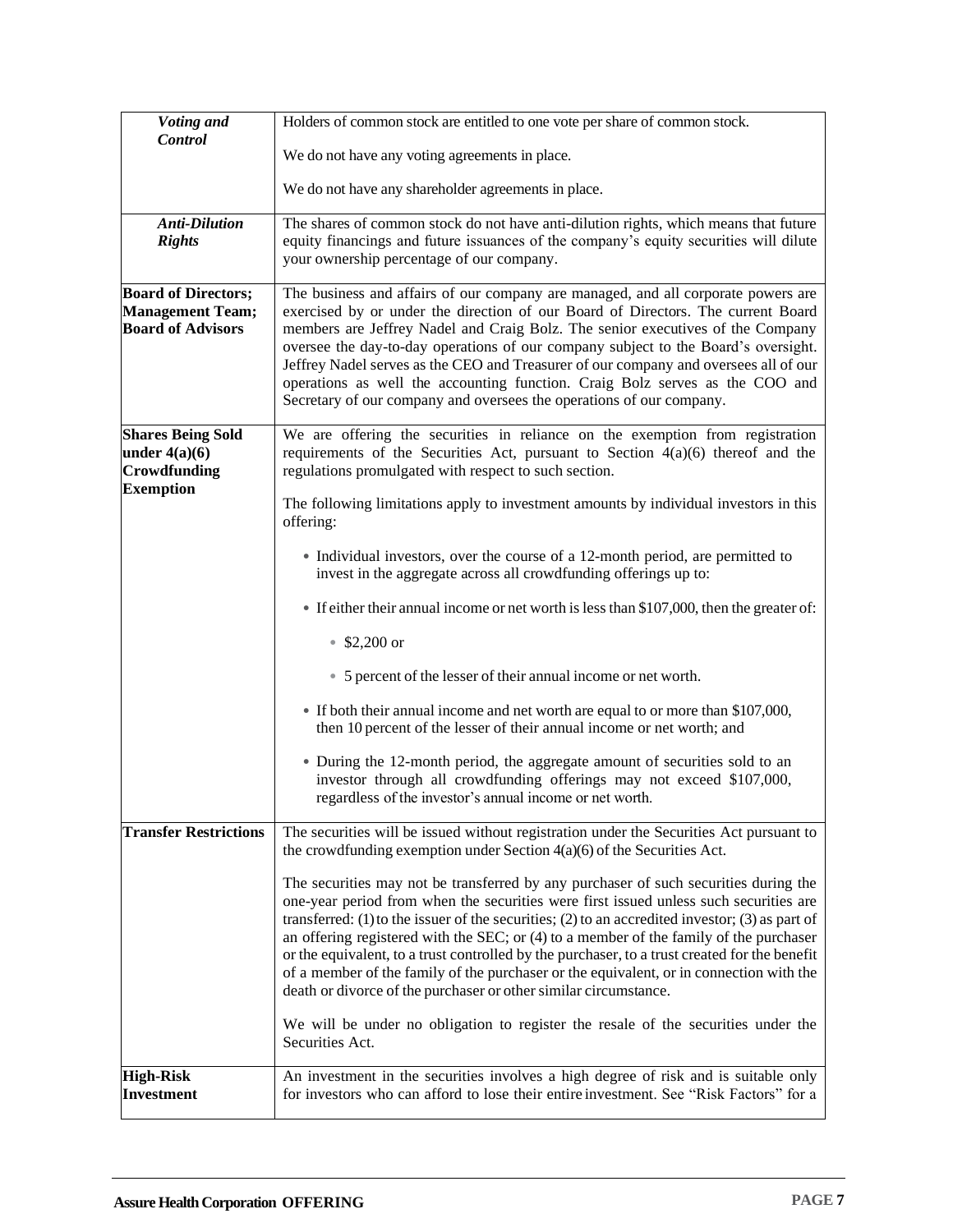| description of certain risks that you should consider in connection with an investment<br>in our securities. |
|--------------------------------------------------------------------------------------------------------------|
|                                                                                                              |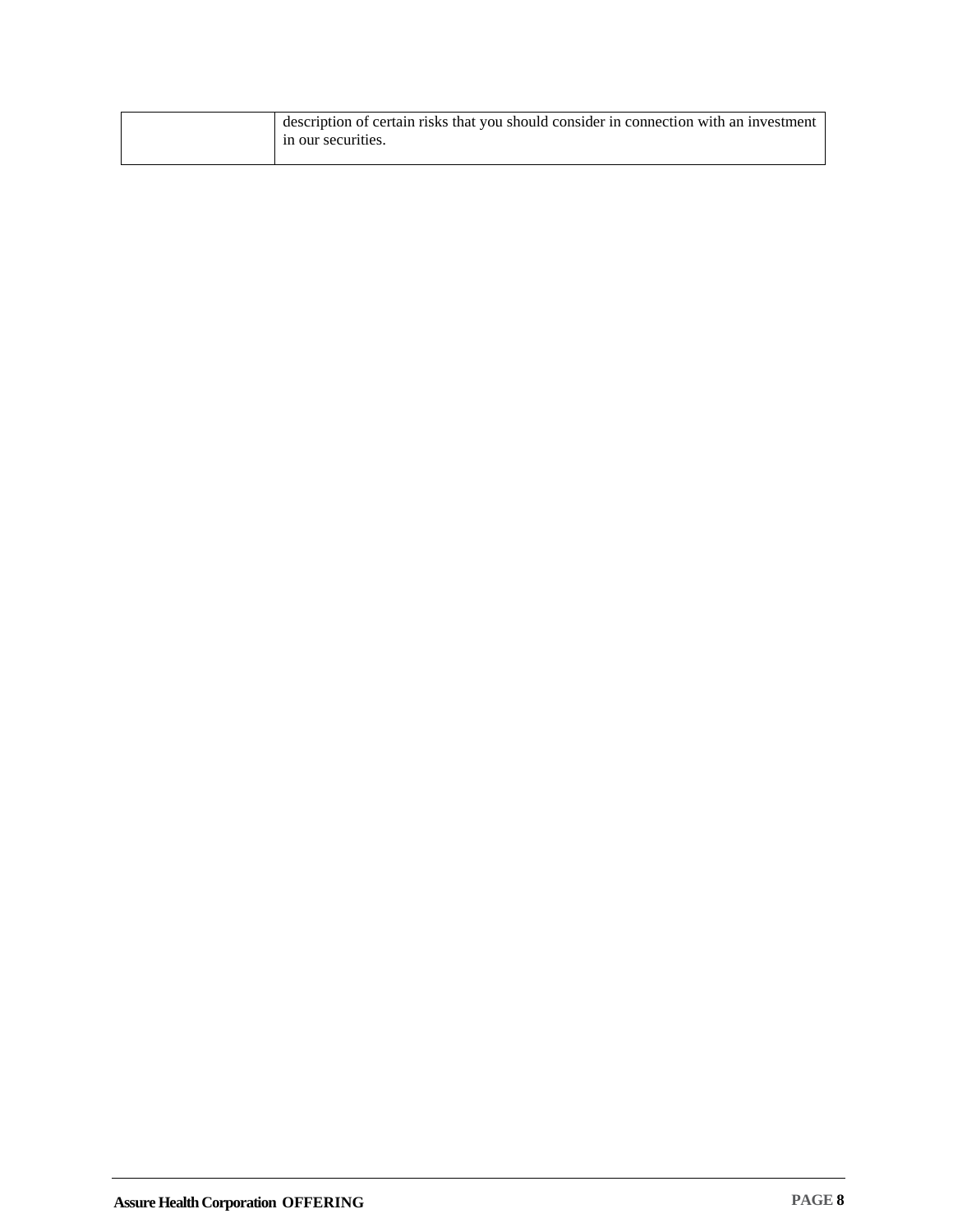#### <span id="page-11-0"></span>**THE COMPANY**

#### 1. **Name of Issuer.**

The name of the issuer is Assure Health Corporation. The issuer is a Delaware corporation. The issuer was previously named Azure Holdings, LLC.

#### <span id="page-11-1"></span>**ELIGIBILITY**

#### 2. **[X] Check this box to certify that all of the following statements are true for the issuer:**

- Organizedunder,andsubjectto,thelawsofaStateorterritory oftheUnitedStatesortheDistrictofColumbia.
- Not subject to the requirement to file reports pursuant to Section 13 or Section 15(d) of the Securities Exchange Act of 1934.
- Not an investment company registered or required to be registered under the Investment Company Act of 1940.
- Not ineligible to rely on this exemption under Section  $4(a)(6)$  of the Securities Act as a result of a disqualification specified in Rule 503(a) of Regulation Crowdfunding.
- Has filed with the Commission and provided to investors, to the extent required, the ongoing annual reports required by Regulation Crowdfunding during the two years immediately preceding the filing of this offering statement (or forsuch shorter period thatthe issuer was required to file such reports).
- Not a development stage company that (a) has no specific business plan or (b) has indicated that its business plan is to engage in a merger or acquisition with an unidentified company or companies.

#### 3. **Has the issuer or any of its predecessors previously failed to comply with the ongoing reporting requirements of Rule 202 of Regulation Crowdfunding? [\_\_] Yes [X] No**

Explain: Not applicable.

#### <span id="page-11-2"></span>**DIRECTORS OF THE COMPANY**

#### 4. **Provide the following information about each director (and any persons occupying a similar status or performing a similar function) of the issuer:**

#### **Jeffrey Nadel, Director Dates of Board Service: May 2020 - Present**

Jeff is a serial entrepreneur who has founded multiple technology companies, including Klink Technologies, Sparkpoint Media, and Beverage Advisory Group. Klink was the first app and website to legally offer on-demand beer, wine, and spirits delivery; had partnerships with Total Wine & More, AB InBev, Nestle, and Constellation Brands; and was acquired by delivery.com. He has significant experience scaling businesses and creating partnerships with Fortune 500 companies. Importantly, almost all of Jeff's business experience has involved operating compliantly, and innovating, in highly-regulated industries. Jeff has served on the boards of directors of two non-profit organizations as well as two private companies. Jeffrey received his B.A. from the University of Pennsylvania.

#### **Mr. Nadel's Business Experience for the Last Three Years**

Employer: Assure Health Corporation Employer's Principal Business: Digital Health/Telehealth Title: CEO Dates of Service: May 2020 - Present Responsibilities: Responsible for all aspects of the company, including strategy and development of business plan, investor relations, product development, strategic partnerships and day-to-day operations.

Employer: Sparkpoint Media, LLC.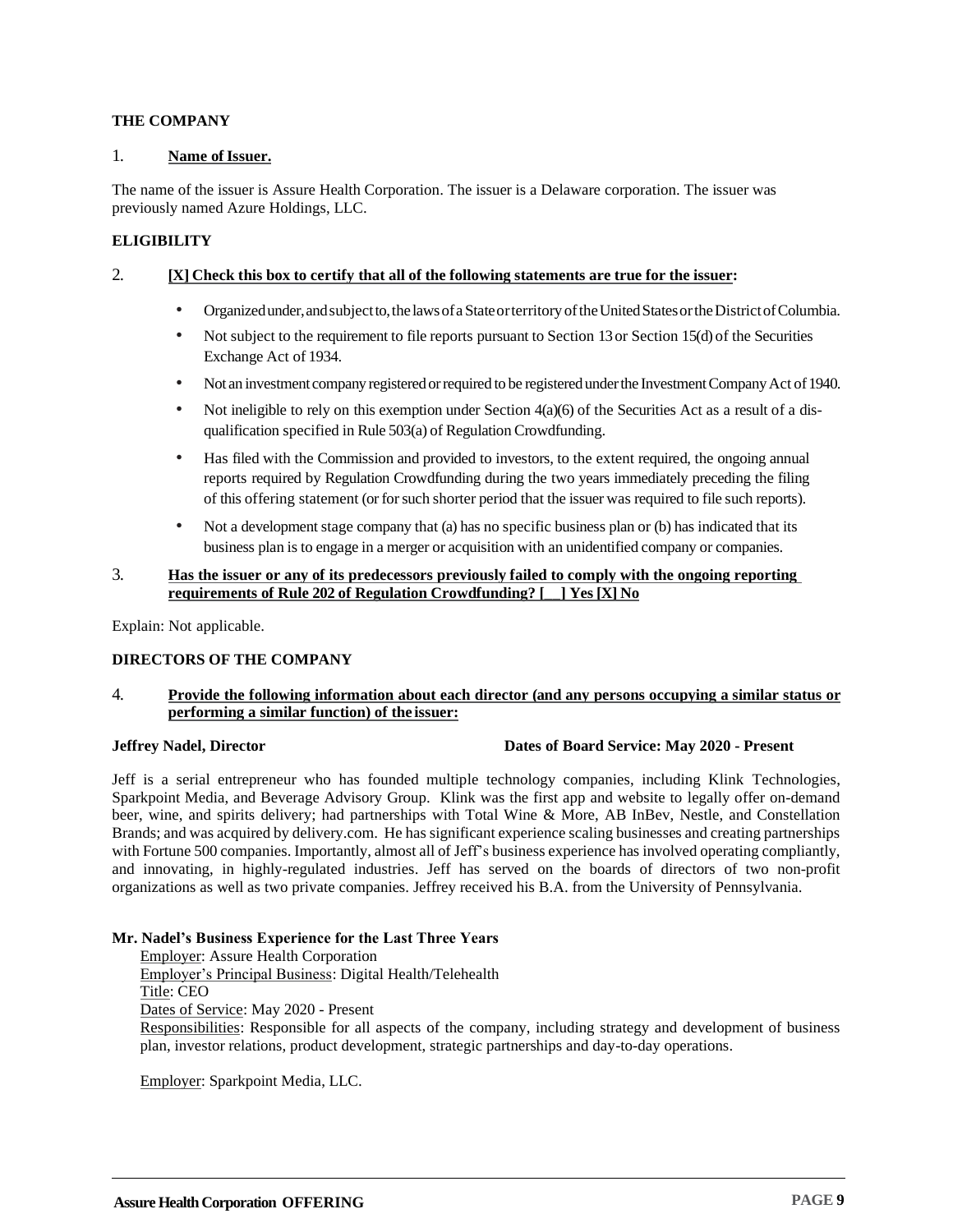Employer's Principal Business: Interactive in-store technology for retail; joint venture with multiple \$10b+ revenue companies Title: CEO Dates of Service: November 2017 – March 2020 Responsibilities: Responsible for all aspects of the company, including strategy and development of business plan, investor relations, product development, strategic partnerships and day-to-day operations.

Employer: Beverage Advisory Group, Inc. Employer's Principal Business: Consulting Title: Managing Partner Dates of Service: May 2017 - Present Responsibilities: Responsible for all aspects of the company, including strategy and development of business plan, investor relations, product development, strategic partnerships and day-to-day operations.

Employer: KTI Residual IP Asset Holdings, LLC Employer's Principal Business: Managing intellectual property portfolio, and licensing and sale of various intangible assets, including a patent portfolio sale to Airbnb Title: Managing Director Dates of Service: January 2019 – January 2020 Responsibilities: Responsible for all aspects of the company, including strategy and development of business plan, investor relations, product development, strategic partnerships and day-to-day operations.

Education: B.A. in Philosophy, Politics, and Economics – University of Pennsylvania, College of Arts and Sciences – *Magna Cum Laude*

#### **Craig Bolz, Director Dates of Board Service: May 2020 - Present**

Craig is a serial entrepreneur who has founded multiple technology companies, including Klink Technologies, Sparkpoint Media, and Beverage Advisory Group. Klink was the first app and website to legally offer on-demand beer, wine, and spirits deliver; had partnerships with Total Wine & More, AB InBev, Nestle, and Constellation Brands; and was acquired by delivery.com. He has significant experience scaling businesses and creating partnerships with Fortune 500 companies. Importantly, almost all of Craig's business experience has involved operating compliantly, and innovating, in highly-regulated industries. Craig has experience serving on the boards of directors of two nonprofit organizations as well as two private companies. Craig received his B.A. in Political Science from University of Central Florida.

#### **Mr. Bolz's Business Experience for the Last Three Years**

Employer: Assure Health Corporation Employer's Principal Business: Digital Health/Telehealth Title: COO Dates of Service: May 2020- Present Responsibilities: Responsible for all aspects of the company, including strategy and development of business plan, investor relations, product development, strategic partnerships and day-to-day operations.

Employer: Sparkpoint Media, LLC.

Employer's Principal Business: Interactive in-store technology for retail; joint venture with multiple \$10b+ revenue companies

Title: COO

Dates of Service: November 2017 – March 2020

Responsibilities: Responsible for all aspects of the company, including strategy and development of business plan, investor relations, product development, strategic partnerships and day-to-day operations.

Employer: Beverage Advisory Group, Inc.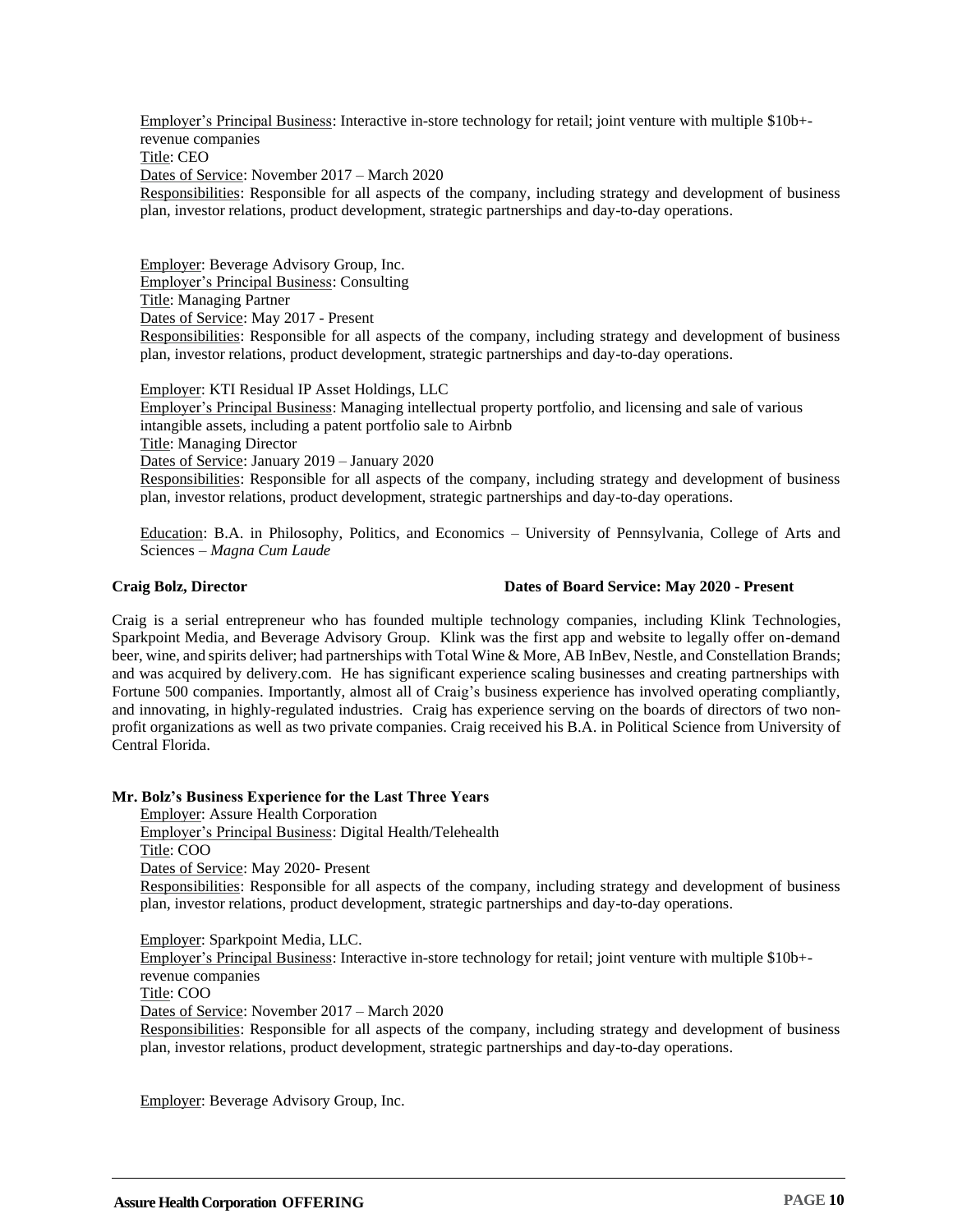Employer's Principal Business: Consulting Title: Principal and Founding Partner Dates of Service: May 2017 - Present Responsibilities: Responsible for all aspects of the company, including strategy and development of business plan, investor relations, product development, strategic partnerships and day-to-day operations.

Employer: KTI Residual IP Asset Holdings, LLC Employer's Principal Business: Managing intellectual property portfolio and licensing and sale of various intangible assets, including a patent portfolio sale to Airbnb Title: Managing Director Dates of Service: January 2019 – January 2020 Responsibilities: Responsible for all aspects of the company, including strategy and development of business plan, investor relations, product development, strategic partnerships and day-to-day operations.

Education: B.A. in Political Science from University of Central Florida.

#### <span id="page-13-0"></span>**OFFICERS OF THE COMPANY**

5. **Provide the following information about each officer (and any persons occupying similar status or performing a similar function) of the issuer:** 

#### **Jeffrey Nadel, CEO and Treasurer**

See "Directors of the Company" section above.

#### **Craig Bolz, COO and Secretary**

See "Directors of the Company" section above.

#### <span id="page-13-1"></span>**PRINCIPAL SECURITY HOLDERS**

6. **Provide the name and ownership level of each person, as of the most recent practicable date, who is the beneficial owner of 20 percent or more of the issuer's outstanding voting equity securities,**  calculated on the basis of voting power.

| Name of Holder* | <b>No. and Class of Securities Now</b><br>Held | % of Voting Power Prior to<br><b>Offering</b> |
|-----------------|------------------------------------------------|-----------------------------------------------|
| Jeffrey Nadel   | 4,363,000 Shares of Common Stock               | 40.83%                                        |
| Craig Bolz      | 4,363,000 Shares of Common Stock               | 40.83%                                        |

#### <span id="page-13-2"></span>**BUSINESS AND ANTICIPATED BUSINESS PLAN**

#### 7. **Describe in detail the business of the issuer and the anticipated business plan of the issuer.**

#### **Business Overview**

Our corporate name is Assure Health Corporation. We are a Delaware corporation that was originally formed on May 29, 2020 for the purpose of building and operating a digital health and telehealth platform that enables patients to receive remote healthcare services, specifically suited to their particular medical needs. Assure Health has combined telemedicine with remote patient monitoring to extensively expand access to remote patient monitoring and a suite of technology-enabled, virtual care services that aim to keep patients safe and healthy at home. Assure Health Corporation was originally formed as Azure Holdings, LLC in Wyoming and has since converted to a Delaware corporation, effective January 1, 2021.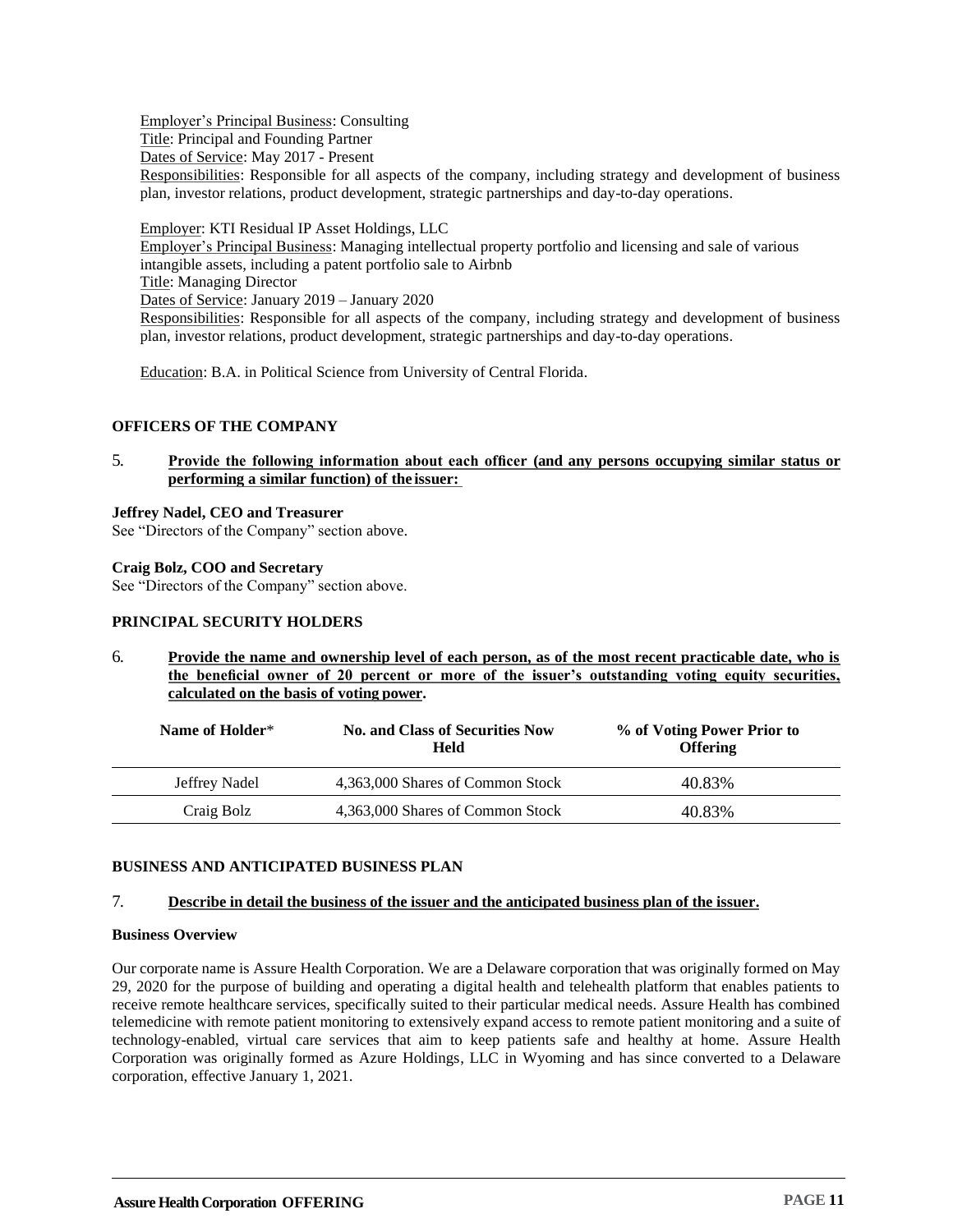#### **Business Plan**

#### *The Assure Health Platform*

The Assure Health Platform was created in order to combine remote patient monitoring ("RPM") and telehealth, connecting patients with attentive and skillful licensed medical professionals and the latest connected device technologies, to revolutionize the way care is delivered to America's aging population of seniors. The RPM services that Assure Health enables are generally covered by Medicare for patients who qualify and who medically require such services. The process and evaluation for Assure Health patients is the following: **(1)** Assure Health's patients receive an initial audio/video telemedicine consultation with a licensed doctor, who reviews the patient's medical history, determines if there exists a medical need for the contemplated services, and puts together a personalized plan and protocol for ongoing monitoring of the patient's chronic condition(s). **(2)** Assure Health sends a set of cellularconnected, easy-to-use, connected-health devices that measure and report on biomarkers like blood pressure, blood glucose, and weight. **(3)** Patients are assigned a dedicated nurse practitioner – their personal care manager – who reviews and monitors the patient's data on a regular basis. A patient's personal care manager will intervene if the patient is ever out of range and address the situation with the patient immediately. Assure Health clinicians also have monthly calls with the patient to address their health and collaborate with the patient's primary care doctor. Assure Health clinicians do not replace a patient's primary care doctor, but rather work in close collaboration with each patient's existing doctors, enabling them to have a greater degree of observation into the patient's health on a regular basis.

We have identified a lack of meaningful, direct-to-consumer options in the remote patient monitoring space. Current RPM companies predominantly take a business-to-business SaaS approach and license their hardware and software to doctors' offices, facilities, and clinics, which are then responsible for developing and administering the program. This is burdensome to many medical practices because it requires the average medical practice to significantly change the way its clinicians and staff deliver patient care. It requires a substantial expansion of responsibilities, such as ongoing monitoring, support, and monthly reviews of collected data. If patients want to use RPM technologies to take a more active role in their health, their primary care provider or specialist must already be participating in an RPM program, which is rare.

COVID-19 has caused unprecedented changes in regulatory policies relating to telehealth and RPM, which have allowed for innovation and new business models in this space that were not previously possible. COVID-19 has caused people to be much more open-minded to telehealth. Previously, many people, especially the 65+ population, were reluctant to use, and often restricted from using or accessing, virtual care, but, in recent months, many people have shifted to telehealth for routine care and have embraced it. RPM now has a proven track record in the medical literature showing positive health outcomes, and patients are often eager to use these new technologies and methods of receiving healthcare services.

The senior patient population has the highest percentage of patients that have chronic conditions, and these patients are likely to derive the greatest benefit from RPM.

Licensed medical professionals rendering services to patients as described herein are not employed directly by us. Rather, we connect patients with independent medical professionals through the Assure Health Virtual Care Platform.

See Question 10 for additional information on the use of proceeds from this offering in executing our business plan.

#### **Our Products and/or Services**

Licensed clinicians on the Assure Health Platform create personalized virtual care plans for patients. Assure Health then provides easy-to-use connected health devices to patients so that the clinicians have insight into patients' key biomarkers on a routine basis. Each patient is assigned to a dedicated personal care manager — a nurse practitioner — who keeps an eye on the patient's health and intervenes as necessary, providing lifestyle recommendations, collaborating with the patient's primary care provider, and more. Ultimately, the Assure Health service exists to solve the problem of fragmented, episodic healthcare and to deliver a more frequent healthcare service that aims to keep patients healthy in between traditional doctors' appointments.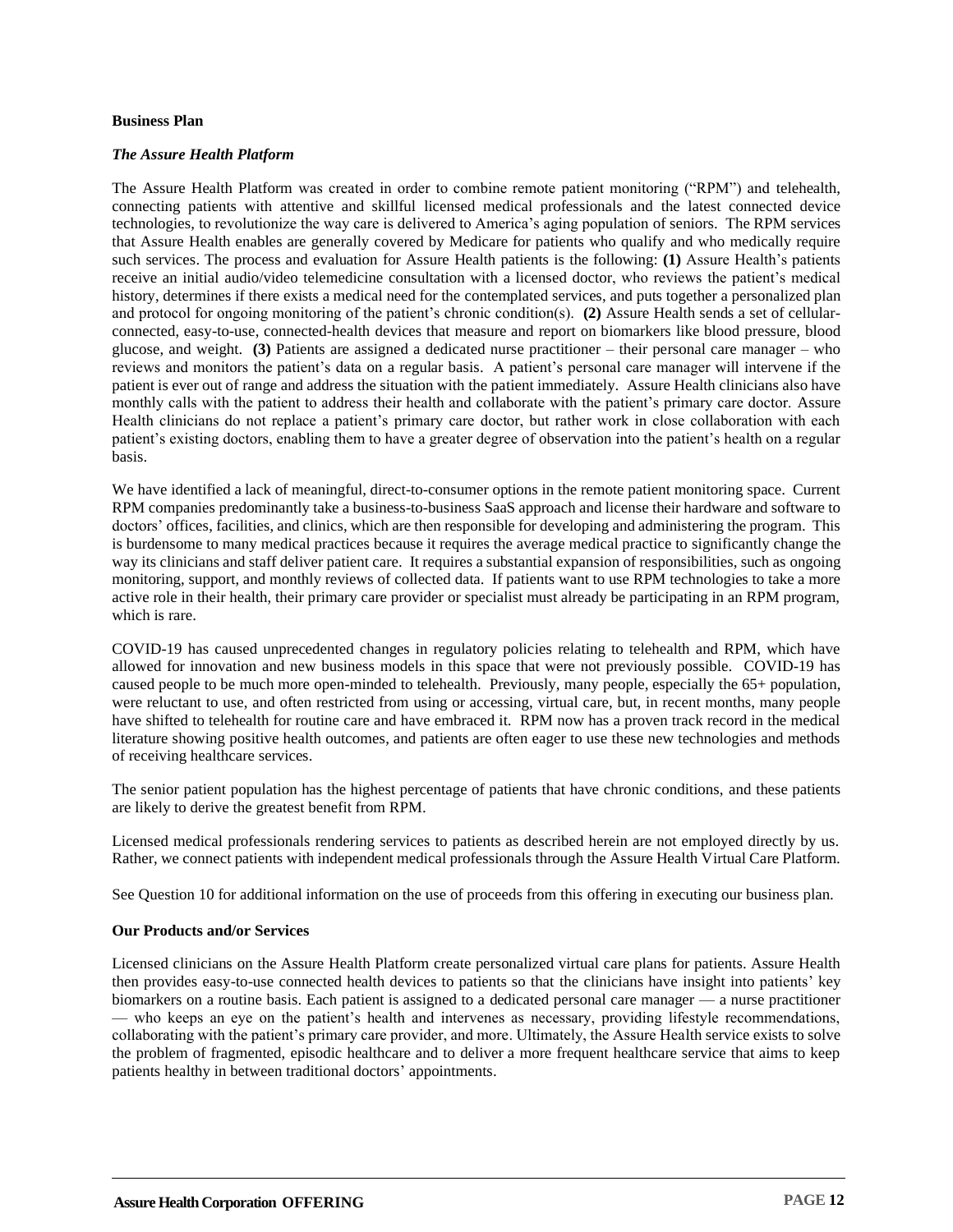Based on Assure Health's current legal status, our licensed medical providers can offer services to patients in Florida, Alabama, Delaware, Georgia, Louisiana, Maine, Mississippi, Missouri, Nebraska, Ohio, Rhode Island, Utah, Virginia, and Washington, D.C. However, Assure Health is currently in the process of expanding its reach to all 50 states, a process which is expected to be completed within the next six months.

#### **Intellectual Property**

Assure Health currently has a federal trademark filing pending with the United States Patent and Trademark Office. The trademark application's serial number is 90464148 and was filed on January 13, 2021. Further, Assure Health has intellectual property rights in its proprietary software and in its trade secrets, which comprise, without limitation, clinical protocols, clinical parameters, and clinical decision-making algorithms.

#### **Services Agreement**

We have entered into a services agreement, dated June 10, 2020 with a seasoned healthcare practitioner staffing agency. Pursuant to this services agreement, we retained the agency to assist the Company in obtaining qualified contractors by sourcing and screening individuals, verifying or assisting in obtaining contractor licensure as necessary and securing liability insurance with limits of one million (\$1,000,000) per incident and three million  $($3,000,000)$  per insured for contractor $(s)$ .

We have also entered into a services agreement, dated July 5, 2020, with a leading electronic health records company. Pursuant to this services agreement, we retained the vendor to perform the following services for us: electronic health records, E-Faxing, SMS text appointment reminders, phone call reminders, and revenue cycle management. The term of the agreement is one  $(1)$  year, after which it automatically renews for successive one  $(1)$ year periods, unless either party provides the other with written notice of non-renewal at least thirty (30) days prior to the expiration of the then-current term of the services agreement. As consideration for the services provided thereunder, we pay the vendor a variable monthly fee, with a fixed monthly minimum fee. We may terminate this agreement early for any reason by providing 30 days' prior written notice and, upon such early termination, the vendor is entitled to receive an amount of cash equal to the minimum monthly fee multiplied by the number of months remaining in the contract term. We may terminate this agreement as a result of a default by the vendor, with proper notice and a 90-day cure period, without paying any early termination fee.

#### **Supply Agreement**

We have entered into agreements with multiple suppliers or manufacturers of medical devices, each of which is vetted by our clinical team. We currently utilize: (i) a cellular-enabled blood pressure monitor that measures diastolic and systolic blood pressure as well as heart rate, (ii) a cellular-enabled weight scale, which measures body weight, and (iii) a cellular-enabled glucose meter that measures blood glucose levels. We are not required to make any minimum purchases at this time.

#### **Competition**

The telemedicine, digital health, and biotechnology industries are characterized by rapidly advancing technologies, intense competition and a strong emphasis on proprietary products. Not all competitive technologies are relevant in each application and market. Depending on the application or service, competitors' technologies are associated with a unique set of advantages and disadvantages, which vary in magnitude relative to Assure Health. While we believe that our technologies, business model, development experience, and unique value proposition provide us with competitive advantages, we face potential competition from many different sources, including major medical technology providers and biotechnology companies. We also face competition from other platforms developing wearables technology.

Many of our competitors may have significantly greater financial resources and expertise in research and development, manufacturing, obtaining regulatory approvals and marketing approved products than we do. Mergers and acquisitions in the telemedicine and diagnostic industries may result in even more resources being concentrated among a smaller number of our competitors. These competitors also compete with us in recruiting and retaining qualified scientific,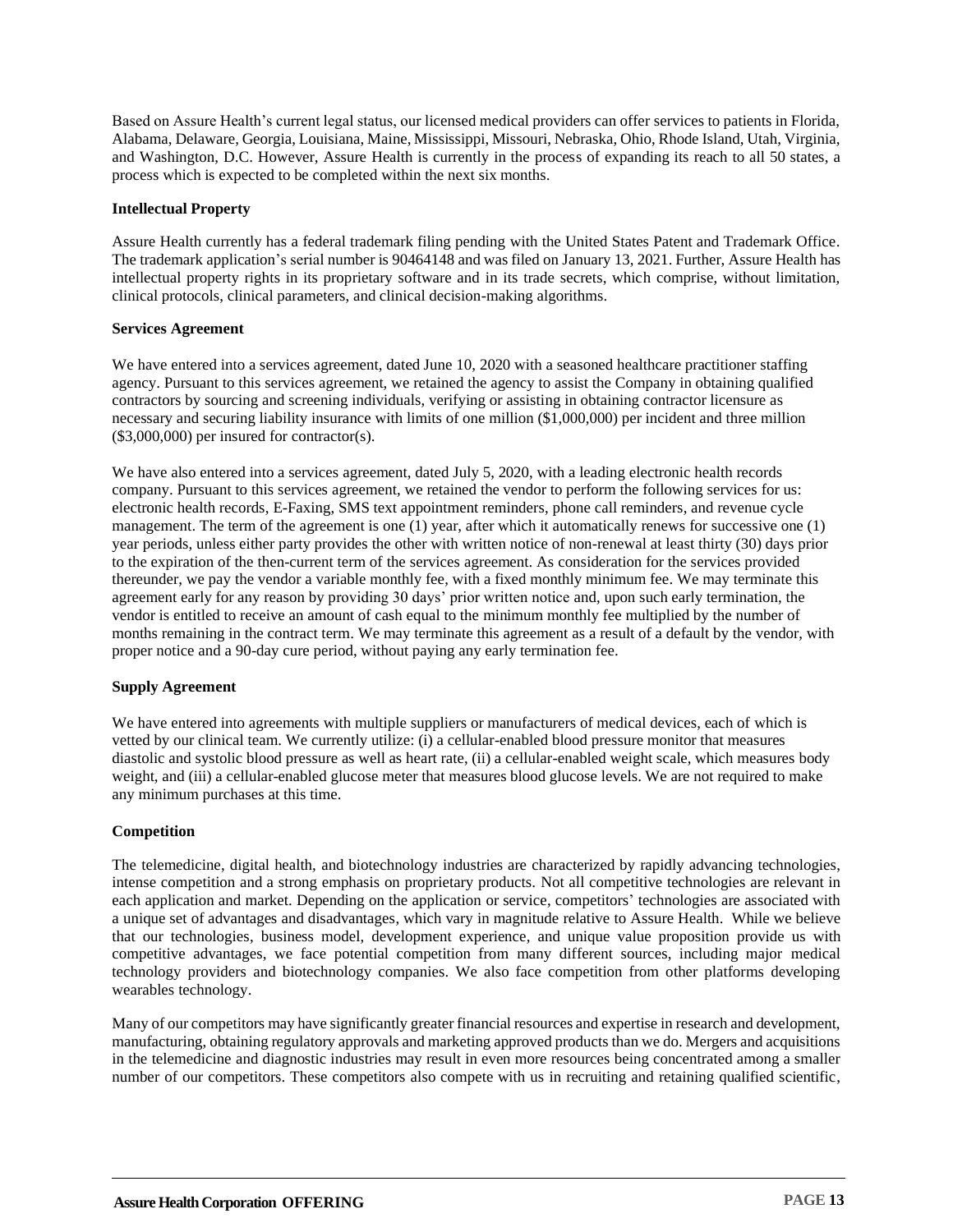clinical, and management personnel and establishing patient registration as well as in acquiring technologies complementary to, or necessary.

#### **Governmental/Regulatory Approval and Compliance**

Our business has been, and will continue to be, subject to various laws, rules, and regulations governing the healthcare industry, which may include, without limitation, laws, rules, and/or regulations promulgated or enforced by the U.S. Food and Drug Administration, the Centers for Medicare and Medicaid Services, the U.S. Department of Health and Human Services, the U.S. Department of Health and Human Services Office of Inspector General, and state agencies which regulate healthcare and the practice of medicine or marketing of healthcare services. Our business is also subject to various state and federal laws concerning the privacy and security of health-related data, including, without limitation, the Health Insurance Portability and Accountability Act (HIPAA). Further, our business is subject to laws, rules, and regulations concerning the prevention of fraud and abuse in the healthcare industry, including, without limitation, the Stark Law (42 U.S.C. 1395nn), the federal Anti-Kickback Statute (42 U.S.C. 1320a-7b), and similar anti-fraud and anti-abuse laws which are in place at the state and local levels. Finally, our business is subject to state laws, rules, and regulations governing the corporate practice of medicine, which prohibit Assure Health Corporation from owning an entity that delivers medical services and/or employs physicians or directing our providers' clinical practice in most states. For clarity, the providers that deliver services through our Platform are employed by a separate entity that employs physicians within the confines of applicable law. Failure to comply with these laws and regulations could subject us to administrative and legal proceedings and actions by these various governmental bodies. The increasingly complex and rapidly changing legal and regulatory environment creates additional challenges for our ethics and compliance programs. Our ability to continue to meet these challenges could have an impact on our legal, reputational and business risk.

#### **Litigation**

There are no existing legal suits pending, or to our knowledge, threatened, against our company, which would have a material effect on the business of our company.

#### **Other**

Our principal address 4500 North State Road 7, Suite 102, Lauderdale Lakes, Florida 33319.

We conduct business in Florida.

Because this Form C focuses primarily on information concerning our company rather than the industry in which we operate, potential investors may wish to conduct their own separate investigation of our industry to obtain greater insight in assessing our prospects.

A copy of the Platform offering page and our investor pitch deck are attached to this Form C as Exhibit B and Exhibit D, respectively. You are encouraged to carefully review these exhibits to learn more about the business of our company, its industry and future plans and prospects. These exhibits are incorporated by reference into this Form C.

#### <span id="page-16-0"></span>**RISK FACTORS**

**A crowdfunding investment involves risk. Youshouldnot invest any fundsinthis offeringunless youcanafford to lose your entire investment.**

**In making an investment decision, investors must rely on their own examination of the issuer and the terms of the offering, including the merits and risks involved. These securities have not been recommended or approved by any federal or state securities commissionor regulatory authority. Furthermore,these authorities** have not passed upon the accuracy or adequacy of this document.

**The U.S. Securities and Exchange Commission does not pass upon the merits of any securities offered or the terms of the offering, nor does it pass upon the accuracy or completeness of any offering document or literature.**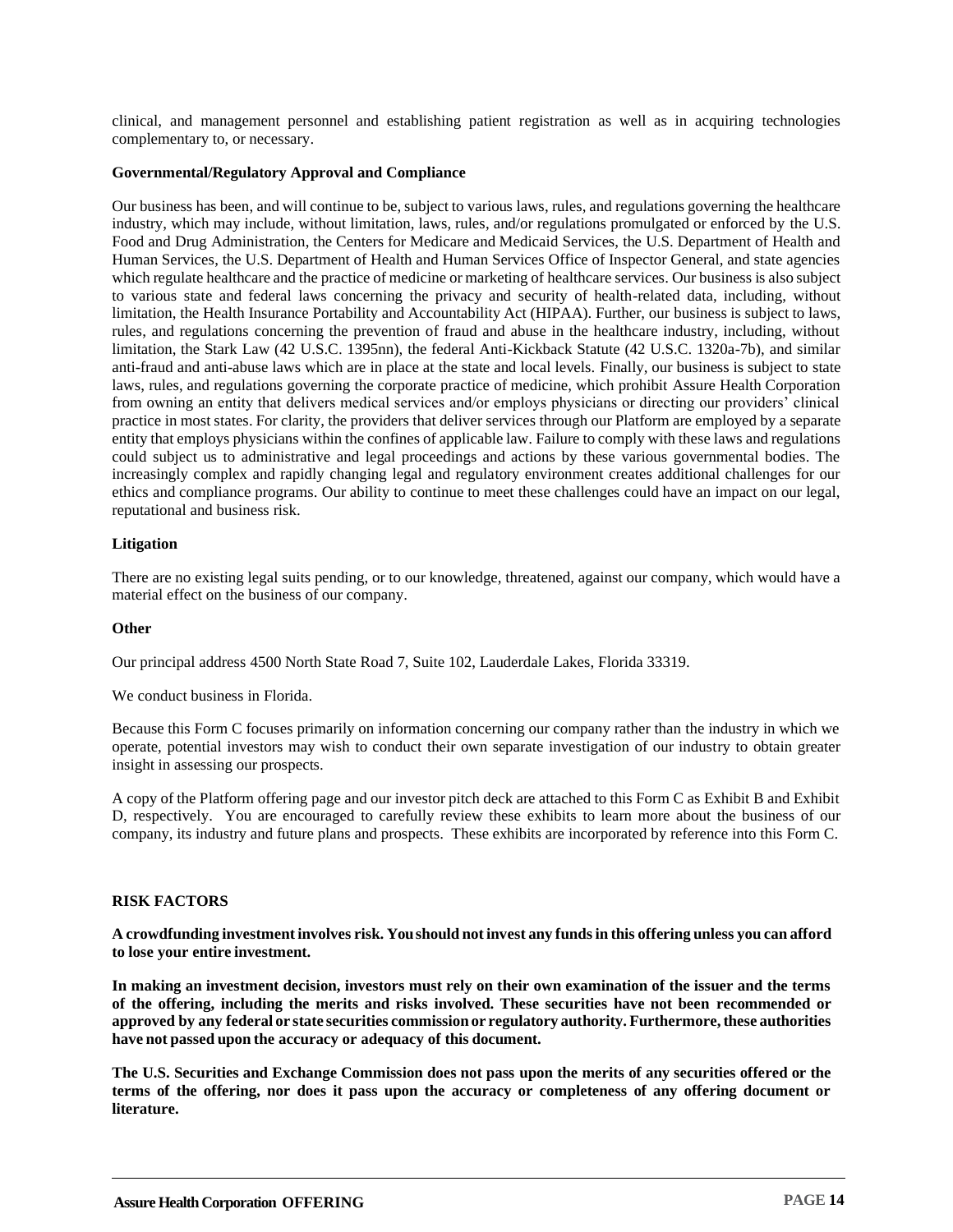**These securities are offered under an exemption from registration; however, the U.S. Securities and Exchange Commission has not made an independent determination that these securities are exempt from registration.**

#### 8. **Discuss the material factors that make an investment in the issuer speculative or risky:**

*An investment in the Company involves a high degree of risk. You should carefully consider the risks described above and those below before deciding to purchase any securities in this offering. If any of these risks actually occurs, our business, financial condition or results of operations may suffer. As a result, you could lose part or all of your investment.*

#### **Risks Related to the Company**

#### *We have a limited operating history upon which you can evaluate our performance, and accordingly, our prospects must be considered in light of the risks that any new company encounters.*

We were formed under the laws of Wyoming on May 29, 2020 and have since redomiciled under the laws of Delaware. We have limited operations and minimal revenues to date. We are in the development stage, and our future operations are subject to all of the risks inherent in the establishment of a new business enterprise. The likelihood of the success of our company must be considered in light of the problems, expenses, difficulties, complications and delays frequently encountered in connection with the development of a telehealth platform that requires significant scale. There can be no assurance that future revenues will be significant, that we will be profitable or that we will have sufficient funds available to complete our marketing and development programs or to market any new services which we may develop. We currently have operating losses, have no substantive source of operating revenue, are unable to self-finance operations, have limited resources, and there can be no assurance that we will be able to develop such revenue sources or that our operations will become profitable, even if we are able to build brand awareness.

#### *The telehealth market is immature and unpredictable, and if it does not develop, if it develops more slowly than we expect, if it encounters negative publicity or if limitations on reimbursement or difficulties in obtaining regulatory approvals impede our ability to adopt telehealth, the growth of our business will be harmed.*

With respect to our telehealth solution, the telehealth market is relatively new and unproven, and it is uncertain whether it will achieve and sustain high levels of demand, consumer acceptance and market adoption. Our success will depend to a substantial extent on the willingness of customers to use our telehealth and remote patient monitoring solution, as well as on our ability to demonstrate the value of our telehealth solution to health plans and other purchasers of healthcare for beneficiaries. Negative publicity concerning our telehealth solution or the telehealth market as a whole could limit market acceptance of our solution. Changes by state professional licensing boards to the standards of care or other requirements governing the practice of telehealth, including any such requirements from federal regulatory bodies, could impact the success of our telehealth solution. Additionally, reimbursement may not be available from government and third-party payors for our current or proposed service offerings. Similarly, individual and healthcare industry concerns or negative publicity regarding patient confidentiality and privacy in the context of telehealth could limit market acceptance of our solution. If any of these events occurs, it could have a material adverse effect on our business, financial condition or results of operations.

#### *In order for the Company to compete and grow, it must attract, recruit, retain and develop the necessary personnel who have the needed experience.*

Recruiting and retaining highly qualified personnel is critical to our success. These demands may require us to hire additional personnel and will require our existing management personnel to develop additional expertise. We face intense competition for personnel. The failure to attract and retain personnel or to develop such expertise could delay or halt the development and commercialization of our service offerings. If we experience difficulties in hiring and retaining personnel in key positions, we could suffer from delays in business development, loss of customers and sales and diversion of management resources, which could adversely affect operating results. Our consultants and advisors may be employed by third parties and may have commitments under consulting or advisory contracts with third parties that may limit their availability to us.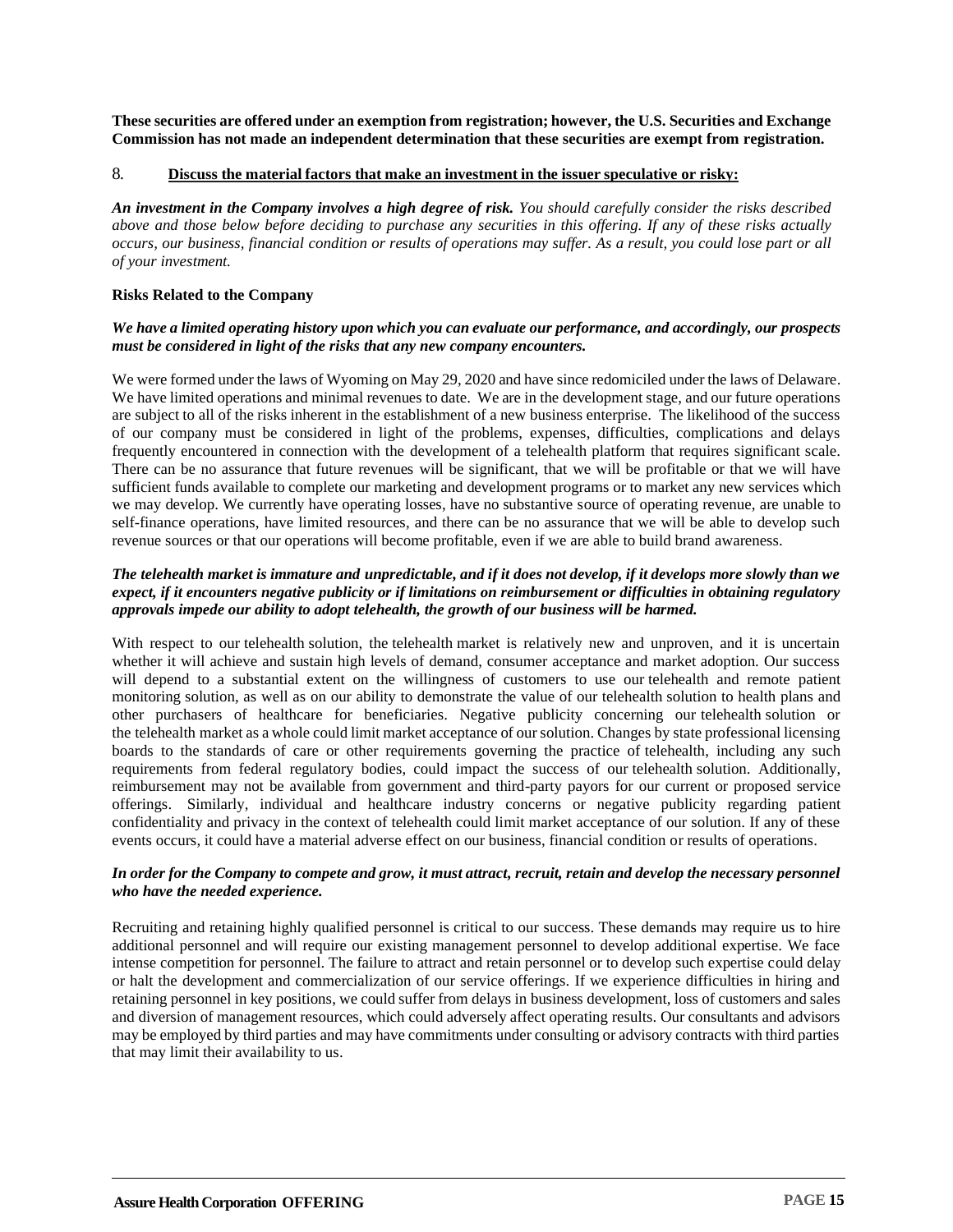#### *Quality management plays an essential role in determining and meeting customer requirements, preventing defects, improving the Company's services and maintaining the integrity of the data that supports the safety and efficacy of our services.*

Our future success depends on our ability to maintain and continuously improve our quality management program. An inability to address a quality or safety issue in an effective and timely manner may also cause negative publicity, a loss of customer confidence in us or our current or future service offerings, which may result in the loss of sales and difficulty in successfully launching new service offerings. In addition, a successful claim brought against us in excess of available insurance or not covered by indemnification agreements, or any claim that results in significant adverse publicity against us, could have an adverse effect on our business and our reputation.

#### *Our telehealth business depends on our ability to maintain and expand a network of qualified physicians and other healthcare providers through affiliated professional entities that Assure Health Corporation does not own. If we are unable to do so, our future growth would be limited and our business, financial condition and results of operations would be adversely affected.*

Our success is dependent upon our continued ability to maintain a network of qualified physicians and other healthcare providers, and fulfilling our client service obligations requires we maintain a robust supply of these qualified physicians and other healthcare providers. As described above in the "Governmental/Regulatory Approval and Compliance" section, certain state laws prohibit Assure Health Corporation from employing its own medical providers and from directing the clinical practice of medical providers. Thus, like all other compliant telehealth companies, we will depend on third-party entities not owned or controlled by us to provide us with the qualified healthcare providers we need to deliver quality services to patients. If that entity is unable to recruit and retain board-certified physicians and other healthcare professionals and/or we are unable to maintain our relationship with them, it would have a material adverse effect on our business and ability to grow and would adversely affect our results of operations. Further, in any particular market, these providers and/or entities could demand higher payments or take other actions that could result in higher costs, less attractive service for our clients or difficulty meeting legal, regulatory or accreditation requirements. Our ability to develop and maintain satisfactory relationships with these entities and providers also may be negatively impacted by other factors not associated with us, such as changes in Medicare and/or Medicaid reimbursement levels, other pressures on healthcare providers, and consolidation activity among hospitals, physician groups and healthcare providers. The failure to maintain or to secure new cost-effective relationships through which we can source providers may result in a loss of or inability to grow our client base, higher costs, healthcare provider network disruptions, less attractive service for our clients and/or difficulty in meeting regulatory or accreditation requirements, any of which could have a material adverse effect on our business, financial condition and results of operations.

#### *We may implement new lines of business or offer new products and services within existing lines of business.*

There are substantial risks and uncertainties associated with these efforts, particularly in instances where the markets are not fully developed. In developing and marketing new lines of business and/or new products and services, we may invest significant time and resources. Initial timetables for the introduction and development of new lines of business and/or new products or services may not be achieved and price and profitability targets may not prove feasible. We may not be successful in introducing new products and services in response to industry trends or developments in technology, or those new products or services may not achieve market acceptance. As a result, we could lose business, be forced to price products and services on less advantageous terms to retain or attract clients, or be subject to cost increases. As a result, our business, financial condition or results of operations may be adversely affected.

#### *The Company's success depends on the experience and skill of the board of directors, its executive officers and key employees.*

In particular, the Company is dependent on Jeffrey Nadel, who is the CEO and a director of the Company; Craig Bolz, who is the COO and a director of the Company; and Dr. Michael Hafran, who is the Medical Director of the Company. The loss of Jeffrey Nadel, Craig Bolz, Dr. Michael Hafran or any key employees could harm the Company's business, financial condition, cash flow and results of operations.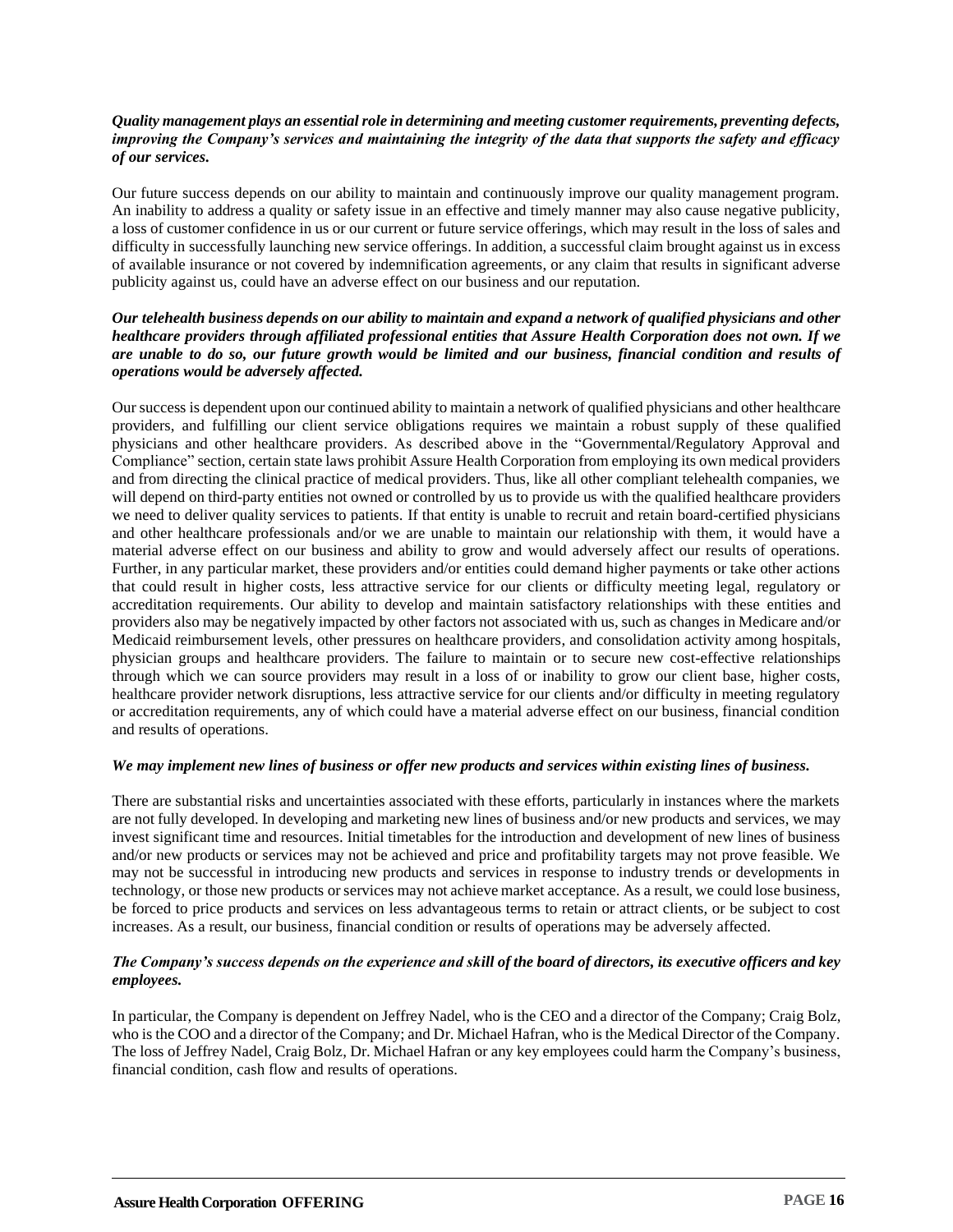#### *If we are unable to protect the confidentiality of our trade secrets, our business and competitive position would be harmed.*

We currently rely on trade secrets, including unpatented know-how and other proprietary information, to maintain our competitive position. We seek to protect these trade secrets, in part, by entering into non-disclosure and confidentiality agreements with parties who have access to them, such as our employees, corporate collaborators, outside scientific collaborators, contract manufacturers, consultants, advisors and other third parties. We also seek to enter into confidentiality and invention or patent assignment agreements with our employees and consultants. Despite these efforts, any of these parties may breach the agreements and disclose our proprietary information, including our trade secrets, and we may not be able to obtain adequate remedies for such breaches. Our trade secrets may also be obtained by third parties by other means, such as breaches of our physical or computer security systems. Enforcing a claim that a party illegally disclosed or misappropriated a trade secret is difficult, expensive and time-consuming, and the outcome is unpredictable. In addition, some courts inside and outside the United States are less willing or unwilling to protect trade secrets. If any of our trade secrets were to be lawfully obtained or independently developed by a competitor, we would have no right to prevent them, or those to whom they communicate it, from using that technology or information to compete with us. If any of our trade secrets were to be disclosed to or independently developed by a competitor, our competitive position would be harmed.

#### *We face risks related to the storage of customers' confidential and proprietary information.*

Our Assure Health Platform is being designed to maintain the confidentiality and security of our customers' confidential and proprietary data stored on our server systems, which may include sensitive personal data. However, any accidental or willful security breaches or other unauthorized access to these data could expose us to liability for the loss of such information, time-consuming and expensive litigation and other possible liabilities as well as negative publicity. Techniques used to obtain unauthorized access or to sabotage systems change frequently and generally are difficult to recognize and react to. We may be unable to anticipate these techniques or implement adequate preventative or reactionary measures.

#### *Software failures, breakdowns in the operations of our servers and communications systems or the failure to implement system enhancements could harm our business.*

The operational success of our Assure Health platform will depend on the efficient and uninterrupted operation of our servers and communications systems. A failure of our network or data gathering procedures could impede services and could result in the loss of our customers. Despite any precautions we take, damage from fire, floods, hurricanes, power loss, telecommunications failures, computer viruses, break-ins and similar events at our computer facilities could result in interruptions in the flow of data to our servers and from our servers to our clients. In addition, any failure by our computer environment to provide our required data communications capacity could result in interruptions in our service. In the event of a server failure, we could be required to transfer our client data collection operations to an alternative provider of server hosting services. Such a transfer could result in delays in our ability to deliver our products and services to our clients.

Additionally, significant delays in the planned delivery of system enhancements, improvements and inadequate performance of the systems once they are completed could damage our reputation and harm our business. Long-term disruptions in the infrastructure caused by events such as natural disasters, the outbreak of war, the escalation of hostilities and acts of terrorism, could adversely affect our businesses. Although, we plan to carry insurance for our business operations, our coverage might not be adequate to compensate us for all losses that may occur.

#### *We are subject to income taxes as well as non-income based taxes, such as payroll, sales, use, value-added, net worth, property and goods and services taxes, in the U.S.*

Significant judgment is required in determining our provision for income taxes and other tax liabilities. In the ordinary course of our business, there are many transactions and calculations where the ultimate tax determination is uncertain. Although we believe that our tax estimates are reasonable: (i) there is no assurance that the final determination of tax audits or tax disputes will not be different from what is reflected in our income tax provisions, expense amounts for non-income based taxes and accruals and (ii) any material differences could have an adverse effect on our financial position and results of operations in the period or periods for which determination is made.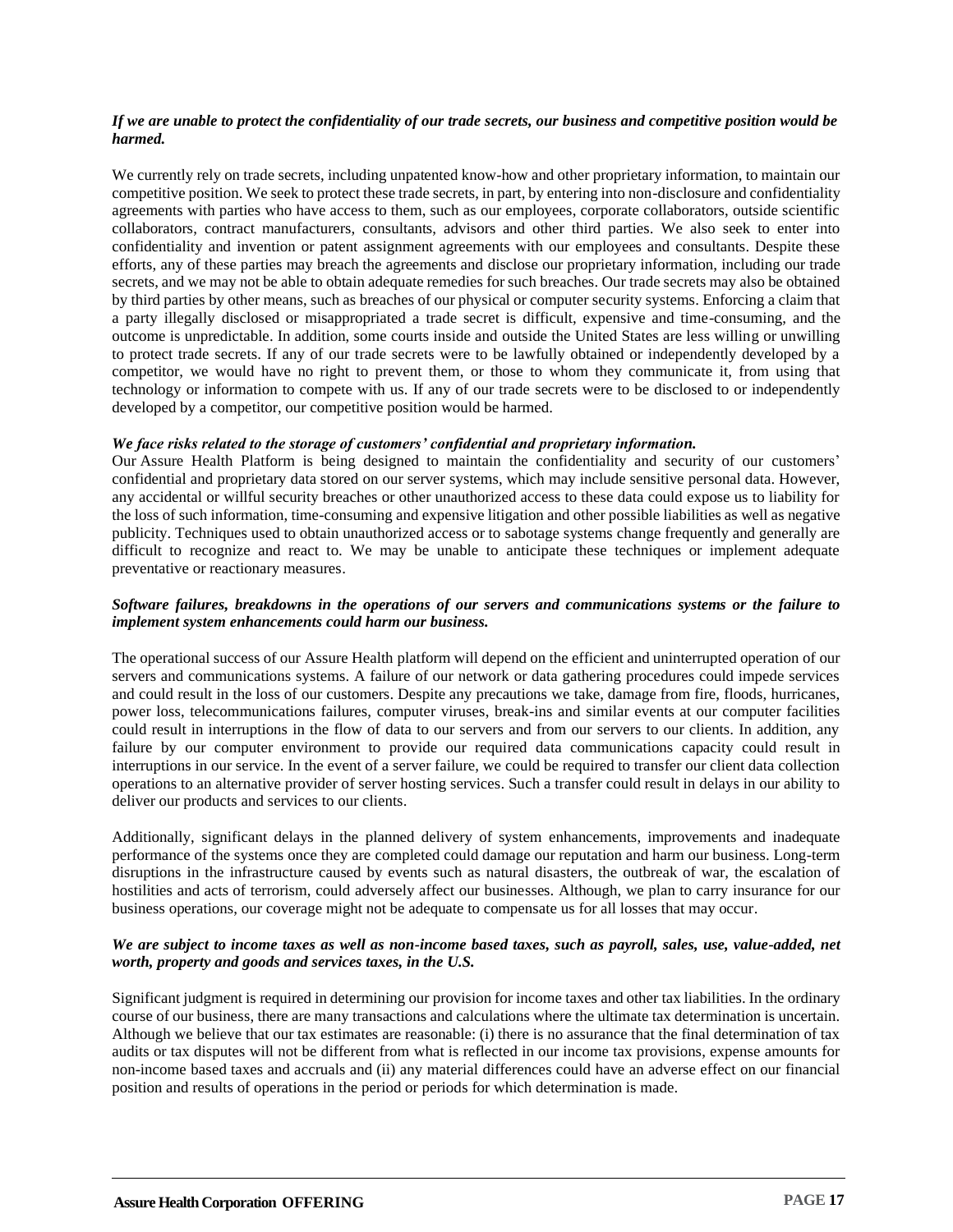#### *Successful development of our service offerings is uncertain.*

Our development of current and future service offerings are subject to the risks of failure and delay inherent in the development of new business solutions based on new technologies, including failure to achieve market acceptance, and the emergence of superior or equivalent products or business models.

Because of these risks, our research and development efforts may not result in any commercially viable service offerings. If a significant portion of these development efforts are not successfully completed, required regulatory approvals are not obtained, or any approved service offerings are not commercially successfully, our business, financial condition, and results of operations may be materially harmed.

#### *We might incur substantial expense to develop our telehealth and remote patient monitoring platform which may never become sufficiently successful.*

Our growth strategy includes the successful launch of our telehealth and remote patient monitoring platform. Although management will take every precaution to ensure that our telehealth and remote patient monitoring platform will, with a high degree of likelihood, achieve commercial success, there can be no assurance that this will be the case. The causes for failure of our platform, once commercialized, can be numerous, including (i) market demand for our platform proves to be smaller than we expect; (ii) our telehealth and remote patient monitoring platform turns out to be uneconomic; and (iii) additional regulatory requirements may increase the overall costs of the development.

#### *Political, economic and regulatory influences are subjecting the healthcare industry to potential fundamental changes that could substantially affect our results of operations.*

Government and private sector initiatives to limit the growth of healthcare costs, including price regulation, competitive pricing, coverage and payment policies, comparative effectiveness of therapies, technology assessments and alternative payment models, are continuing. These changes are causing the marketplace to put increased emphasis on the delivery of more cost-effective treatments. Such healthcare reform legislation may materially impact us. Certain provisions of the legislation will not be effective for a number of years and it is unclear what the full impact of the legislation will be. Provisions of this legislation, including Medicare provisions aimed at improving quality and decreasing costs, comparative effectiveness research, an independent payment advisory board, and pilot programs to evaluate alternative payment methodologies, could meaningfully change the way healthcare is developed and delivered, and may adversely affect our business and results of operations. Further, we cannot predict what healthcare programs and regulations will be ultimately implemented at the federal or state level, or the effect of any future legislation or regulation in the U.S. or internationally. However, any changes that lower reimbursements for our services, reduce medical procedure volumes or increase cost containment pressures on us or other participants in the healthcare industry could adversely affect our business and results of operations.

#### *Recent and frequent state legislative and regulatory changes specific to telemedicine may present us with additional requirements and state compliance costs, with potential operational impacts in certain jurisdictions.*

In recent years, states have adopted an abundance of new legislation and regulations specific to telemedicine. In some cases, this legislation and regulation, typically targeting "direct to consumer" telehealth service offerings,incorporates informed consent, modality, medical record, and other requirements. Thus, where new legislation and regulations apply to our telemedicine solutions, we may incur costs to monitor, evaluate, and modify operational processes for compliance. All such activities increase our costs and could, in certain circumstances, impact our ability to make available telemedicine services in a particular state.

#### *Products that we source, distribute or market are required to comply with regulatory requirements.*

To lawfully operate our businesses, we are required to hold permits, licenses and other regulatory approvals from, and to comply with operating and security standards of, governmental bodies. Failure to maintain or renew necessary permits, licenses or approvals, or noncompliance or concerns over noncompliance may result in suspension of our ability to source and distribute products used in our service offerings or criminal and civil sanctions and could have an adverse effect on our results of operations and financial condition.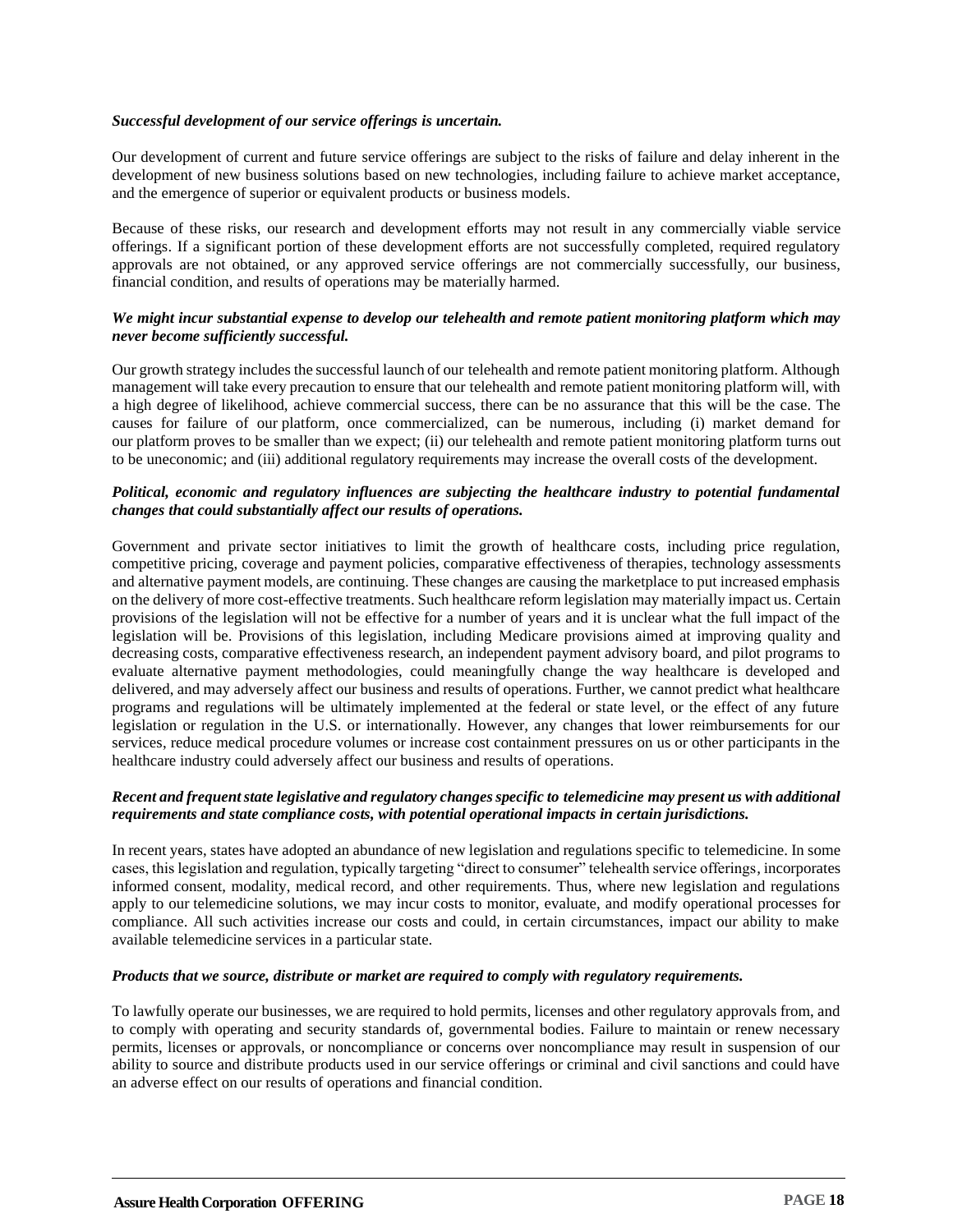#### *The commercial success of our business will depend in part upon the level of reimbursement our affiliated healthcare providers receive from third party payors such as government health administration authorities.*

The commercial success of our business will depend, in part, on the extent to which reimbursement for the costs of our services and related products will be available from third-party payors such as government health administration authorities, private health insurers, managed care programs, and other organizations. Adequate third-party insurance coverage may not be available for our customers to accept our price levels. The result of this occurring would be to reduce our revenues from our customers which could have a material adverse effect on our business, financial condition and prospects.

#### *We face significant competition from other telemedicine companies.*

Our services and products face unique groupings of competitive technologies depending on the application. Not all competitive technologies and services are relevant in each application and market. We face potential competition from many different sources, including major telemedicine companies, healthcare companies, technology companies and insurance providers.

Many of our competitors may have significantly greater financial resources and expertise in research and development, manufacturing, preclinical testing, conducting clinical trials, obtaining regulatory approvals and marketing approved products than we do. Mergers and acquisitions in the pharmaceutical, biotechnology and diagnostic industries may result in even more resources being concentrated among a smaller number of our competitors. These competitors also compete with us in recruiting and retaining qualified scientific and management personnel and establishing clinical trial sites and patient registration for clinical trials, as well as in acquiring technologies complementary to, or necessary for, our programs. Smaller or early-stage companies may also prove to be significant competitors, particularly through collaborative arrangements with large and established companies.

#### *Our planned manufacturing activity is subject to certain risks.*

We may manufacture the products offered to our customers as part of our service offerings in the future. As a result, we may be dependent upon the uninterrupted and efficient operation of our manufacturing facility and our distribution facilities throughout the country. Our manufacturing facilities and distribution facilities may be subject to the risk of catastrophic loss due to, among other things, earthquake, fire, flood, terrorism or other natural or man-made disasters, as well as occurrence of significant equipment failures. If any of these facilities were to experience a catastrophic loss, it would be expected to disrupt our operations and could result in personal injury or property damage, damage relationships with our customers or result in large expenses to repair or replace the facilities or systems, as well as result in other liabilities and adverse impacts.

We may contract with third-party manufacturers to produce certain products in the future in accordance with our specifications and standards. These contract manufacturers are subject to the same risks as our manufacturing facility as noted above. While we plan to implement stringent quality control procedures to verify that our contract manufacturers comply with our specifications and standards, we will not have full control over their manufacturing activities. Any difficulties, delays and defects in product delivery resulting from the activities of our contract manufacturers may have an adverse effect on our business and results of operations.

#### *We are dependent on our collaborative agreements for the development of our Assure Health platform, which exposes us to the risk of reliance on the viability of third parties.*

In conducting our research and development activities, we will in the future rely on collaborative agreements with third parties such as manufacturers, contract research organizations, commercial partners and governmental agencies for both strategic and financial resources. The loss of, or failure to perform by us or our partners under, any applicable agreements or arrangements, or our failure to secure additional agreements, would substantially disrupt or delay our research and development and commercialization activities. Any such loss would likely increase our expenses and materially harm our business, financial condition and results of operation.

#### *Reliance on third-party relationships and outsourcing arrangements could adversely affect our business.*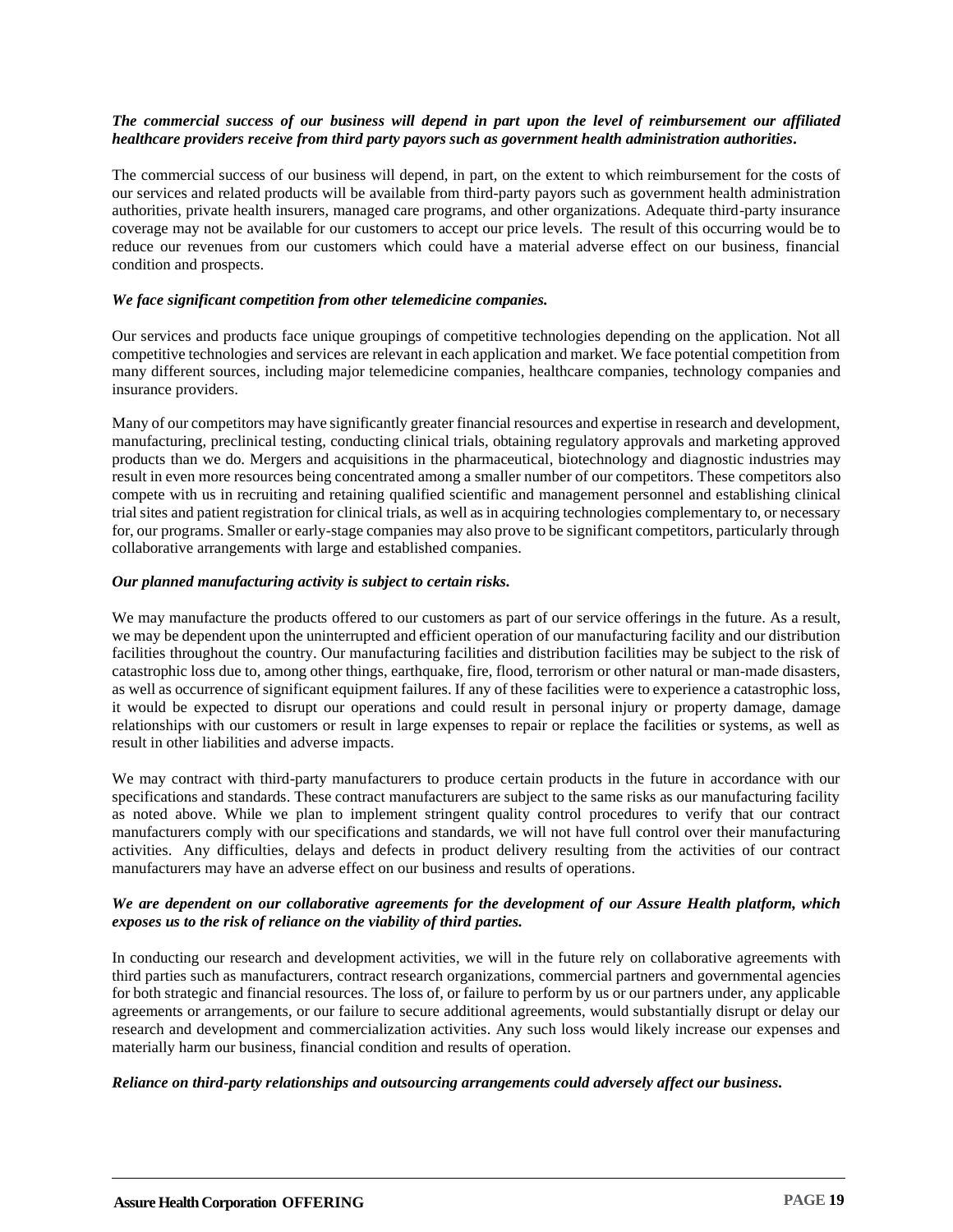We utilize third parties, including suppliers, alliances with other med-tech based companies, and third-party service providers, for the platform development, the manufacture of certain products employed in our service offerings, support for information technology systems, and certain financial transactional processes. Outsourcing these functions involves the risk that the third parties may not perform to our standards or legal requirements, may not produce reliable results, may not perform in a timely manner, may not maintain the confidentiality of our proprietary information, or may fail to perform at all. Failure of these third parties to meet their contractual, regulatory, confidentiality, or other obligations to us could have a material adverse effect on our business.

#### *The forecasts of market growth included in our business plan and investor presentations may prove to be inaccurate, and even if the markets in which we compete achieve the forecasted growth, we cannot assure you our business will grow at similar rates, if at all.*

Growth forecasts are subject to significant uncertainty and are based on assumptions and estimates that may not prove to be accurate. The forecasts in our business plan and investor presentations may prove to be inaccurate. Even if these markets experience the forecasted growth described in our business plan, we may not grow our business at similar rates, or at all. Our growth is subject to many factors, including our success in implementing our business strategy, which is subject to many risks and uncertainties. Accordingly, the forecasts of market growth included in our business plan should not be taken as indicative of our future growth.

#### *We will need additional financing to execute our business plan, which we may not be able to secure on acceptable terms, or at all.*

We will require additional financing in the near and long term to fully execute our business plan. Our success depends on our ability to raise such additional financing on reasonable terms and on a timely basis. Conditions in the economy and the financial markets may make it more difficult for us to obtain necessary additional capital or financing on acceptable terms, or at all. If we cannot secure sufficient additional financing, we may be forced to forego strategic opportunities or delay, scale back or eliminate further development of our goals and objectives, operations and investments or employ internal cost savings measures.

#### *We plan to obtain insurance that may not provide adequate levels of coverage against claims.*

We plan to obtain insurance customary for businesses of our size and type. However, there are types of losses we may incur that cannot be insured against or that we believe are not economically reasonable to insure. Such losses could have a material adverse effect on our business and results of operations.

#### **Risks Related to the Company's Securities and this Offering**

#### *Affiliates of our company, including officers, directors and existing stockholder of our company, may invest in this offering and their funds will be counted toward our achieving the minimum amount.*

There is no restriction on our affiliates, including our officers, directors and existing stockholders, investing in the offering. As a result, it is possible that if we have raised some funds, but not reached the minimum amount, affiliates can contribute the balance so that there will be a closing. The minimum amount is typically intended to be a protection for investors and gives investors confidence that other investors, along with them, are sufficiently interested in the offering and our company and its prospects to make an investment of at least the minimum amount. By permitting affiliates to invest in the offering and make up any shortfall between what non-affiliate investors have invested and the minimum amount, this protection is largely eliminated. Investors should be aware that no funds other than their own and those of affiliates investing along with them, may be invested in this offering.

#### *We intend to use some of the proceeds from the offering for unspecified working capital.*

This means that we have ultimate discretion to use this portion of the proceeds as we see fit and have chosen not to set forth any specific uses for you to evaluate. The net proceeds from this offering will be used for the purposes, which our management deems to be in our best interests in order to address changed circumstances or opportunities. As a result of the foregoing, our success will be substantially dependent upon our discretion and judgment with respect to application and allocation of the net proceeds of this offering. We may choose to use the proceeds in a manner that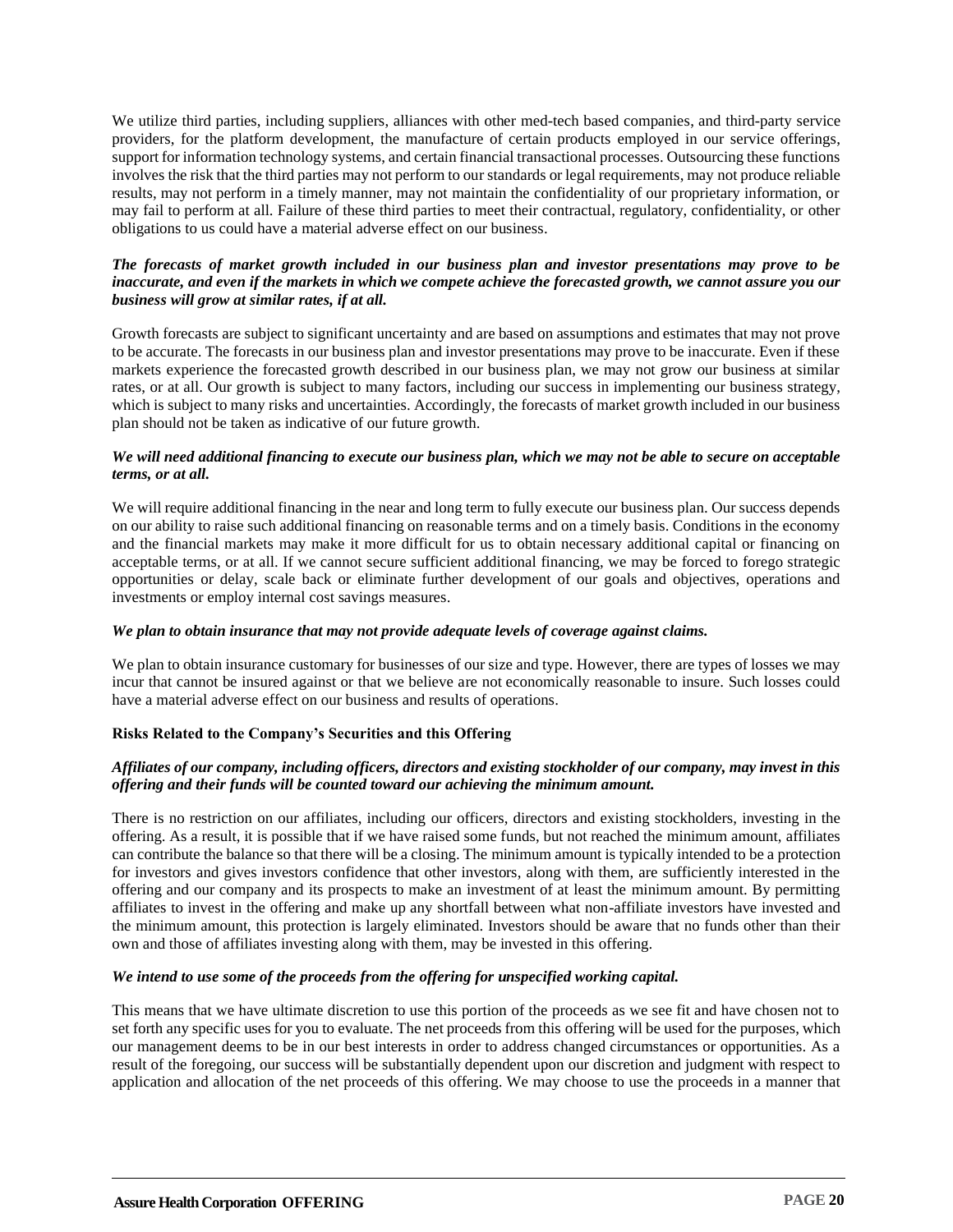you do not agree with and you will have no recourse. A use of proceeds that does not further our business and goals could harm our company and its operations and ultimately cause you to lose all or a portion of your investment.

#### *We are not subject to Sarbanes-Oxley regulations and lack the financial controls and safeguards required of public companies.*

We do not have the internal infrastructure necessary, and are not required, to complete an attestation about our financial controls that would be required under Section 404 of the Sarbanes-Oxley Act of 2002. There can be no assurance that there are no significant deficiencies or material weaknesses in the quality of our financial controls. We expect to incur additional expenses and diversion of management's time if and when it becomes necessary to perform the system and process evaluation, testing and remediation required in order to comply with the management certification and auditor attestation requirements.

#### *The securities being sold in this offering will not be freely tradable until one year from the initial purchase date. Although our securities may be tradable under federal securities law, state securities regulations may apply, and each investor should consult with his or her attorney.*

You should be aware of the long-term nature of this investment. There is not now and likely will not be a public market for our securities. Because our securities have not been registered under the Securities Act or under the securities laws of any state or non-United States jurisdiction, our securities have transfer restrictions and cannot be resold in the United States except pursuant to Rule 501 of Regulation CF. It is not currently contemplated that registration under the Securities Act or other securities laws will be effected. Limitations on the transfer of the securities may also adversely affect the price that you might be able to obtain for our securities in a private sale. Investors should be aware of the long-term nature of their investment in the Company. Each investor in this offering will be required to represent that it is purchasing the securities for its own account, for investment purposes and not with a view to resale or distribution thereof.

#### *Neither the offering nor the securities have been registered under federal or state securities laws, leading to an absence of certain regulation applicable to us.*

No governmental agency has reviewed or passed upon this offering, our company or any Securities of our company. We also have relied on exemptions from securities registration requirements under applicable state securities laws. Investors, therefore, will not receive any of the benefits that such registration would otherwise provide. Prospective investors must therefore assess the adequacy of disclosure and the fairness of the terms of this offering on their own or in conjunction with their personal advisors.

#### *No Guarantee of Return on Investment*

There is no assurance that an investor will realize a return on its investment or that it will not lose its entire investment. For this reason, each investor should read the Form C and all Exhibits carefully and should consult with its own attorney and business advisor prior to making any investment decision.

#### *A majority of our company is owned by a small number of owners.*

Prior to the offering, our officers, directors and those of our stockholders who own ten percent or more of our securities collectively own directly or indirectly approximately 81.66% of our company. Subject to any fiduciary duties owed to our other owners or investors under Delaware law in the case of our officers and directors, these stockholders may be able to exercise significant influence over matters requiring owner approval, including the election of directors or managers and approval of significant company transactions, and will have significant control over our management and policies. These control persons may have interests that are different from yours. For example, they may support proposals and actions with which you may disagree. The concentration of ownership could delay or prevent a change in control of our company or otherwise discourage a potential acquirer from attempting to obtain control of the Company, which in turn could reduce the price potential investors are willing to pay for our company. In addition, these control persons could use their voting influence to maintain the Company's existing management, delay or prevent changes in control of our company, or support or reject other management and board proposals that are subject to owner approval.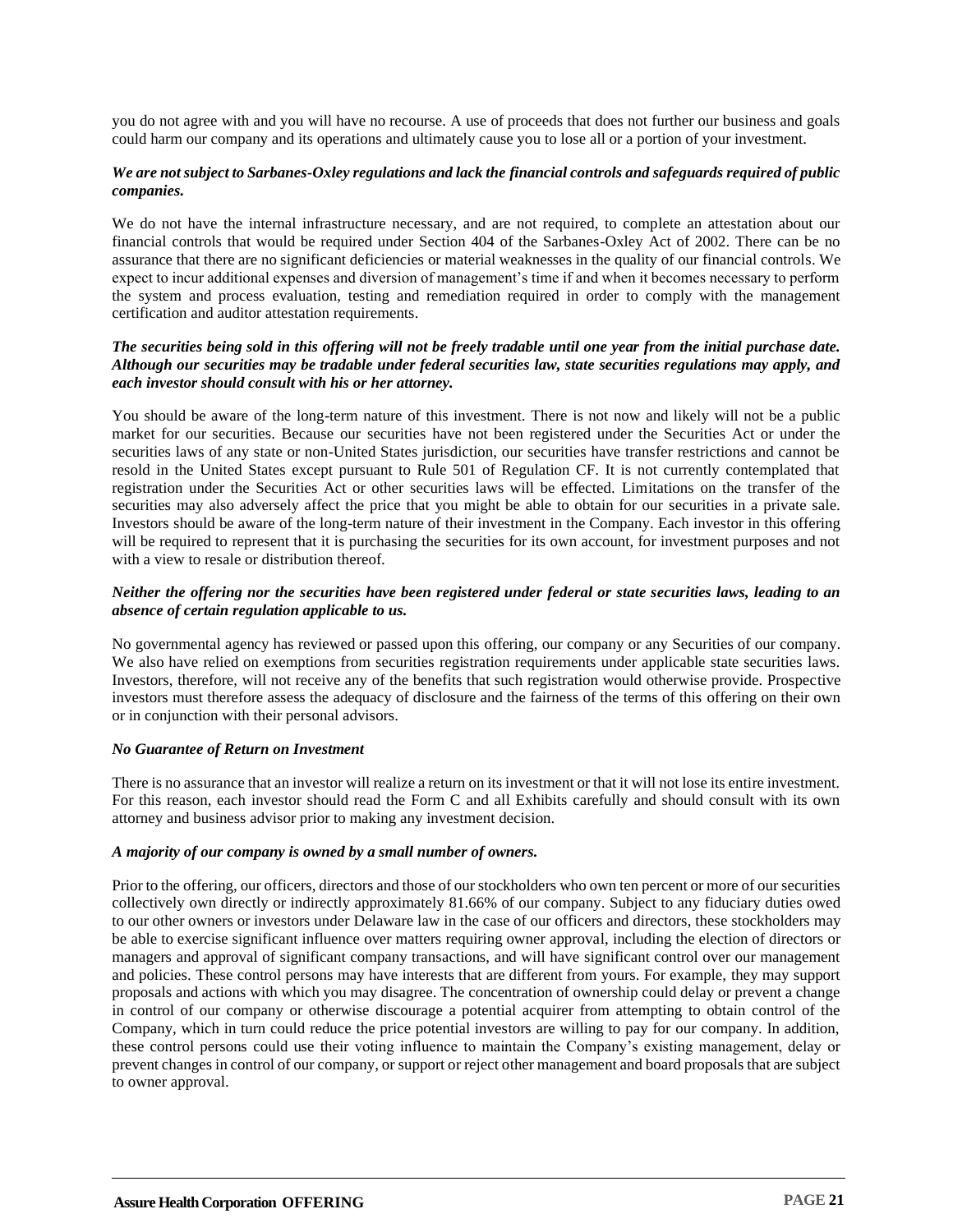#### *We have the right to extend the offering deadline.*

We may extend the offering deadline beyond what is currently stated herein. While you have the right to cancel your investment in the event the Company extends the Offering Deadline, if you choose to reconfirm your investment, your investment may continue to be held in escrow while we attempt to raise the minimum amount even after the offering deadline stated in this offering statement is reached. Your investment will not be accruing interest during this time and will simply be held until such time as the new offering deadline is reached without our company receiving the minimum amount, at which time committed funds will become immediately available for withdrawal from the investor's brokerage account maintained with the Intermediary without interest or deduction, or until we receive the minimum amount, at which time it will be released to us to be used as set forth herein. Upon or shortly after release of such funds to us, the securities will be issued and distributed to you.

#### *Your ownership of the shares will be subject to dilution.*

If we conduct subsequent offerings of securities, issue shares pursuant to a compensation or distribution reinvestment plan or otherwise issues additional shares, investors who purchase securities in this offering who do not participate in those other stock issuances will experience dilution in their percentage ownership of our company's outstanding shares. Furthermore, shareholders may experience a dilution in the value of their underlying shares depending on the terms and pricing of any future share issuances (including the underlying shares being sold in this offering) and the value of our assets at the time of issuance.

#### *Management has discretion over proceeds of this offering.*

We expect to use the net proceeds of this offering, over time, for general marketing and advertising, leasing costs, debt repayment and general working capital. However, we have no current specific plans for the net proceeds of this offering other than as outlined in the use of proceeds section of this offering statement. As a result, our management will have the discretion to allocate the net proceeds to uses that investors may not deem desirable. There can be no assurance that the net proceeds can or will be invested to yield a significant return.

#### *The securities will be equity interests in our company and will not constitute indebtedness.*

The securities will rank junior to all existing and future indebtedness and other non-equity claims on our company with respect to assets available to satisfy claims on the Company, including in a liquidation of our company. Additionally, unlike indebtedness, for which principal and interest would customarily be payable on specified due dates, there will be no specified payments of dividends with respect to the securities and dividends are payable only if, when and as authorized and declared by us and depend on, among other matters, our historical and projected results of operations, liquidity, cash flows, capital levels, financial condition, debt service requirements and other cash needs, financing covenants, applicable state law, federal and state regulatory prohibitions and other restrictions and any other factors our board of directors deems relevant at the time. In addition, there is no limit on the amount of debt or other obligations we may incur in the future. Accordingly, we may incur substantial amounts of additional debt and other obligations that will rank senior to the securities, which are the most junior securities of our company.

#### *There can be no assurance that we will ever provide liquidity to investors through either a sale of our company or a registration of the securities.*

There can be no assurance that any form of merger, combination, or sale of our company will take place, or that any merger, combination, or sale would provide liquidity for investors. Furthermore, we may be unable to register the securities for resale by investors for legal, commercial, regulatory, market-related or other reasons. In the event that we are unable to effect a registration, investors could be unable to sell their securities unless an exemption from registration is available.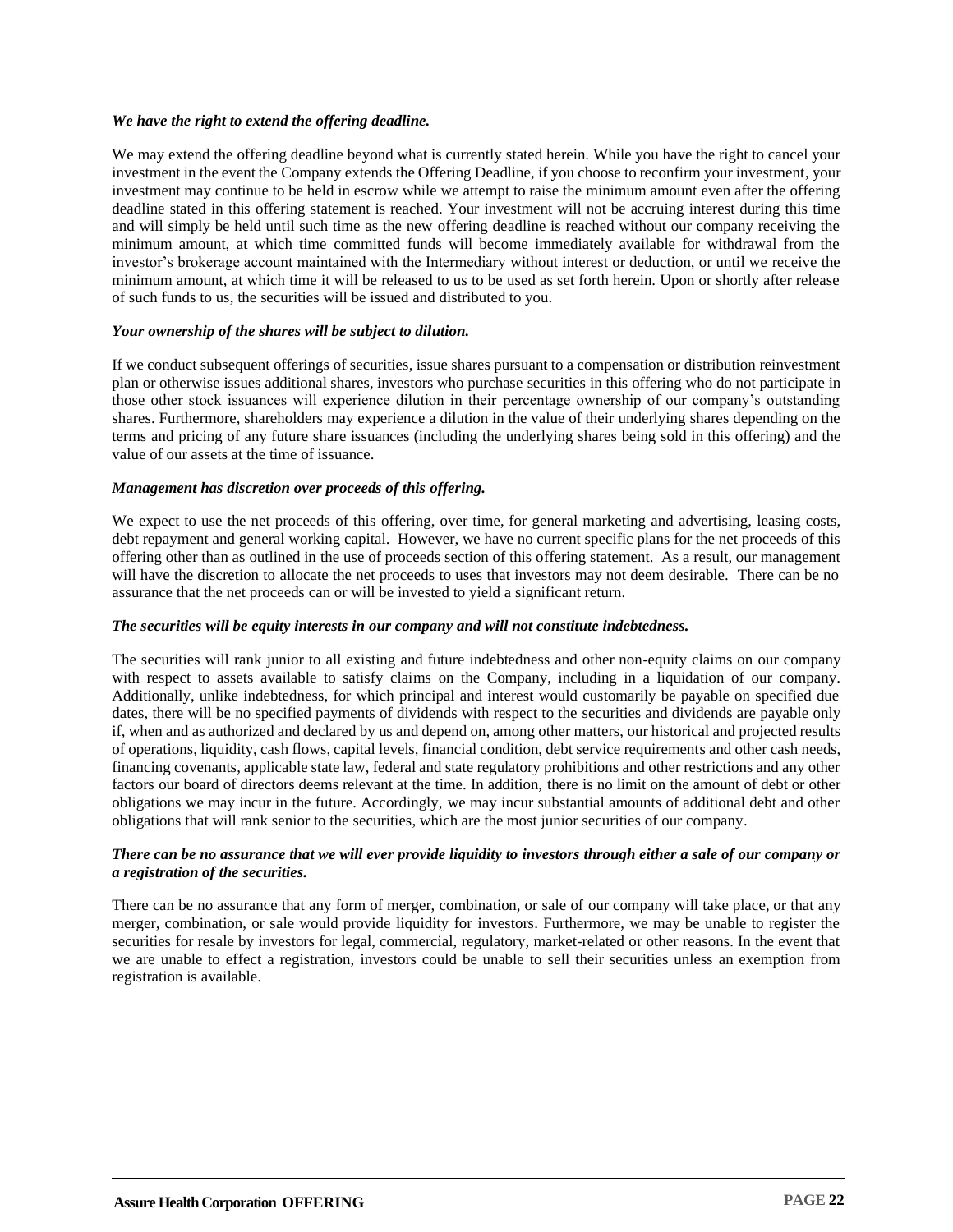#### *The offering price in this offering may not represent the value of our securities.*

The price of the securities being sold in this offering has been determined based on a number of factors and does not necessarily bear any relationship to our book value, assets, operating results or any other established criteria of value. Prices for our securities may not be indicative of the fair market value of our securities now or in the future.

#### <span id="page-25-0"></span>**THE OFFERING**

#### 9. **What is the purpose of the offering?**

The purpose of the offering is to raise capital for ongoing operations (including lease rent), advertising and general marketing of our products and services and general working capital. In addition, the proceeds from this offering will be used to pay for outstanding debt as well as legal and accounting costs.

#### 10. **How does the issuer intend to use the proceeds of this offering?**

|                                                                       | If Target<br><b>Offering</b><br>Amount<br>is Sold | If Maximum<br>Amount is Sold $(1)(2)$ |
|-----------------------------------------------------------------------|---------------------------------------------------|---------------------------------------|
| <b>Total Proceeds</b>                                                 | \$25,000                                          | \$1,070,000                           |
| <b>Less: Offering Expenses</b>                                        |                                                   |                                       |
| <b>Intermediary Commissions (7%)</b><br>(A)                           | \$1,750                                           | \$74,900                              |
| (B) Legal Expenses                                                    | \$5,000                                           | \$5,000                               |
| (C) Accounting Expenses                                               | \$5,000                                           | \$5,000                               |
| (D) Miscellaneous Offering Expenses                                   | \$3,000                                           | \$3,000                               |
| <b>Net Proceeds</b>                                                   | \$10,250                                          | \$982,100                             |
| <b>Use of Net Proceeds</b>                                            |                                                   |                                       |
| <b>Advertising and Marketing of Our Assure Health Platform</b><br>(E) | \$5,600                                           | \$500,000                             |
| <b>Debt Repayment</b><br>(F)                                          | \$0                                               | \$154,000                             |
| (G) General Working Capital                                           | \$4,650                                           | \$328,100                             |
| <b>Total Use of Net Proceeds</b>                                      | \$10,250                                          | \$982,100                             |

- (1) We will accept proceeds in excess of the target offering amount of \$25,000. We will allocate oversubscriptions on a first come first served basis. We will use the oversubscribed amount up to \$1,070,000 in the manner described in the above table.
- (2) The above figures represent only estimated costs. This expected use of net proceeds from this offering represents our intentions based upon our current plans and business conditions. The amounts and timing of our actual expenditures may vary significantly depending on numerous factors, including the status of and results from operations. As a result, our management will retain broad discretion over the allocation of the net proceeds from this offering. We may find it necessary or advisable to use the net proceeds from this offering for other purposes, and we will have broad discretion in the application of net proceeds from this offering. Furthermore, we anticipate that we will need to secure additional funding for the fully implement our business plan. Please see section entitled "Risk Factors."

#### 11. **How will the issuer complete the transaction and deliver securities to the investors?**

The transaction between the issuer and the investor will be completed through the Equifund Crowd Funding Portal, Inc. online platform, located at https://equifund.com. Equifund Crowd Funding Portal, Inc. will serve as the intermediary.

Upon acceptance of your subscription by our company and delivery of the subscription amount into the escrow account, you will be able to download a fully signed copy of the subscription agreement and a confirmation of your investment and the number of shares of our common stock acquired by you.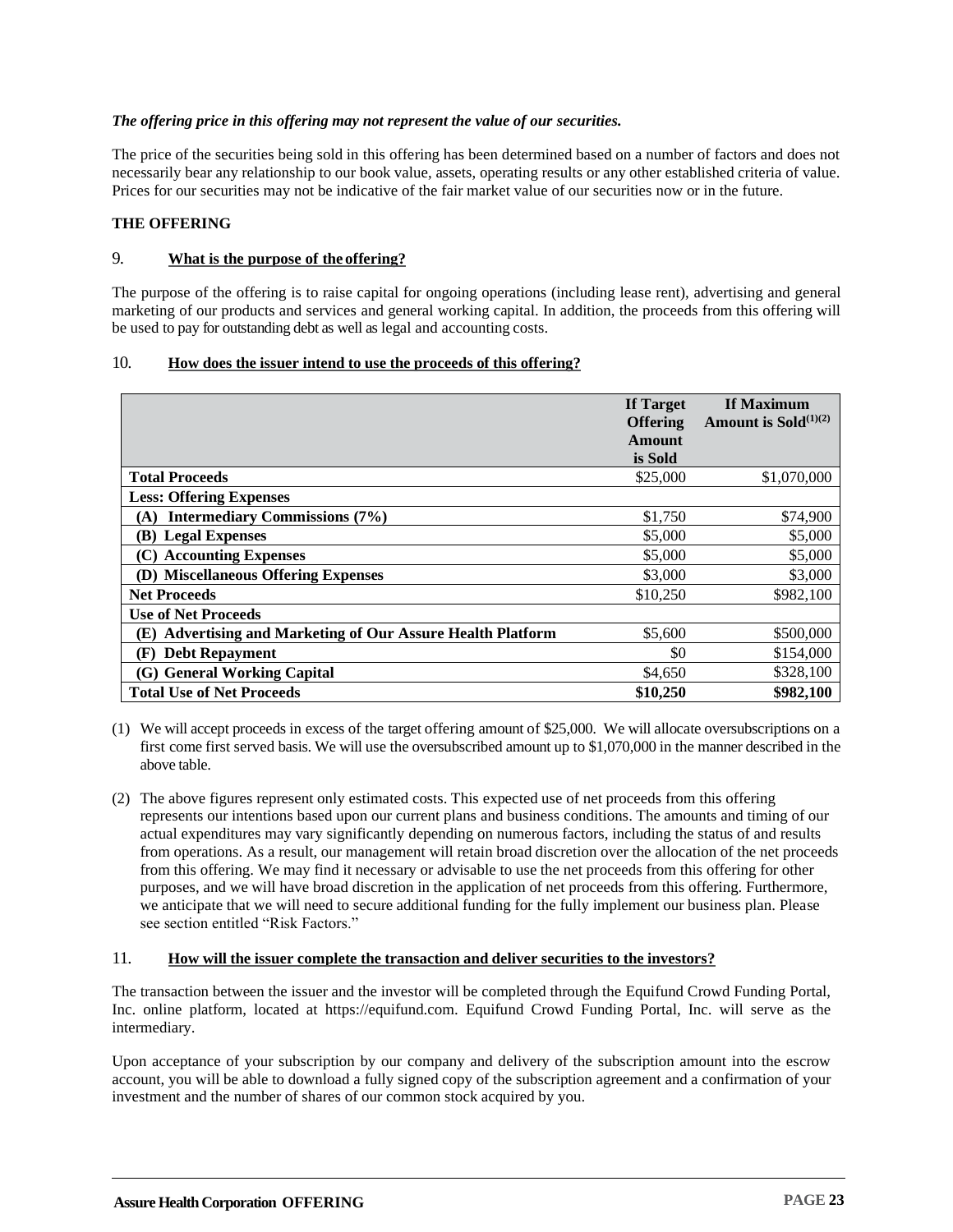#### 12. **How can an investor cancel an investment commitment?**

Investors may cancel an investment commitment at any time up to the cancellation deadline, which occurs at 5:00 p.m. New York time, 48 hours prior to the offering deadline identified in these offering materials, which is February 15, 2022.

Cancellation instructions can be found in the Equifund investor dashboard. Investors may cancel their investment commitment by sending an email to support@equifundcfp.com stating their intent to cancel the investment commitment. The investment commitment will be considered cancelled at that time, and the investor will be contacted directly by Equifund with further information. If Investor's investment commitment is cancelled, the corresponding investment shall be refunded to Investor without deduction for any fee, commission or expense, and without accrued interest with respect to any money received.

#### **Early Closing**

If the target amount is reached prior to the offering deadline, the issuer may conduct an early closing. In the event that the issuer conducts an early closing, investors shall receive notice of such early closing as well as the new closing date, or the Early Closing Date. Investors shall have the right to cancel and shall have their investment commitment at any time and for any reason up until 48 hours prior to the Early Closing Date. After the target amount has been raised, the intermediary and the issuer may agree to hold multiple closings on a rolling basis.

#### **Material Changes**

If there is a material change to the terms of the offering or to the information provided by the issuer in connection therewith, Equifund will send notice to each investor of such material change and inform the investor that the investment commitment will be cancelled unless the investor reconfirms their investment commitment within five business days. If any Investor fails to reconfirm their investment commitment within the reconfirmation period, the investment commitment will be cancelled automatically and Equifund will send to each investor, within five business days after initial notice of the material change, a notification that the investment commitment was cancelled and a direct the refund of the investment.

#### **No Closings**

If the Company fails to reach the target offering amount by the offering deadline, each investor's investment commitment will be cancelled automatically and Equifund will direct refund of each cancelled investment to the investor within five business days.

#### **NOTE: Investors may cancel an investment commitment until 48 hours prior to the deadline identified in these offering materials.**

**The intermediary will notify investors when the target offering amount has been met.**

**If the issuer reaches the target offering amount prior to the deadline identified in the offering materials, it may close the offering early if it provides notice about the new offering deadline at least five business days prior to such new offering deadline (absent a material change that would require an extension of the offering and reconfirmation of the investment commitment).**

**If an investor does not cancel an investment commitment before the 48-hour period prior to the offering deadline, the funds will be released to the issuer upon closing of the offering and the investor will receive securities in exchange for his or her investment.**

**If an investor does not reconfirm his or her investment commitment after a material change is made to the offering, the investor's investment commitment will be cancelled and the committed funds will be returned.**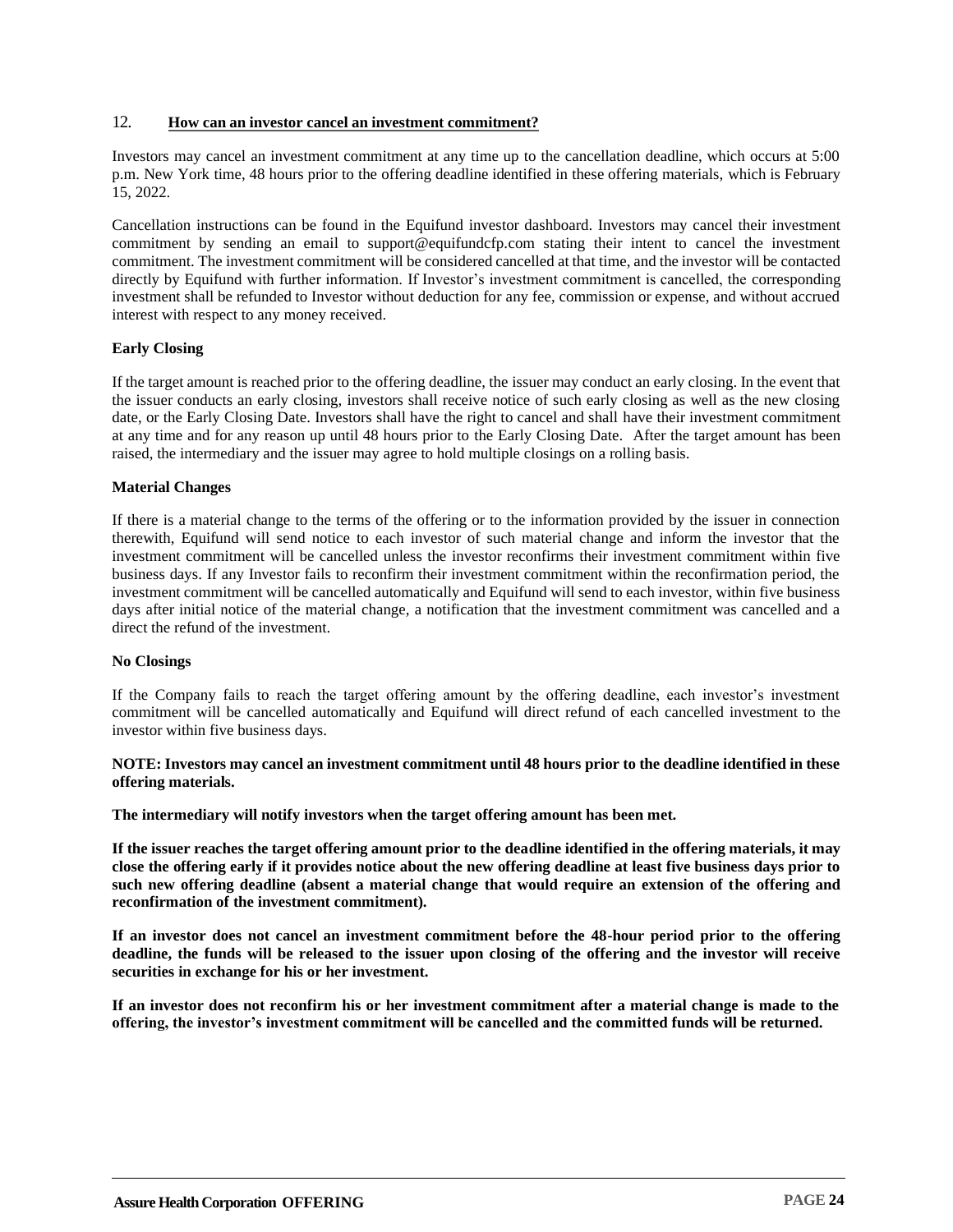#### <span id="page-27-0"></span>**OWNERSHIP AND CAPITAL STRUCTURE**

#### **The Offering**

#### 13. **Describe the terms of the securities being offered.**

#### **Terms of the Offering**

We are offering up to 1,070,000 shares of our common stock for \$1,070,000.00. We are attempting to raise a minimum amount of \$25,000 in this offering, which we refer to as the minimum amount or target amount. We must receive commitments from investors in an amount totaling the minimum amount by February 15, 2022, which we refer to as the offering deadline, in order to receive any funds. If the sum of the investment commitments does not equal or exceed the minimum amount by the offering deadline, no securities will be sold in the offering, investment commitments will be cancelled, and committed funds will be returned without interest or deductions. We have the right to extend the offering deadline at our discretion. You have the right to cancel your investment in the event that we extend the offering deadline and you choose not to reconfirm your investment. We will accept investments in excess of the minimum amount up to \$1,070,000.00, which we refer to as the maximum amount, and the additional securities will be allocated as set forth in Question 10 of this Form C.

The price of the securities does not necessarily bear any relationship to our company's asset value, net worth, revenues or other established criteria of value, and should not be considered indicative of the actual value of the securities.

In order to purchase the securities, you must make a commitment to purchase by completing the subscription agreement. Investor funds will be held in escrow with Prime Trust, who we refer to as the escrow agent, until the minimum amount of investments is reached. Investors may cancel an investment commitment until 48 hours prior to the offering deadline or the closing, whichever comes first using the cancellation mechanism provided by the Intermediary. We will notify investors when the minimum amount has been reached. If we reach the minimum amount prior to the offering deadline, we may close the offering at least five (5) days after reaching the minimum amount and providing notice to the investors. If any material change (other than reaching the minimum amount) occurs related to the offering prior to the offering deadline, we will provide notice to investors and receive reconfirmations from investors who have already made commitments. If an investor does not reconfirm his or her investment commitment after a material change is made to the terms of the offering, the investor's investment commitment will be cancelled, and the committed funds will be returned without interest or deductions. If an investor does not cancel an investment commitment before the minimum amount is reached, the funds will be released to our company upon closing of the offering, and the investor will receive the securities in exchange for his or her investment. Any investor funds received after the initial closing will be released to us upon a subsequent closing, and the investor will receive securities via digital registry in exchange for his or her investment as soon as practicable thereafter.

Subscription agreements are not binding on us until accepted by us. We reserve the right to reject, in whole or in part, in our sole and absolute discretion, any subscription. If we reject a portion of any subscription, the applicable prospective investor's funds will be returned without interest or deduction.

The price of the securities was determined arbitrarily. The minimum amount that a Purchaser may invest in the Offering is \$500.

The Offering is being made through Equifund Crowd Funding Platform, Inc., the Intermediary.

#### **Commission/Fees**

7.0% of the amount raised in the offering.

#### **Stock, Warrants and Other Compensation**

The intermediary will receive a number of shares of our common stock equal to 7% of the shares sold in the offering.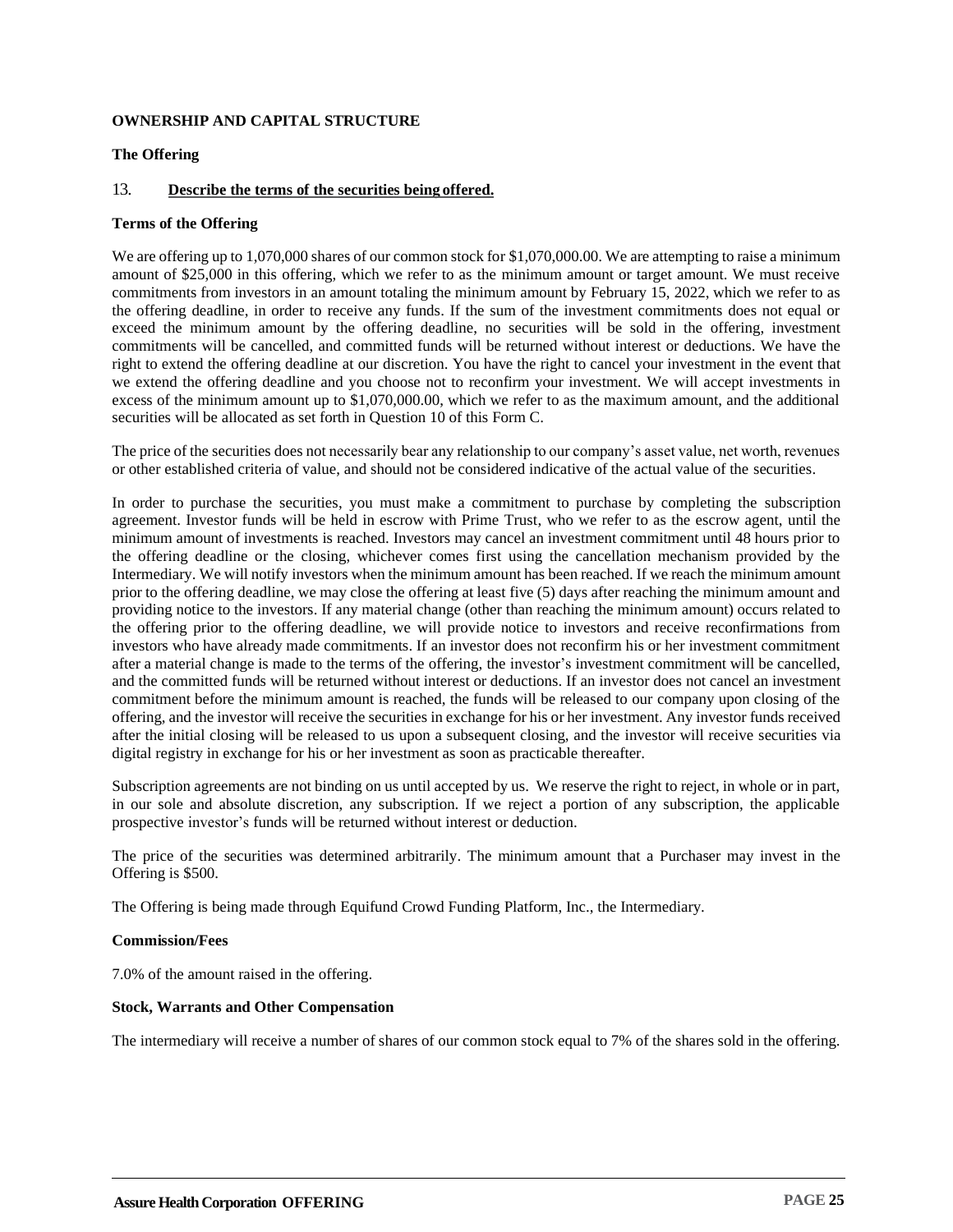#### **Transfer Agent and Registrar**

We will act as transfer agent and registrar for the securities, which will be set forth in a stock ledger. No physical certificates will be delivered.

#### **Restrictions on Transfer**

The transfer of shares of our common stock is subject to the Company's right of first refusal under our By-Laws. That is, in the event of a proposed transfer of shares of our common stock by a stockholder, the stockholder shall offer such shares to the Company and the Company may exercise its right of first refusal to purchase all or, with the consent of the stockholder, a portion of such shares from the stockholder on the same terms as the proposed transfer. The Company may assign its right of first refusal. Notwithstanding, certain transactions are exempt from the Company's right of first refusal, including, among others, (i) a transfer to the stockholder's immediate family; (ii) a bona fide pledge or mortgage of the stockholder's shares with a commercial lending institution; or (iii) transfer of such stockholder's shares to a director or officer of the Company or any other stockholder of the Company. The Company's right of first refusal will terminate upon the date of the Company's initial public offering.

Any securities sold pursuant to Regulation CF being offered may not be transferred by any Investor of such securities during the one-year holding period beginning when the securities were issued, unless such securities are transferred: (1) to the Company, (2) to an accredited investor, as defined by Rule 501(a) of Regulation D promulgated under the Securities Act, (3) as part of an IPO or (4) to a member of the family of the Investor or the equivalent, to a trust controlled by the Investor, to a trust created for the benefit of a member of the family of the Investor or the equivalent, or in connection with the death or divorce of the Investor or other similar circumstances. "Member of the family" as used herein means a child, stepchild, grandchild, parent, stepparent, grandparent, spouse or spousal equivalent, sibling, mother/father/daughter/son/sister/brother-in-law and includes adoptive relationships. Remember that although you may legally be able to transfer the securities, you may not be able to find another party willing to purchase them.

#### **Drag Along**

In the event that (i) the Board of Directors of the Company and (ii) the holders of a majority of the then outstanding shares of Common Stock of the Company held by the stockholders then providing services to the Company as officers, employees or consultants, approve a Sale of the Company (as defined below), you agree to offer to sell all of your securities, and to sell all of your securities (or, if such proposed transaction involves the sale of less than one hundred percent (100%) of the outstanding Common Stock, a proportionate amount of its Common Stock), to such person or persons or to vote all of your securities in favor of such proposed transaction, as the case may be, in either case upon the terms and conditions of the transaction approved by the Board of Directors of the Company; provided, however, that your obligation to sell your securities shall only apply if all of the shares of Common Stock are to be sold on the same terms and conditions. A "Sale of the Company" shall mean either: (a) a transaction or series of related transactions in which a Person, or a group of related Persons, acquires from stockholders of the Company shares representing more than 50% of the outstanding voting power of the Company; (b) a merger or consolidation in which the Company is a constituent party or a subsidiary of the Company is a constituent party and the Company issues shares of its capital stock pursuant to such merger or consolidation, except any such merger or consolidation involving the Company or a subsidiary in which the shares of capital stock of the Company outstanding immediately prior to such merger or consolidation continue to represent, or are converted into or exchanged for shares of capital stock that represent, immediately following such merger or consolidation, a majority, by voting power, of the capital stock of (1) the surviving or resulting corporation or (2) if the surviving or resulting corporation is a wholly owned subsidiary of another corporation immediately following such merger or consolidation, the parent corporation of such surviving or resulting corporation; or (c) (ii) the sale, lease, transfer, exclusive license or other disposition, in a single transaction or series of related transactions, by the Company or any subsidiary of the Company of all or substantially all the assets of the Company and its subsidiaries taken as a whole, or (ii the sale or disposition (whether by merger, consolidation or otherwise, and whether in a single transaction or a series of related transactions) of one or more subsidiaries of the Company if substantially all of the assets of the Company and its subsidiaries taken as a whole are held by such subsidiary or subsidiaries, except where such sale, lease, transfer, exclusive license or other disposition is to a wholly owned subsidiary of the Company.

#### **Equity Financing**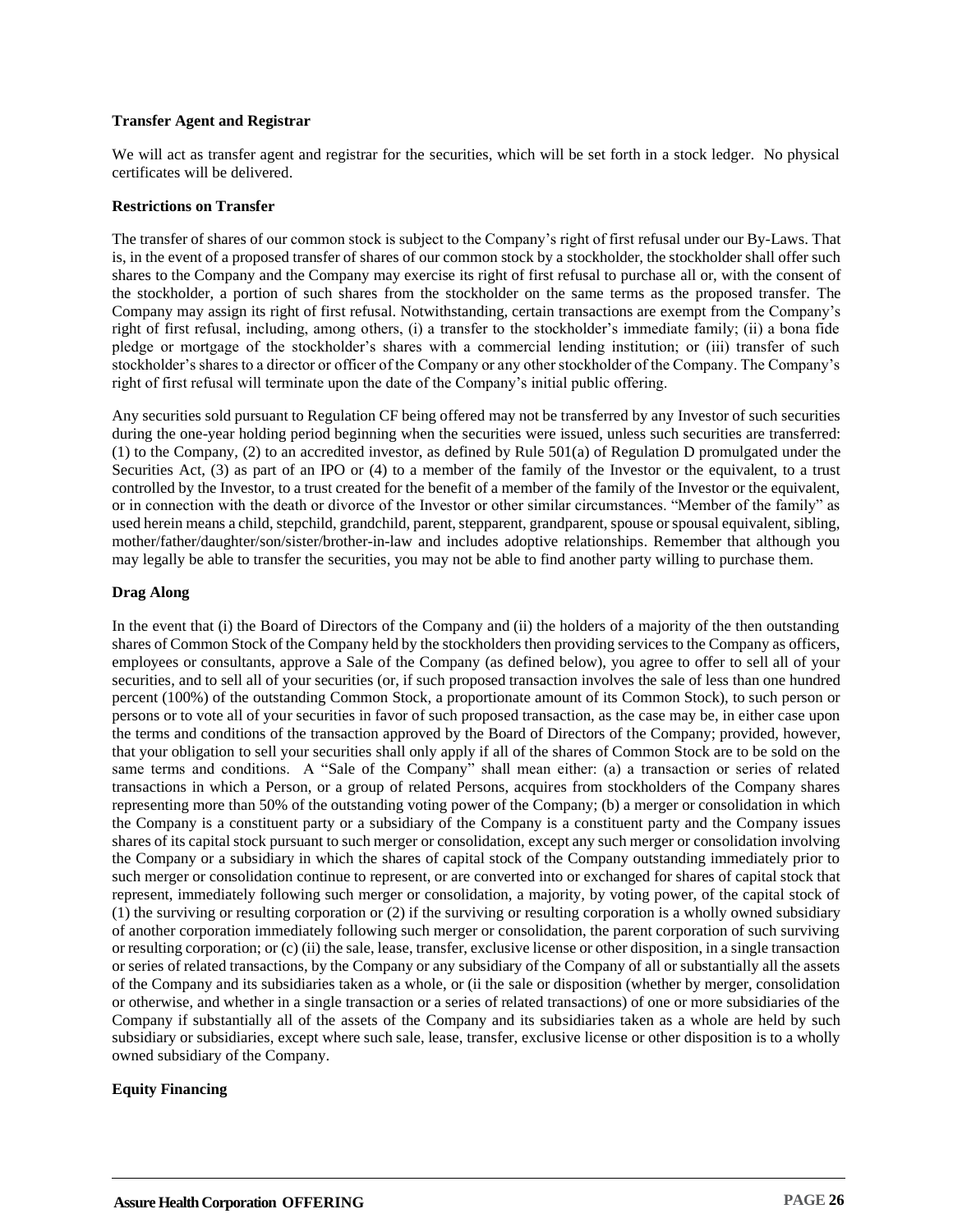To the extent you hold our common stock of at least 1% of the Company's capital stock (on an as-converted basis) then outstanding, in connection with an Equity Financing, you agree that you will execute and deliver to the Company all transaction documents related to the Equity Financing that may be reasonably requested by the Company. "Equity Financing" means a bona fide transaction or series of transactions with the principal purpose of raising capital, pursuant to which the Company issues and sells preferred stock at a fixed pre-money valuation.

#### 14. **Do the securities offered have voting rights? [X] Yes [ ] No**

Holders of our common stock are entitled to one vote per share of common stock held.

#### 15. **Are there any limitations on any voting or other rights identified above? [ ] Yes [X] No**

We do not have any voting agreements or shareholder/equity holder agreements in place.

#### 16. **Explain how the terms of the securities being offered may be modified?**

The rights of the holders of common stock of our company may only be modified by the majority vote of the shares of common stock of our company outstanding and entitled to vote, unless a greater number of voting shares is required by applicable law.

#### **NOTE: The term "accredited investor" means any person who comes within any of the categories set forth in Rule 501(a) of Regulation D, or who the seller reasonably believes comes within any of such categories, at the time of the sale of the securities to that person.**

#### **Description of Issuer's Securities**

#### 17. **What other securities or classes of securities of the issuer are outstanding? Describe the material terms of any other outstanding securities or classes of securities of the issuer.**

The only securities of our company that are outstanding are common stock. The total amount of common stock issued and outstanding prior to this offering is 10,687,000 shares of common stock.

We may also offer preferred stock, or other debt or equity securities, including derivative securities like options, warrants and convertible debentures or notes in the future.

We reserve the right to sell our securities in a private placement transaction that occurs concurrently with this offering. Those securities may be SAFE securities (simplified agreement for future equity), preferred stock, convertible notes or other securities. The securities that we sell for cash to investors in a private placement while this offering is ongoing may have a conversion cap, liquidation preference, conversion price, price or similar valuation mechanism that is based upon a valuation for our company less than, equal to or greater than the valuation at which securities are being sold in this offering or higher. Investors should be aware that the securities that we sell in a concurrent private placement may have a liquidation preference, security interest, sinking fund, redemption provision or similar right that is senior to your rights as a common stockholder of this company and, accordingly, such other securities may be superior to our common stock in various ways even if they are being sold at the same valuation as we are selling our common stock in this offering.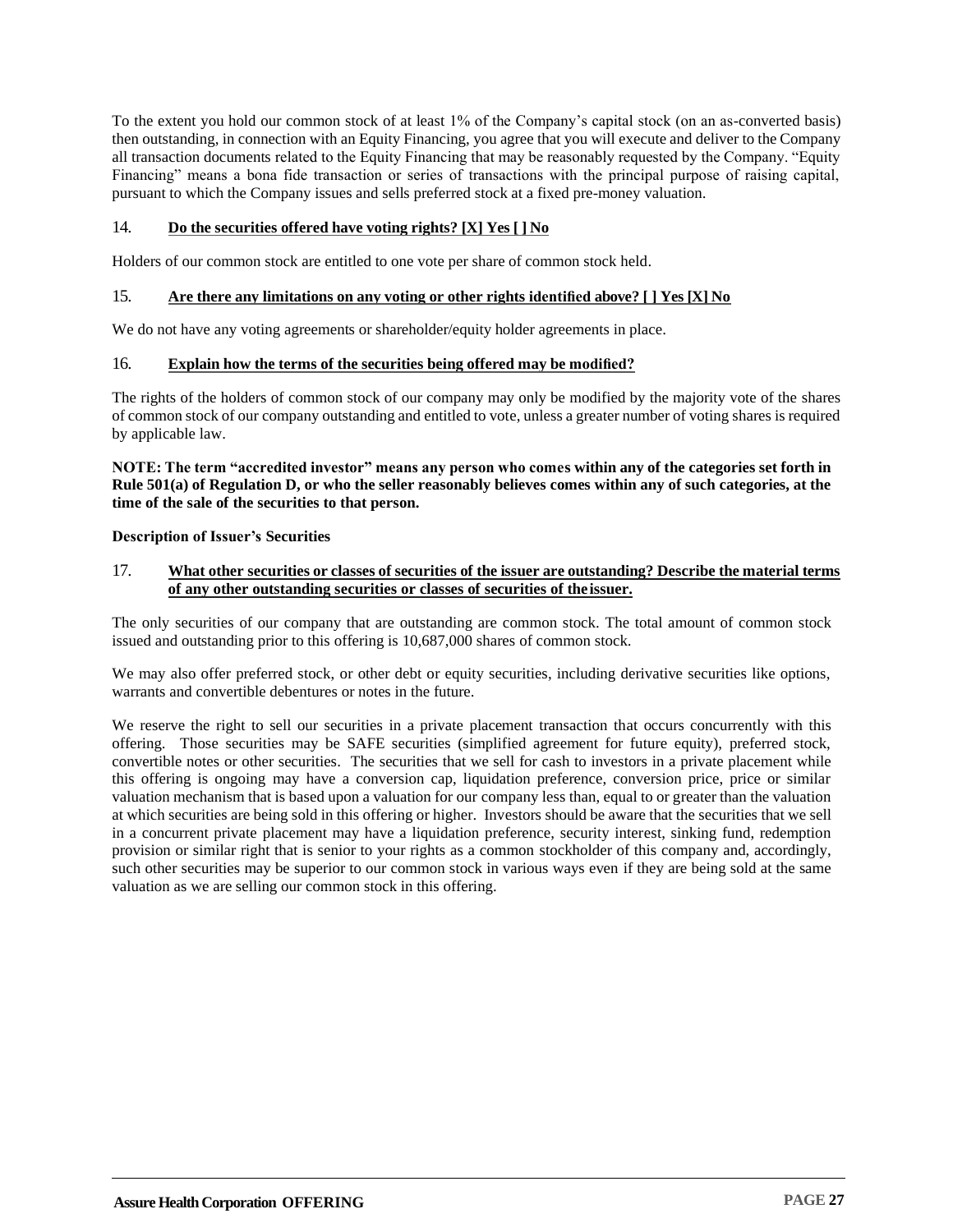#### 18. **How may the rights of the securitiesbeing offeredbe materially limited,dilutedorqualifiedby the rights of any other class of security identified above?**

The shares of our common stock being issued in this offering do not have anti-dilution rights, which means that future equity financings or other issuances of securities will dilute the ownership percentage that the investor will have in the company. It also means that if future financing rounds are done at a lower valuation, you will not receive the benefit of additional shares so that your valuation will remain the same. If we issue any shares of preferred stock or any debt securities in the future and, thereafter there is a liquidation of our company or sale of our company, the holders of such preferred stock or debt securities would have a preference in the payment of amounts owed to them such that you may not receive a large portion of (or any of) the assets, including any cash, to be distributed in liquidation.

#### 19. **Are there any differences not reflected above between the securities being offered and each other class of security of the issuer?** [\_] Yes [X] No

#### 20. **How could the exercise of rights held by the principal shareholders identified in Question 6 above affect the purchasers of the securities being offered.**

If the principal shareholders exercise their voting rights, then the minority shareholders will have no ability to override the principal shareholders' votes. As a minority shareholder in the company, you will have limited ability, if at all, to influence our policies or any other corporate matters.

#### 21. **How are the securitiesbeing offeredbeing valued? Include examples of methodsforhow suchsecurities may be valued by the issuer in the future, including during subsequent corporate actions.**

The securities being offered have been arbitrarily valued. Also, see the "The offering price in this offering may not represent the value of our securities" risk factor.

#### 22. **What are the risks to purchasers of the securities relating to minority ownership in the issuer?**

As a minority shareholder in our company, you will have limited ability, if at all, to influence our policies or any other corporate matters such as amendments to our certificate of incorporation, the creation of securities that are senior to the common stock being offered, mergers, the sale of all or substantially all of our assets, the election of board members, the liquidation or dissolution of our company and all other major corporate events.

#### 23. **What are the risks to purchasers associated with corporate actions including: additional issuances of** securities, issuer repurchases of securities, a sale of the issuer or of assets of the issuer or transactions with related parties?

The securities do not have anti-dilution rights, which means that corporate actions, including: additional issuances of securities, issuer repurchases of securities, a sale of the issuer or of assets, or transactions with related parties could dilute the ownership percentage that the Investor may eventually have in the Company. Furthermore, if future issuances of securities are accomplished at a lower valuation than the valuation used for this offering (i.e., a down round), your valuation will remain the same as you have no price based anti-dilution protection.

#### 24. **Describe the terms of any indebtedness of the issuer.**

The Company has an outstanding secured promissory note, which we refer to as the Note, in the amount of \$150,000. The Note was issued on November 10, 2020 and matures on May 10, 2021. The interest rate of the Note is 5% per annum. The note is secured by the Company's assets.

#### 25. **What other exempt offerings has the issuer conducted within the past three years?**

None.

#### 26. **Was or is the issuer or any entities controlled by or under common control with the issuer a party to any transaction since the beginning of the issuer's last fiscal year, or any currently proposed**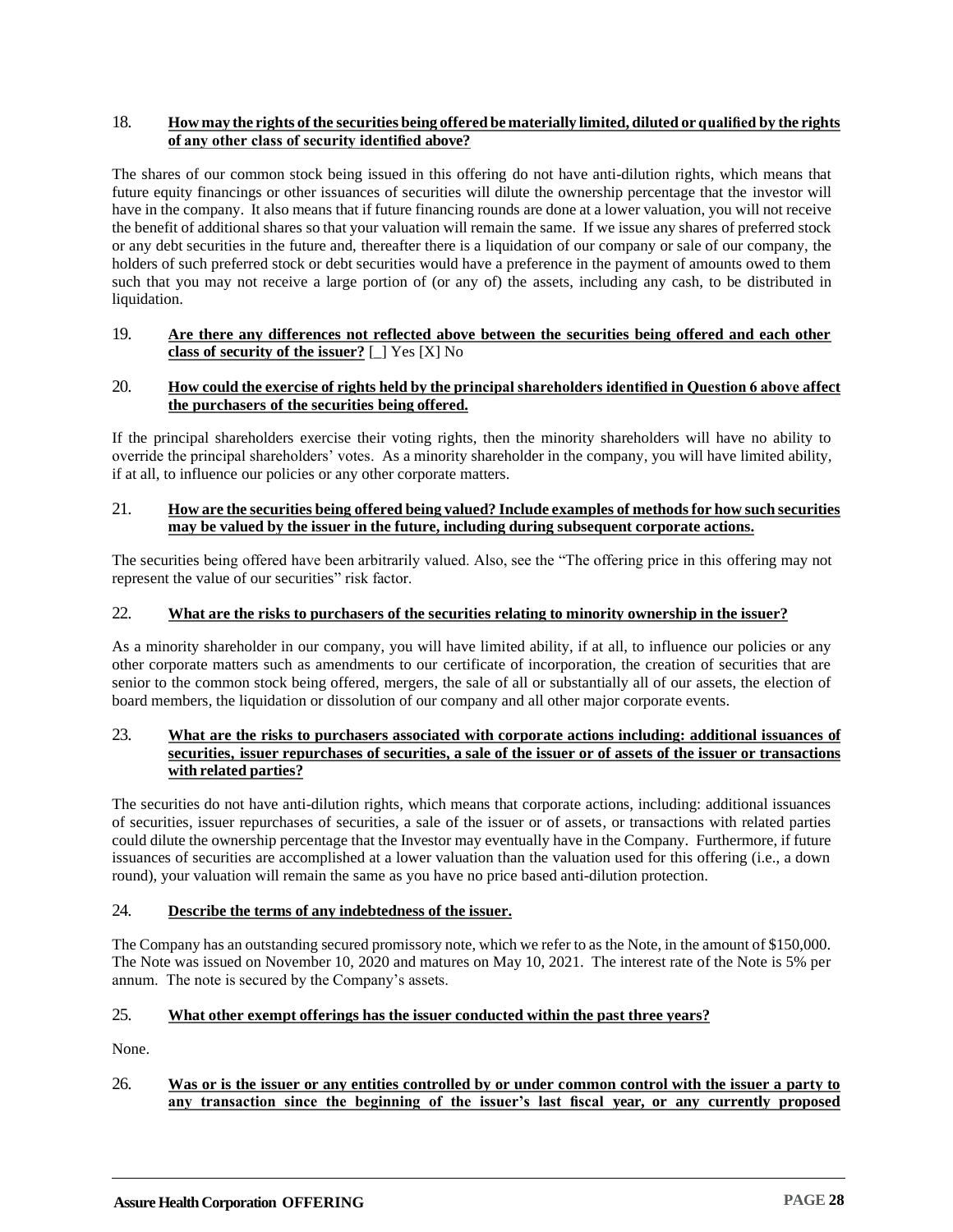**transaction, where the amount involved exceeds five percent of the aggregate amount of capital raised by the issuer in reliance on Section 4(a)(6) of the Securities Act during the preceding 12-month period, including the amount the issuer seeks to raise in the current offering, in which any of the following** persons had <u>or is to have a direct or indirect material interest:</u> (1) any director or officer of the issuer; **(2) anyperson who is, as of the most recentpracticable date, thebeneficial owner of 20percent or more of the issuer's outstanding voting equity securities, calculated on the basis of voting power; (3) if the issuer was incorporated or organized within the past three years, any promoter of the issuer; or (4) any immediate family member of any of the foregoing persons. If yes, for each such transaction, disclose the following:**

The Company issued 4,363,000 shares of common stock to Jeffrey Nadel, our CEO and director, and Craig Bolz, our CFO and director, respectively, for their services and capital contributions to the Company.

#### <span id="page-31-0"></span>**FINANCIAL CONDITION OF THE ISSUER**

- 27. **Does the issuer have an operating history?** [X] Yes [ ] No
- 28. **Describe the financial condition of the issuer, including, to the extent material, liquidity, capital resources and historical results of operations.**

#### **Financial Information**

#### **Operations**

Assure Health Corporation is a development stage company with minimal operating history and minimal revenues to date. We expect to continue to generate revenue through adding patients to our platform.

The Company expects to achieve profitability approximately within the next 12 months and intends to focus on the following:

- Securing more customers for our telehealth and remote patient monitoring platform.
- Securing channel partnerships with complementary digital health companies and other healthcare providers.
- Securing new medical devices to be offered in our product catalog.

#### **Liquidity and Capital Resources**

The Offering proceeds are essential to our operations. We plan to use the proceeds to pay staff, repay loans, and add business development capability. The Offering proceeds will have a beneficial effect on our liquidity, as our current cash on hand will be augmented by the Offering proceeds and used to execute our business strategy.

There is no guarantee that the Company has, or will have, any additional sources of capital other than the proceeds from the Offering.

#### **Capital Expenditures and Other Obligations**

The Company may make material capital expenditures as determined from time to time by the Board of Directors.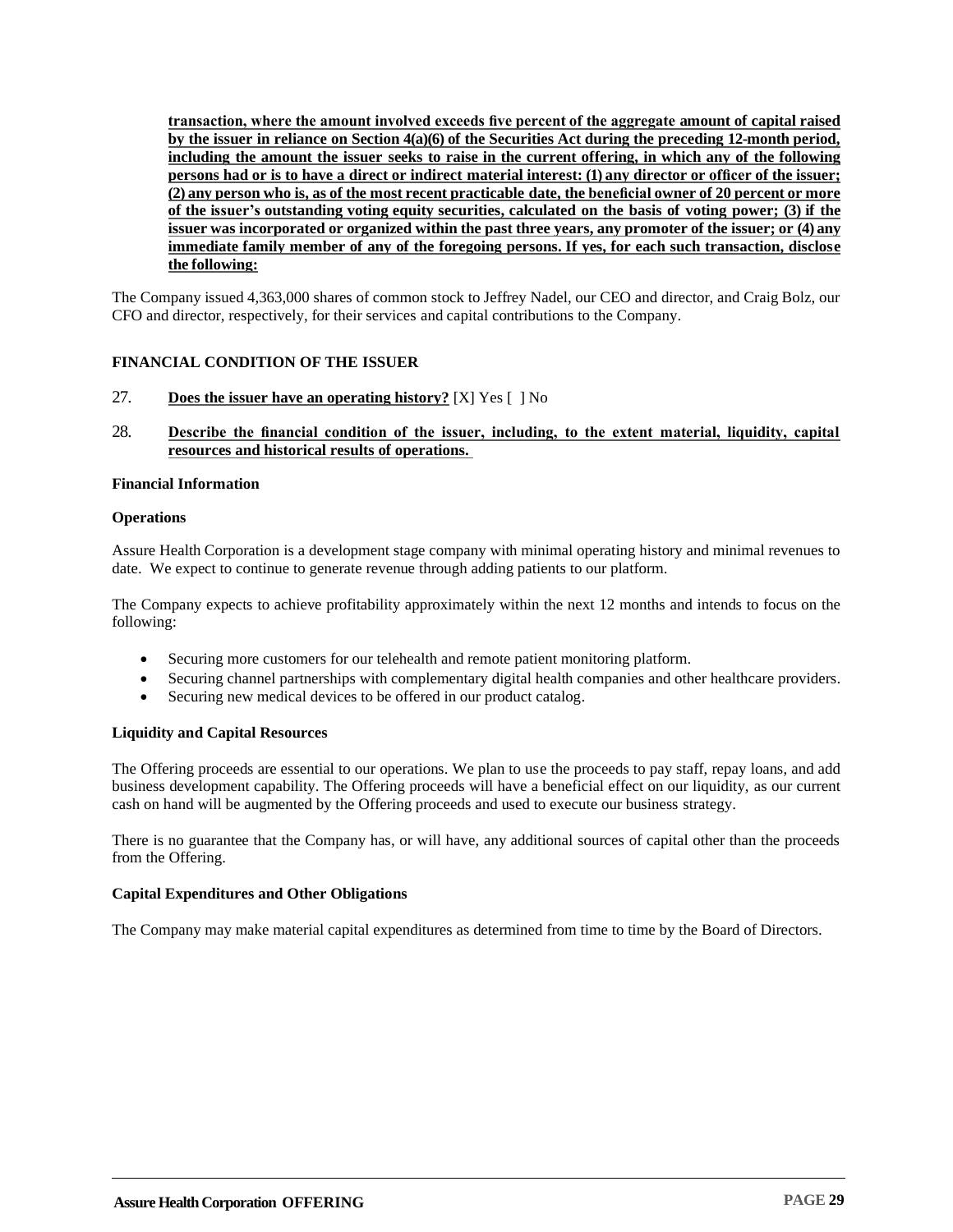#### **Material Changes and Other Information**

None.

#### **Trends and Uncertainties**

After reviewing the above discussion of the steps we intend to take, potential investors should consider whether achievement of each step within the estimated time frame is realistic in their judgment. Potential investors should also assess the consequences to us of any delays in taking these steps and whether we will need additional financing to accomplish them.

The financial statements are an important part of this Form C and should be reviewed in their entirety. The financial statements of the Company are attached hereto as Exhibit A.

#### 29. **Include the financial information specified below covering the two most recently completed fiscal years or the period(s) since inception, ifshorter:**

Attached as Exhibit A to this offering statement are the unaudited reviewed financial statements for the period beginning on May 29, 2020 and ending on December 31, 2020.

- 30. **Withrespect to the issuer, anypredecessor of the issuer, any affiliatedissuer, anydirector, officer, general partner or managing member of the issuer, any beneficial owner of 20 percent or more of the issuer's outstanding voting equity securities, calculated in the same form as described in Question 6 of this QuestionandAnswer format, any promoter connected withthe issuer inany capacity at the time of such sale, any person that has been or will be paid (directly or indirectly) remuneration for solicitation of purchasers in connection with such sale of securities, or any general partner, director, officer or managing member of any suchsolicitor,prior to May 16, 2016:** 
	- (1) Has any such person been convicted, within 10 years (or five years,in the case of issuers,their predecessors and affiliated issuers) before the filing of this offering statement, of any felony or misdemeanor:
		- (i) in connection with the purchase or sale of any security?  $[\_]$  Yes [X] No
		- (ii) involving the making of any false filing with the Commission? [\_\_] Yes [X] No
		- (iii) arising out of the conduct of the business of an underwriter, broker, dealer, municipal securities dealer, investment adviser, funding portal or paid solicitor of purchasers of securities? [ $\Box$ ] Yes [X] No

If Yes to any of the above, explain:

- (2) Is any such person subject to any order, judgment or decree of any court of competent jurisdiction, entered within five years before the filing of the information required by Section 4A(b) of the Securities Act that, at the time of filing of this offering statement, restrains or enjoins such person from engaging or continuing to engage in any conduct or practice:
	- (i) in connection with the purchase or sale of any security?  $[\_]$  Yes [X] No;
	- (ii) involving the making of any false filing with the Commission?  $\lceil \quad \rceil$  Yes [X] No
	- (iii) arising out of the conduct of the business of an underwriter, broker, dealer, municipal securities dealer, investment adviser, funding portal or paid solicitor of purchasers of securities?  $\lceil \quad \rceil$  Yes [X] No

If Yes to any of the above, explain:

(3) Is any such person subject to a final order of a state securities commission (or an agency or officer of a state performing like functions); a state authority that supervises or examines banks, savings associations or credit unions; a state insurance commission (or an agency or officer of a state performing like functions); an appropriate federal banking agency; the U.S. Commodity Futures Trading Commission; or the National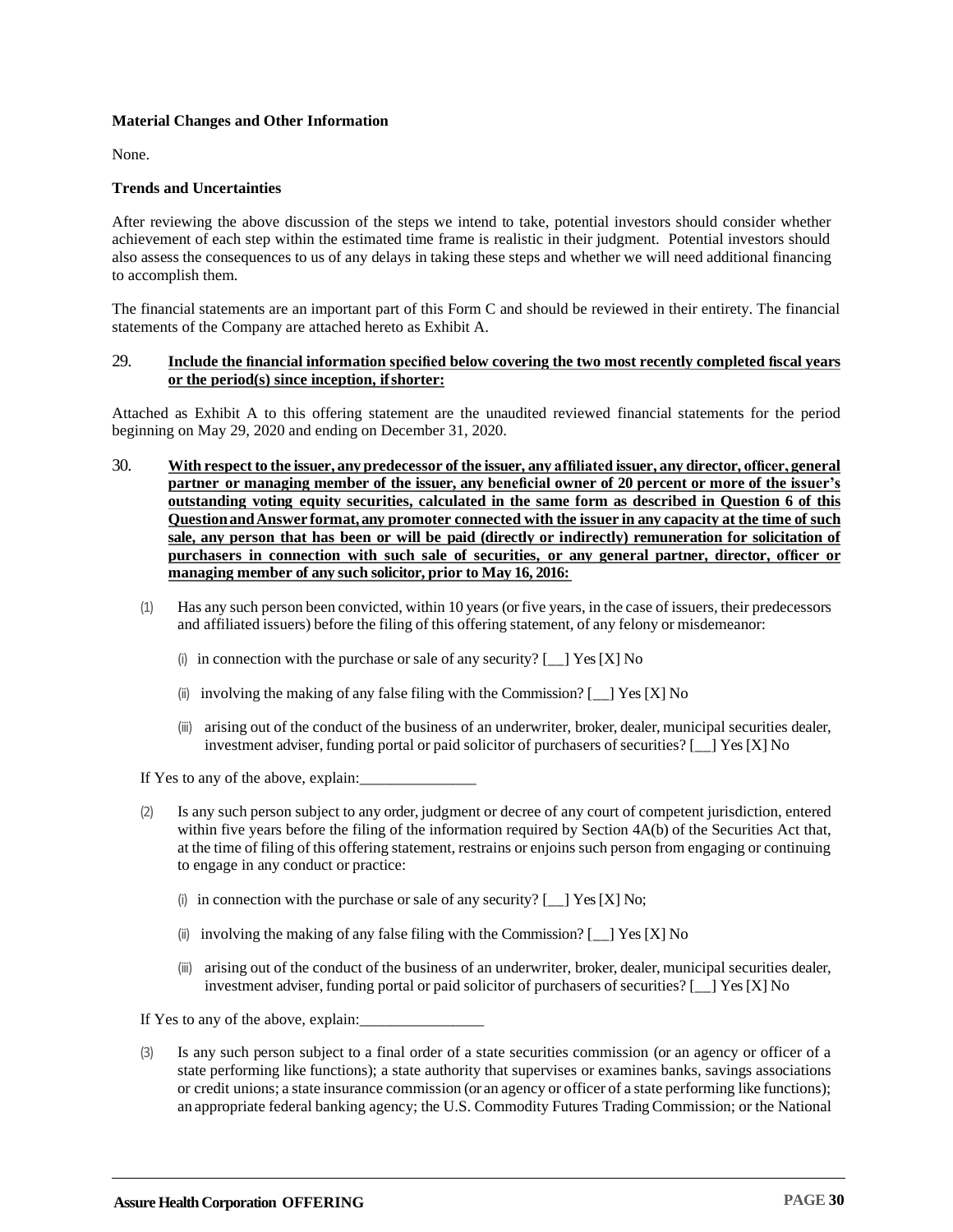Credit Union Administration that:

- (i) atthe time of the filing of this offering statement bars the person from:
	- $(A)$  association with an entity regulated by such commission, authority, agency or officer?  $[$  [Yes] [X] No
	- (B) engaging in the business of securities, insurance or banking?  $[\ ]$  Yes [X] No
	- (C) engaging in savings association or credit union activities? [\_\_] Yes[X] No
- (ii) constitutes a final order based on a violation of any law or regulation that prohibits fraudulent, manipulative or deceptive conduct and for which the order was entered within the 10-year period ending on the date of the filing of this offering statement?  $\left[$   $\right]$  Yes [X] No

If Yes to any of the above, explain:

- (4) Is any such person subject to an order of the Commission entered pursuant to Section 15(b) or 15B(c) of the Exchange Act or Section 203(e) or (f) of the Investment Advisers Act of 1940 that, at the time of the filing of this offering statement:
	- (i) suspends or revokes such person's registration as a broker, dealer, municipal securities dealer, investment adviser or funding portal? [\_\_] Yes [X] No
	- (ii) places limitations on the activities, functions or operations of such person?  $\lceil \frac{1}{2} \rceil$  Yes [X] No
	- (iii) bars such person from being associated with any entity or from participating in the offering of any penny stock? [\_\_] Yes [X] No

If Yes to any of the above, explain:

- (5) Is any such person subject to any order of the Commission entered within five years before the filing of this offering statement that, at the time of the filing of this offering statement, orders the person to cease and desist from committing or causing a violation or future violation of:
	- (i) any scienter-based anti-fraud provision of the federal securities laws, including without limitation Section 17(a)

(1) of the Securities Act, Section 10(b) of the Exchange Act, Section 15(c)(1) of the Exchange Act and Section 206(1) of the Investment Advisers Act of 1940 or any other rule or regulation thereunder? [  $\Box$ ] Yes [X] No

(ii) Section 5 of the Securities Act? [\_\_]Yes [X] No

If Yes to either of the above, explain:

(6) Is any such person suspended or expelled from membership in, or suspended or barred from association with a member of, a registered national securities exchange or a registered national or affiliated securities association for any act or omission to act constituting conduct inconsistent with just and equitable principles of trade?  $\lceil \quad \rceil$  Yes  $[X]$  No

If Yes, explain:

(7) Has any such person filed (as a registrant or issuer), or was any such person or was any such person named as an underwriter in, any registration statement or Regulation A offering statement filed with the Commission that, within five years before the filing of this offering statement, was the subject of a refusal order, stop order, or order suspending the Regulation A exemption, or is any such person, at the time of such filing, the subject of an investigation or proceeding to determine whether a stop order or suspension order should be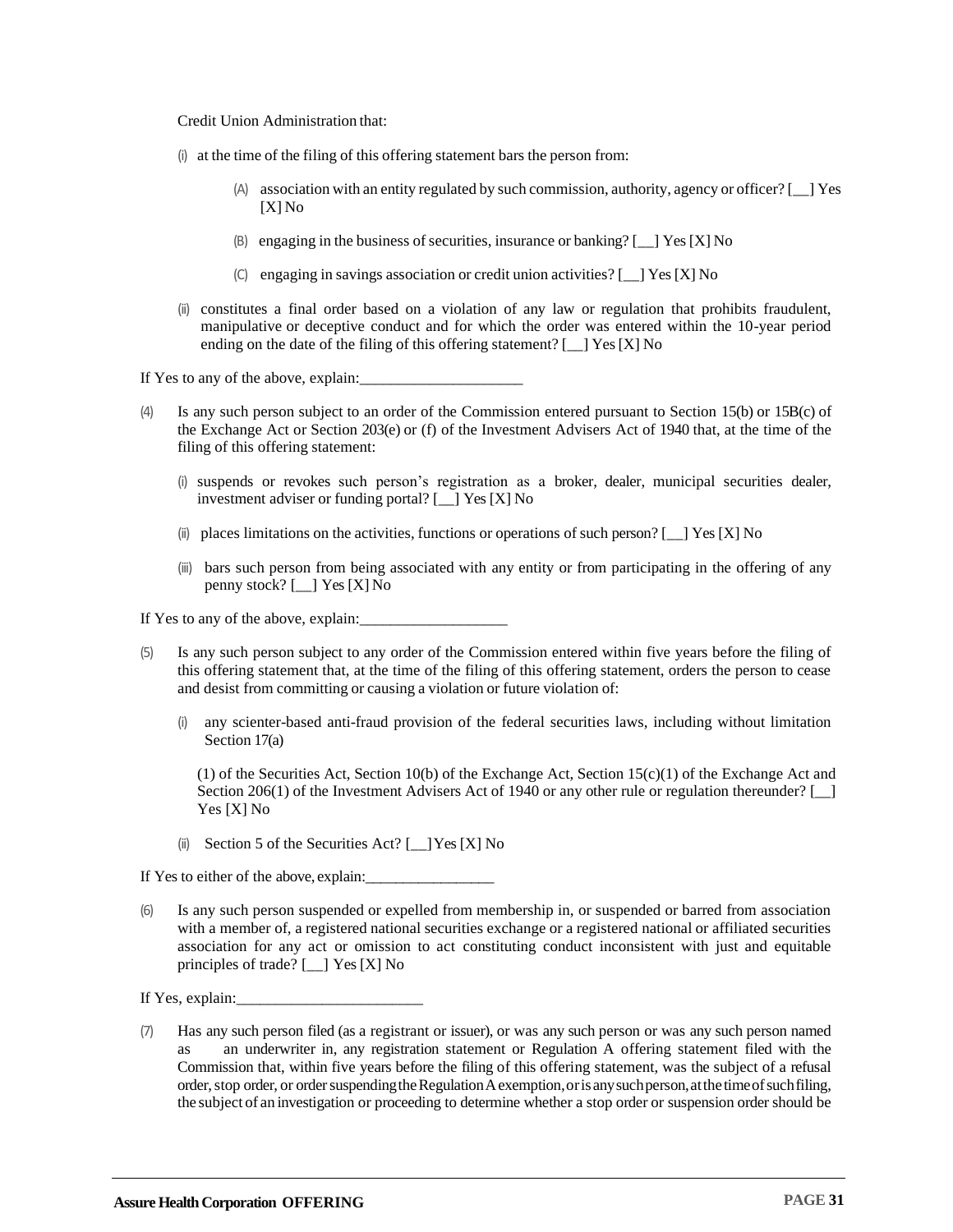issued?  $[\ ]$  Yes [X] No

If Yes, explain:

Is any such person subject to a United States Postal Service false representation order entered within five years before the filing of the information required by Section 4A(b) of the Securities Act, or is any such person, at the time of filing of this offering statement, subject to a temporary restraining order or preliminary injunction with respect to conduct alleged by the United States Postal Service to constitute a scheme or device for obtaining money or property through the mail by means of false representations? [2004] Yes[X] No

If Yes, explain:

**If you would have answered "Yes" to any of these questions had the conviction, order, judgment, decree, suspension, expulsionorbar occurredorbeenissuedafter May 16, 2016, thenyouare NOT eligible to rely on this exemptionunder Section 4(a)(6) of the Securities Act.**

#### <span id="page-34-0"></span>**OTHER MATERIAL INFORMATION**

#### 31. **In addition to the information expressly required to be included in this Form, include:**

- (1) any other materialinformation presented to investors; and
- (2) such further material information, if any, as may be necessary to make the required statements, in the light of the circumstances under which they are made, not misleading.

Please see the exhibits to this offering statement, all of which have been made available to the offerees in connection with this offering.

#### <span id="page-34-1"></span>**ONGOING REPORTING**

We will file a report electronically with the SEC annually and post the report on its website, no later than (120) days after the end of each fiscal year covered by the report. Once posted, the annual report may be found on our website at www.assurehealthinvestors.com. We must continue to comply with the ongoing reporting requirements until (1) we are required to file reports under Section 13(a) or Section 15(d) of the Exchange Act; (2) we have filed at least one annual report pursuant to Regulation Crowdfunding and have fewer than 300 holders of record and has total assets that do not exceed  $$10,000,000$ ; (3) we have filed at least three annual reports pursuant to Regulation Crowdfunding; (4) we or another party repurchases all of the securities issued in reliance on Section 4(a)(6) of the Securities Act, including any payment in full of debt securities or any complete redemption of redeemable securities; or (5) we liquidate or dissolve our business in accordance with state law.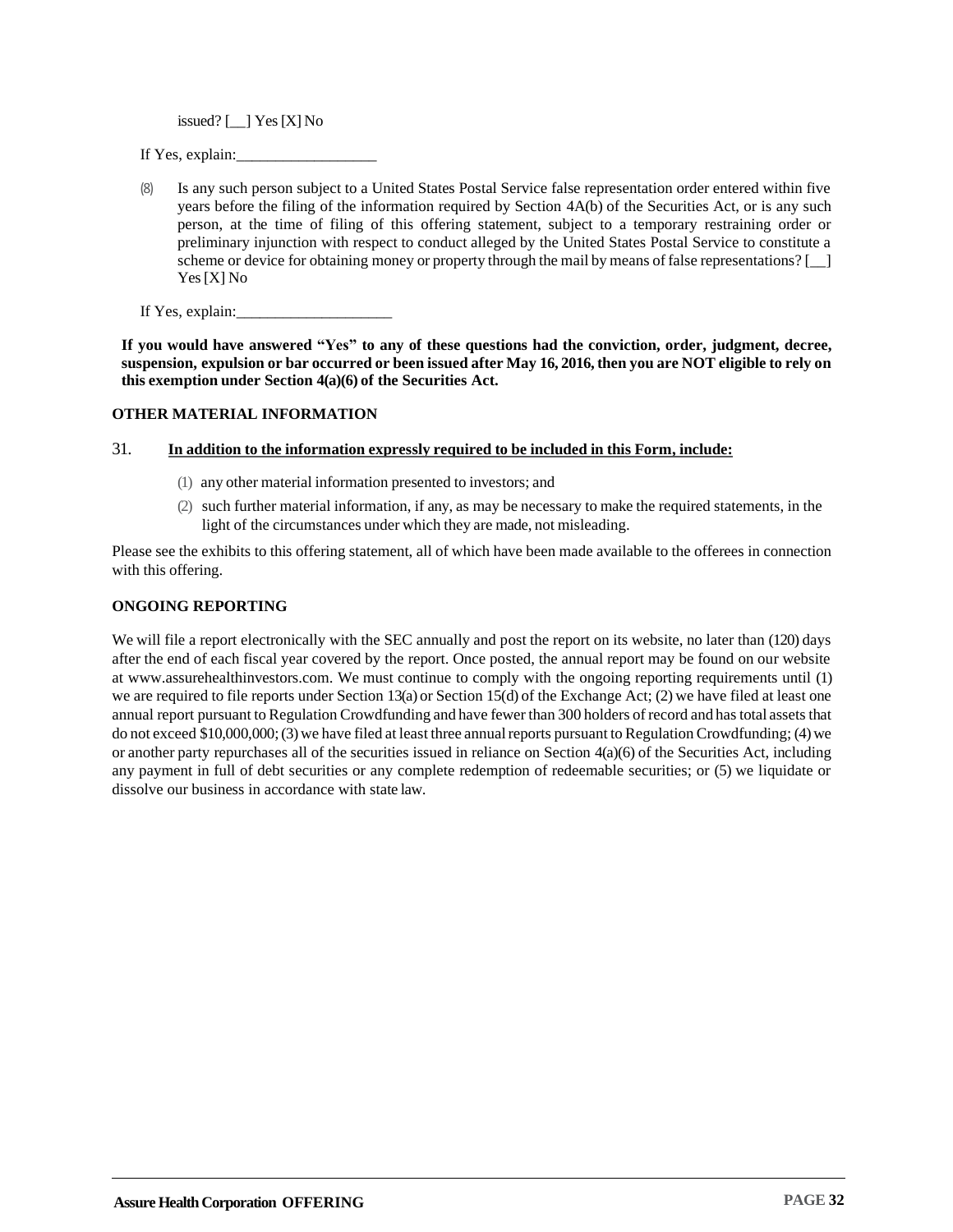#### **SIGNATURE**

Pursuant to the requirements of Sections 4(a)(6) and 4A of the Securities Act of 1933 and Regulation Crowdfunding (§ 227.100 et seq.), the issuer certifies that it has reasonable grounds to believe that it meets all of the requirements for filing on Form C and has duly caused this Form to be signed on its behalf by the duly authorized undersigned.

The issuer also certifies that the attached financial statements are true and complete in all material respects.

| /s/ Jeffrey Nadel         |  |  |
|---------------------------|--|--|
| (Signature)               |  |  |
| Jeffrey Nadel<br>(Name)   |  |  |
| CEO & Director<br>(Title) |  |  |

Pursuant to the requirements of Sections 4(a)(6) and 4A of the Securities Act of 1933 and Regulation Crowdfunding (§ 227.100 et seq.), this Form C has been signed by the following persons in the capacities and on the dates indicated.

| /s/ Jeffrey Nadel |
|-------------------|
| (Signature)       |
| /s/ Jeffrey Nadel |
|                   |
| (Name)            |
| CEO & Director    |
| (Title)           |
|                   |
| February 15, 2021 |
| (Date)            |
|                   |
| /s/ Craig Bolz    |
| (Signature)       |
|                   |
| /s/ Craig Bolz    |
| (Name)            |
|                   |
| COO & Director    |
| (Title)           |
|                   |
| February 15, 2021 |
| (Date)            |
|                   |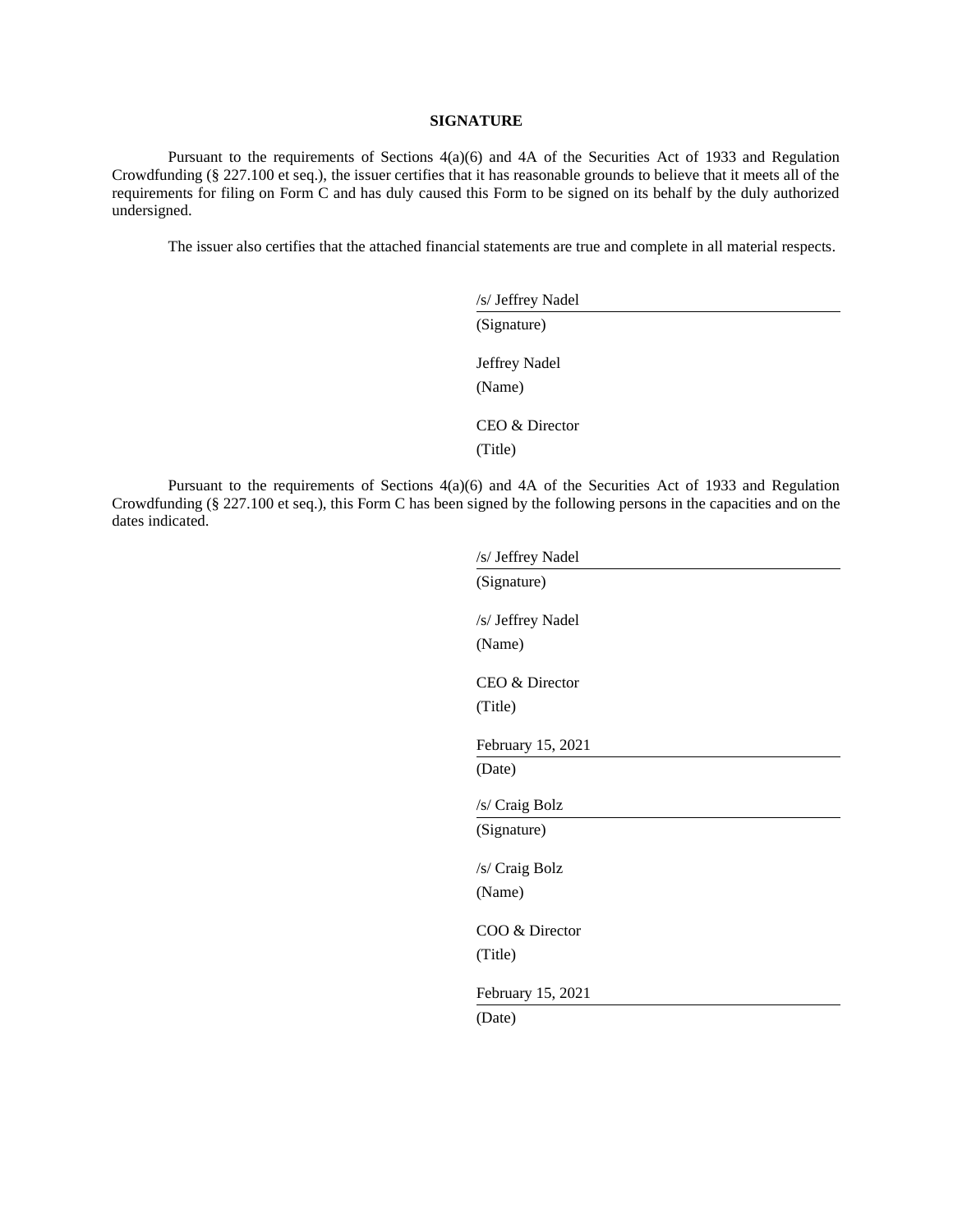#### *Instructions.*

1. The form shall be signed by the issuer, its principal executive officer or officers, its principal financial officer, its controller or principal accounting officer and at least a majority of the board of directors or persons performing similar functions.

2. The name of each person signing the form shall be typed or printed beneath the signature. Intentional misstatements or omissions of facts constitute federal criminal violations. See 18 U.S.C. 1001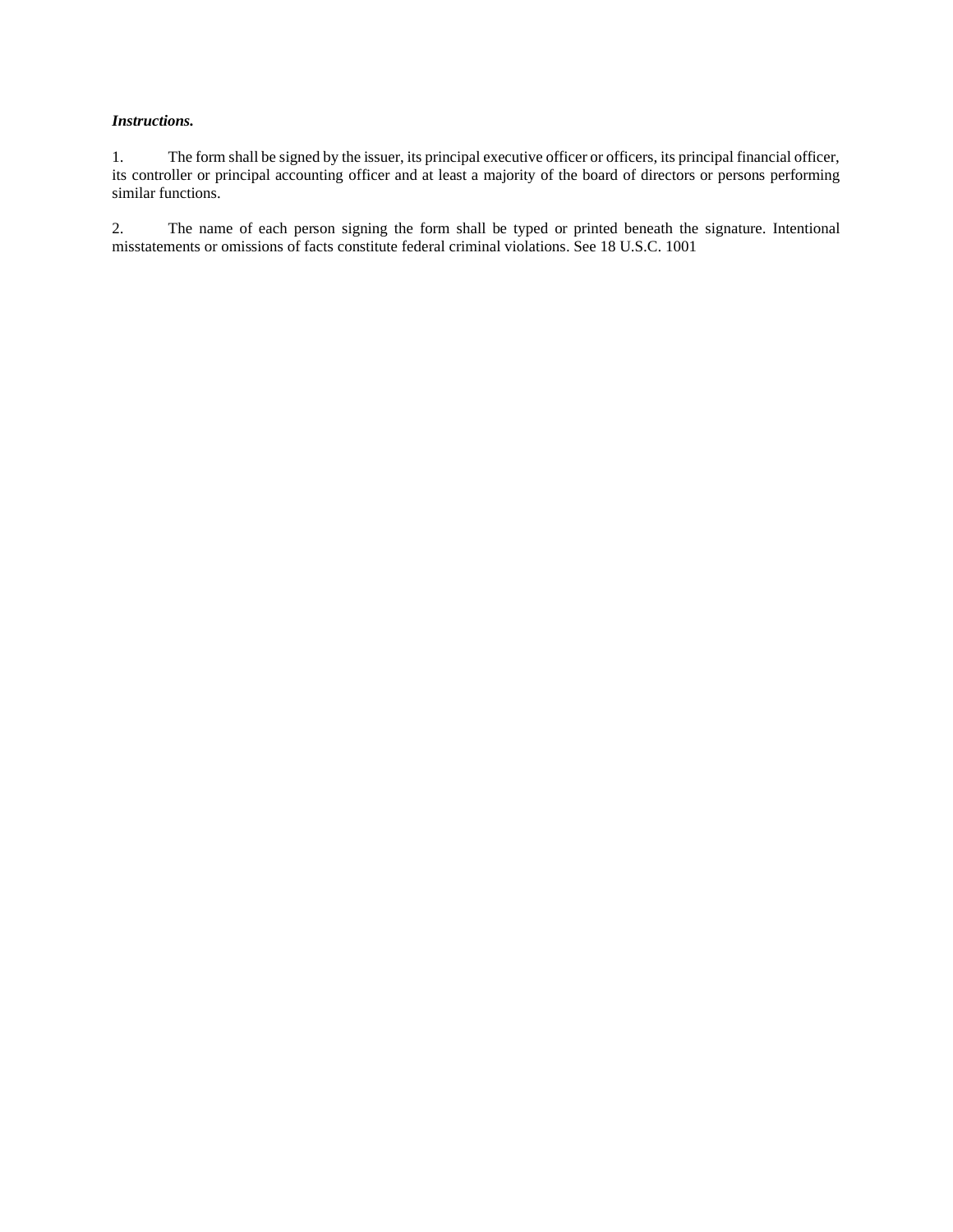I, Jeffrey Nadel, being the CEO and Director of Assure Health Corporation, a Delaware corporation (the "Company"), hereby certifies as of this date that:

- (i) the accompanying unaudited financial statements of the Company, which comprise the balance sheet as of December 31, 2020 and the related statements of income (deficit), stockholder's equity and cash flows for the period from the Company's inception to December 31, 2020, and the related notes to said financial statements (collectively, the "Financial Statement"), are true and complete in all material respects; and
- (ii) while the Company has not yet filed the tax return for the year ended December 31, 2020, any tax return information included in this Form C reflects accurately the information that would be reported in such tax return.

/s/ Jeffrey Nadel (Signature) Jeffrey Nadel (Name) CEO & Director (Title) February 15, 2021 (Date)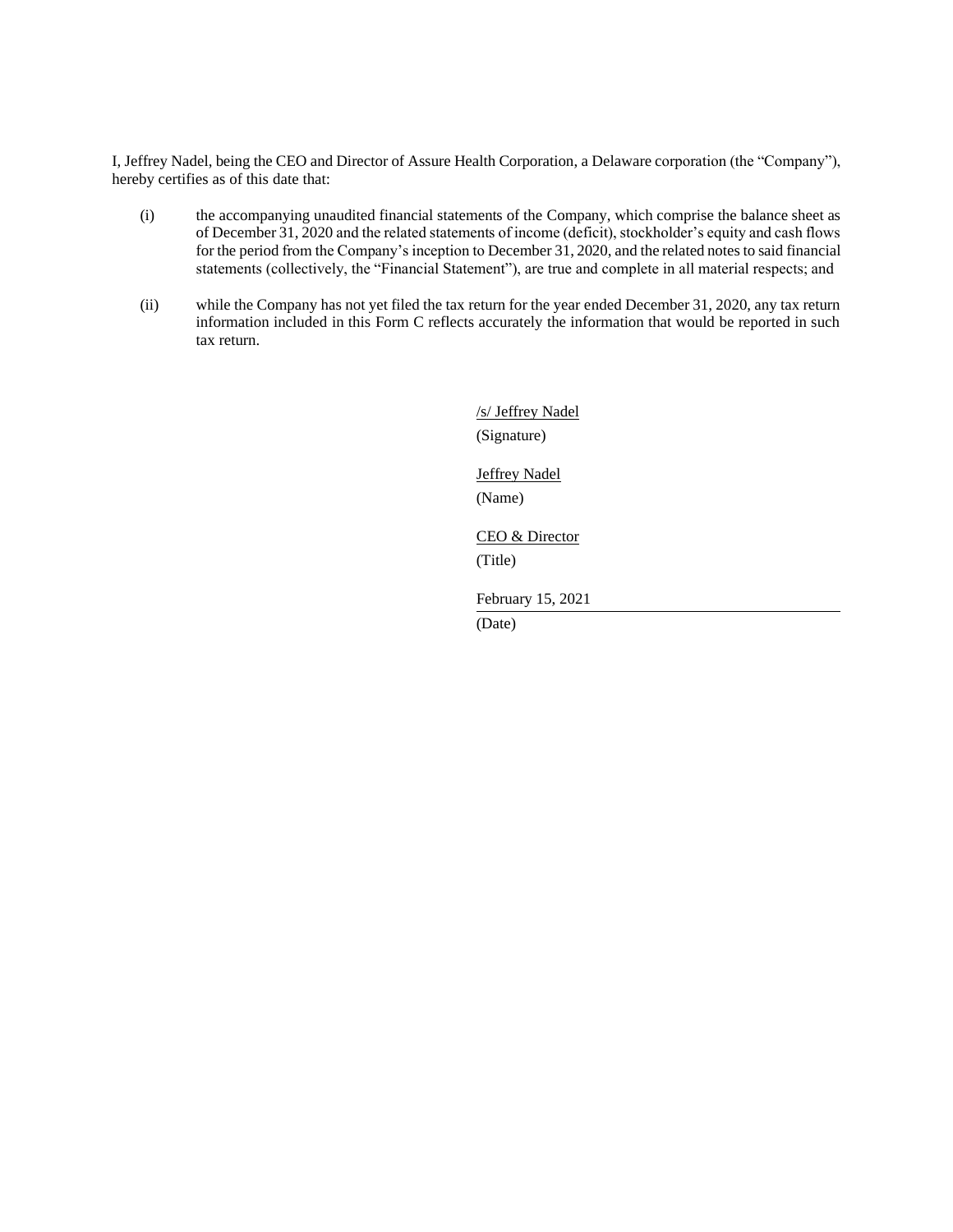#### **EXHIBITS**

| Exhibit A | <b>Financial Statements</b>   |
|-----------|-------------------------------|
| Exhibit B | <b>Offering Page</b>          |
| Exhibit C | <b>Subscription Agreement</b> |
| Exhibit D | Pitch Deck                    |
| Exhibit E | Video Transcript              |
|           |                               |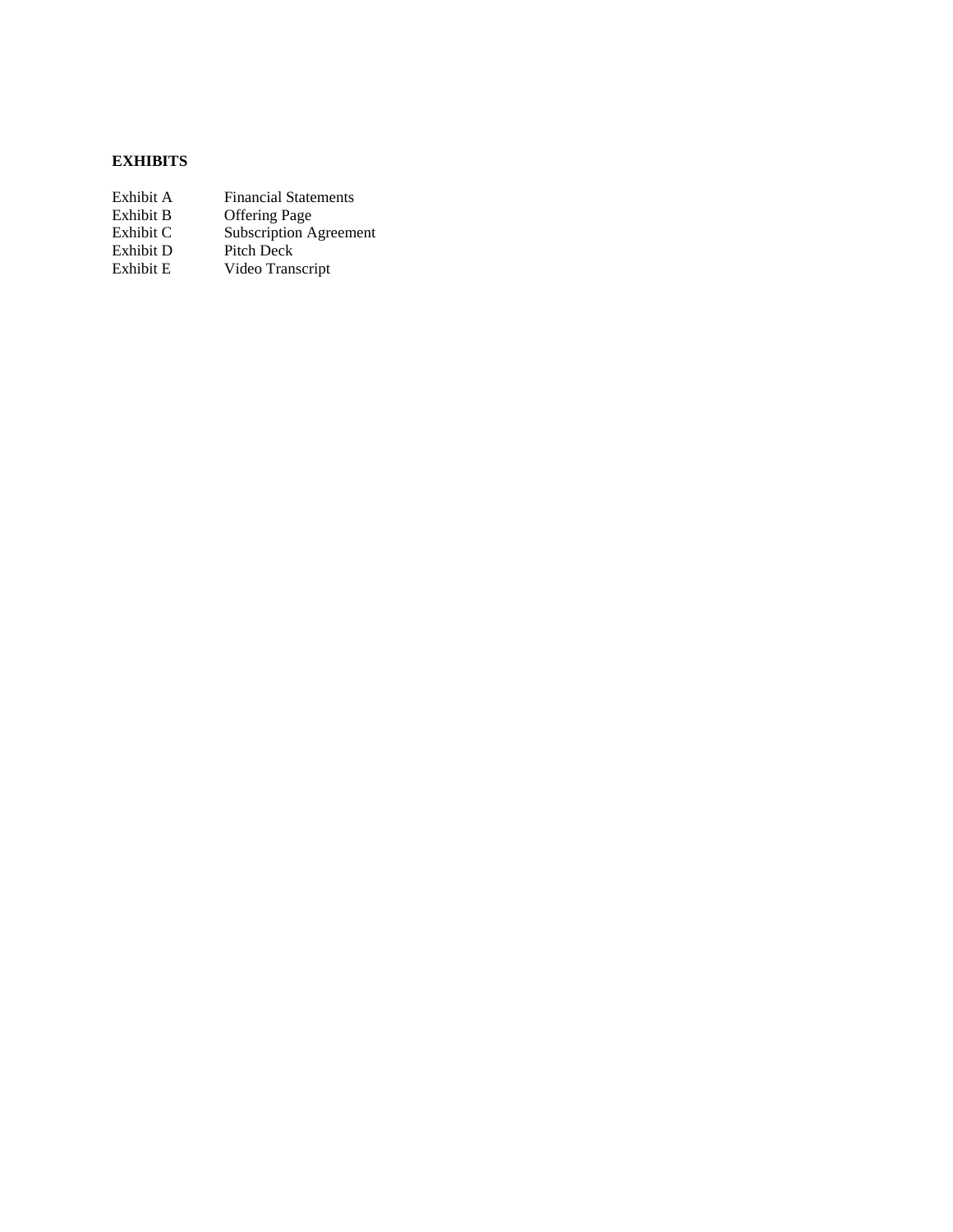#### **EXHIBIT A Financial Statements**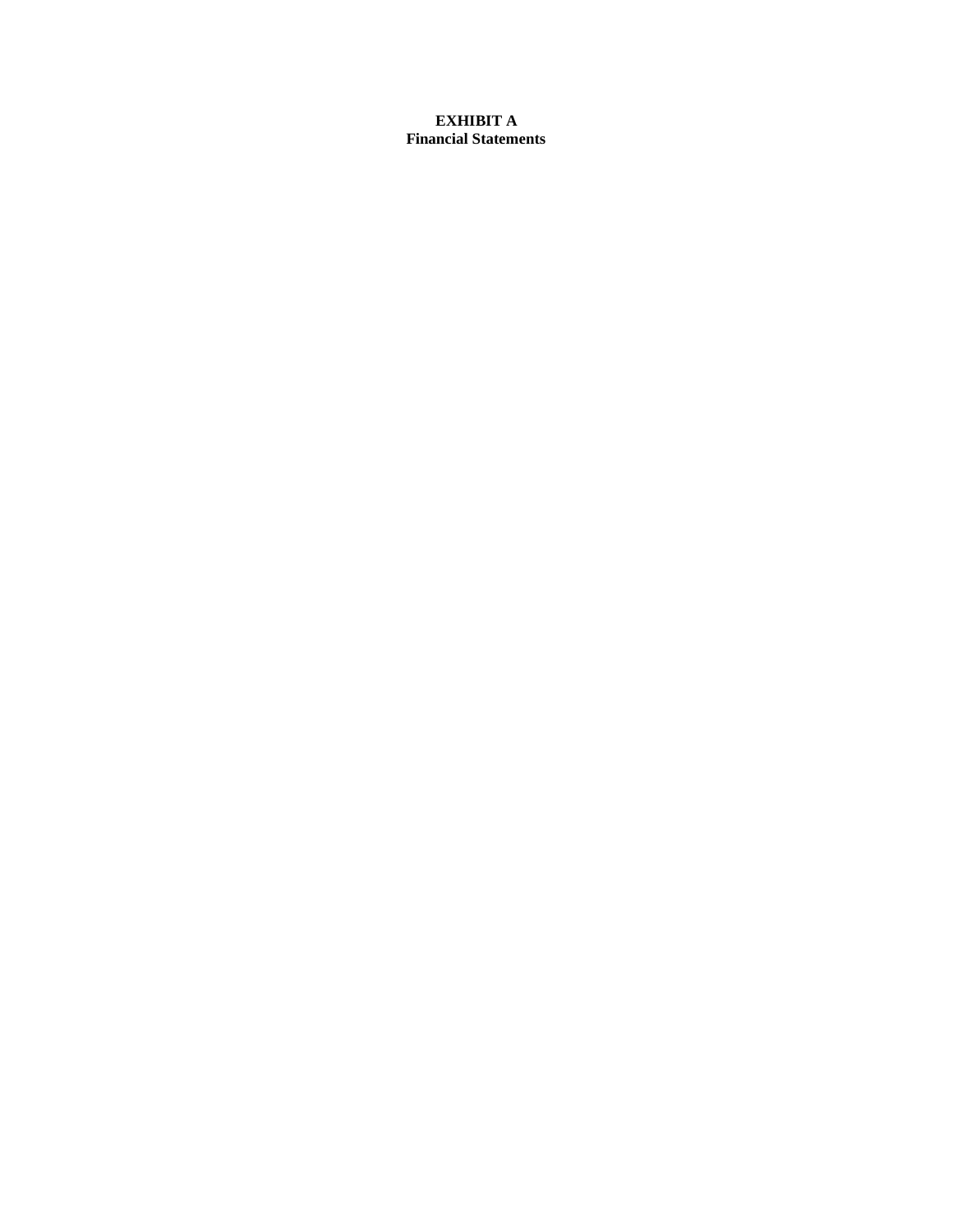**EXHIBIT B Offering Page**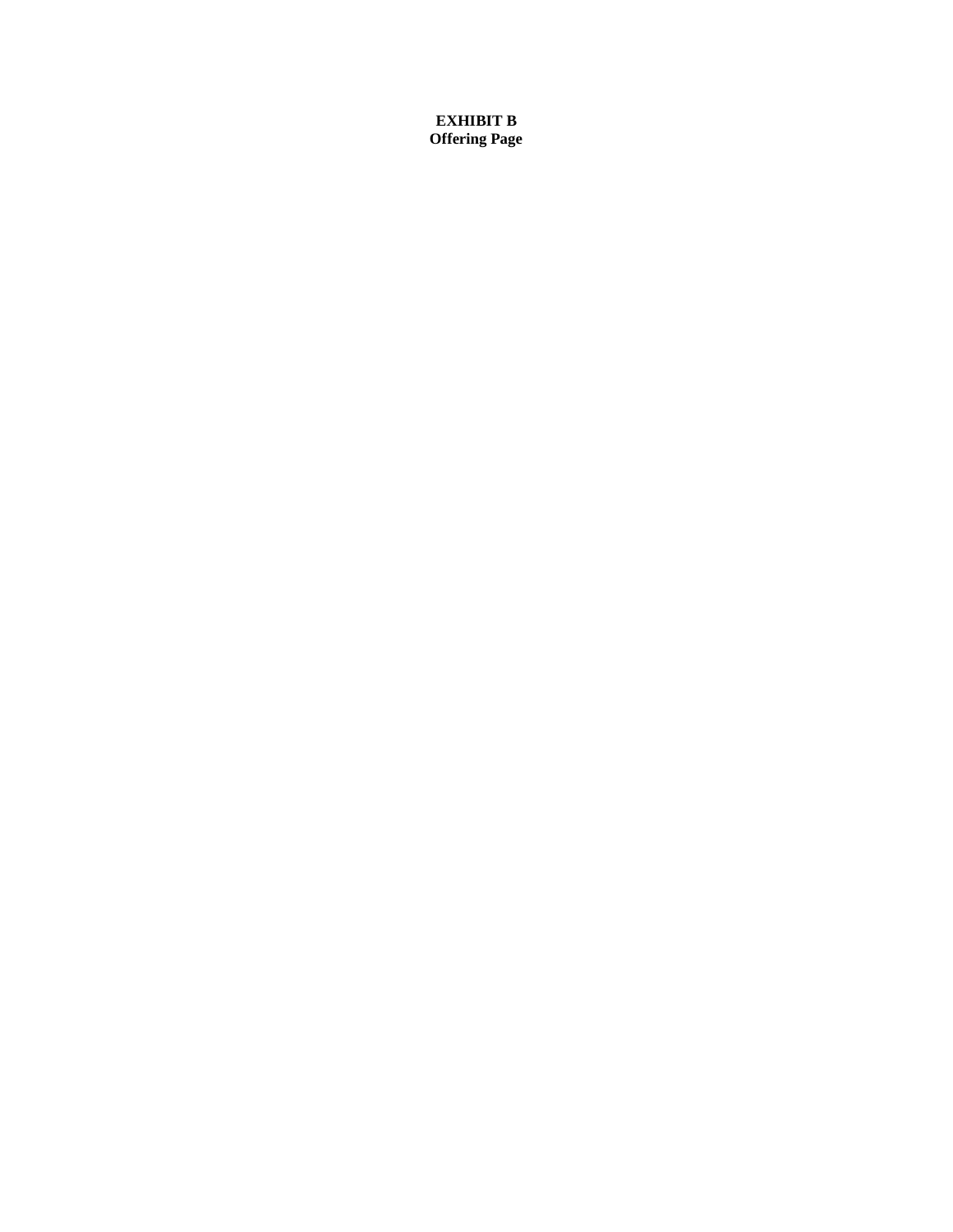#### **EXHIBIT C Subscription Agreement**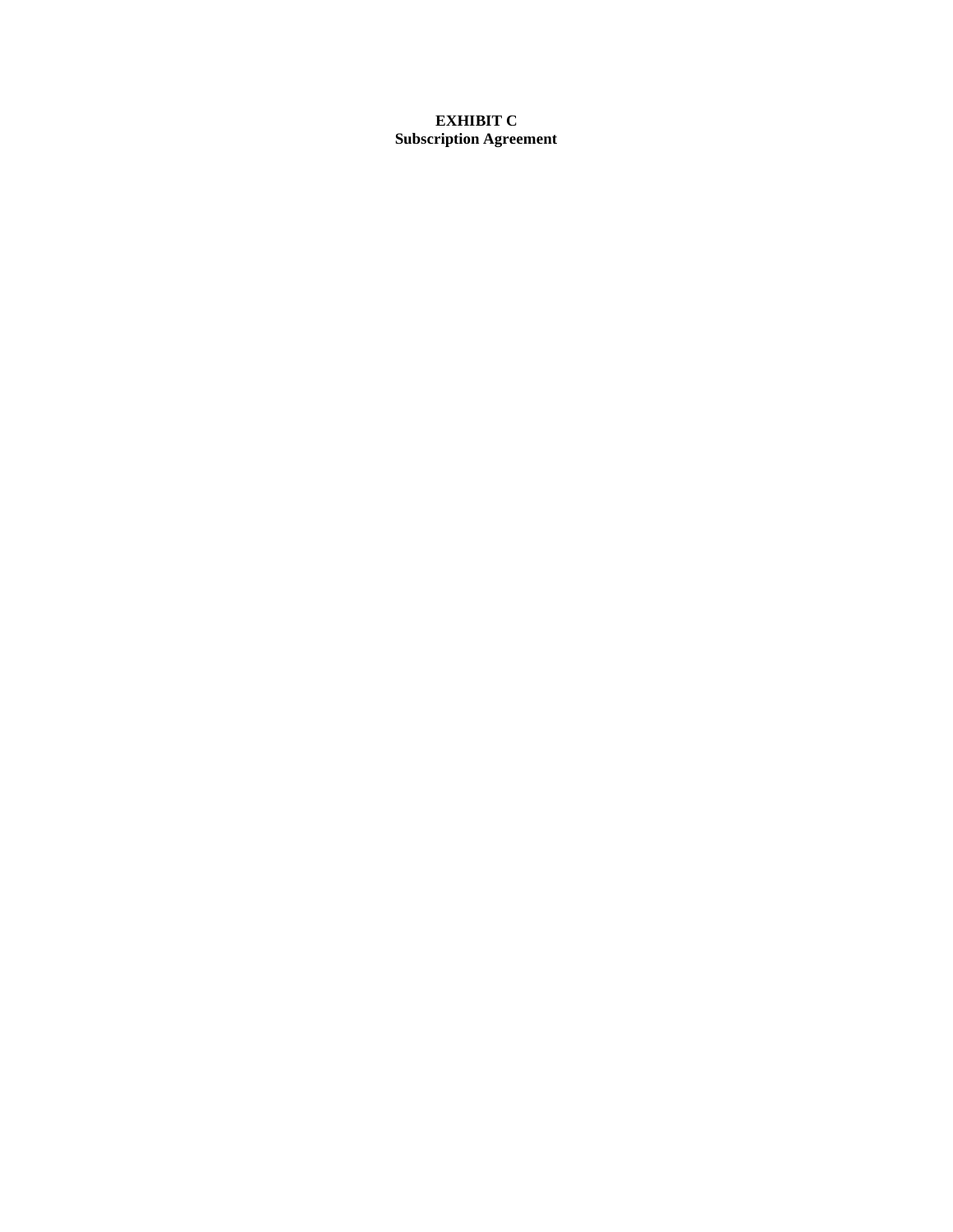**EXHIBIT D Investor Deck**